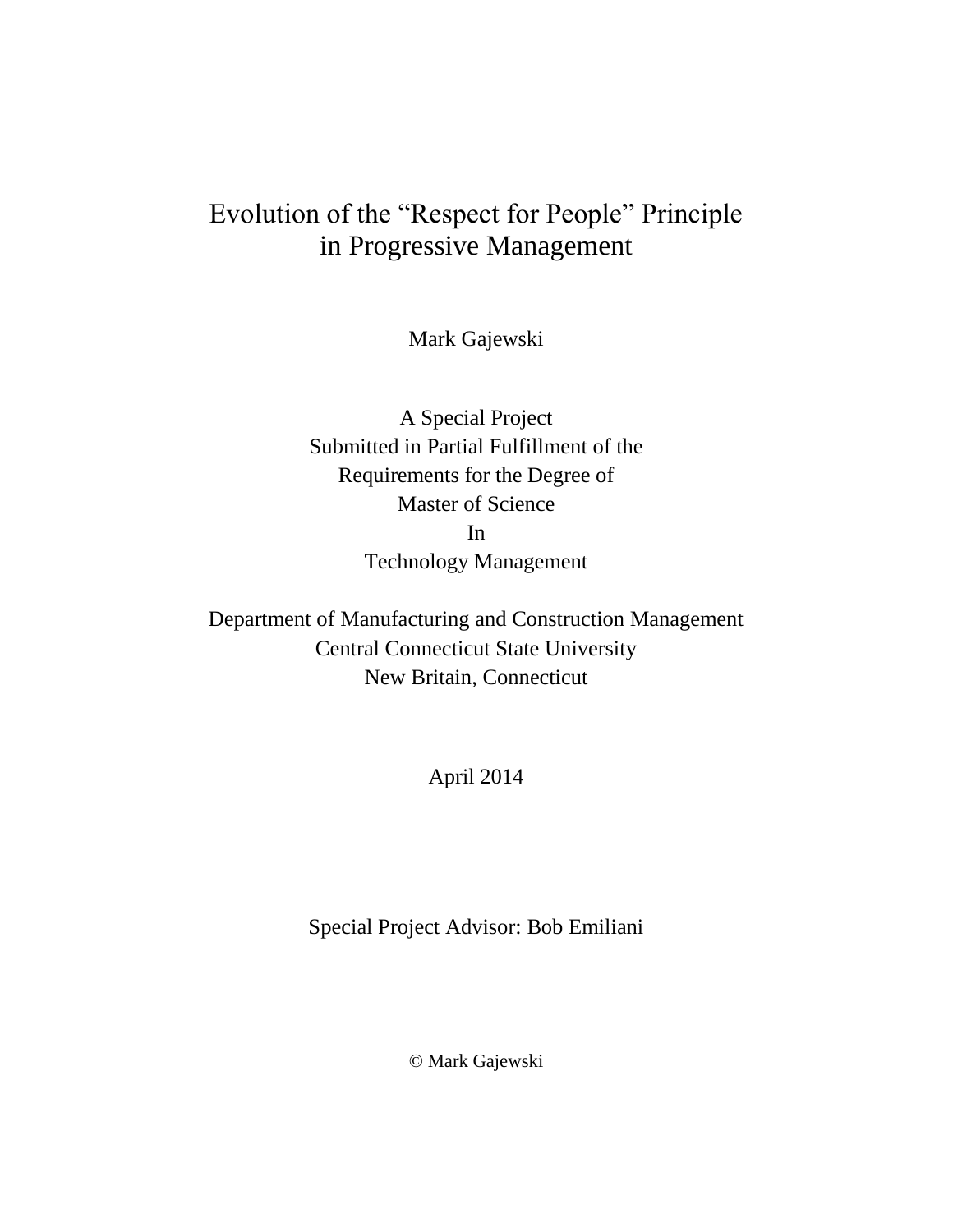#### Abstract

A historical account of how "Respect for People" in Progressive Management has been understood over time is presented with an aim to provide a framework for managers in practical application of the principle. Respect for People is characterized by practical, non-zero-sum management methods, and the effects that improving processes has on stakeholders. Management has long sought to improve efficiencies and reduce costs to remain competitive. In recent times, Lean production methods have become widely accepted in manufacturing and service organizations to achieve cost reductions. Lean production has advanced from a set of improvement tools to become more broadly recognized as a management system, predominantly at Toyota. The Respect for People and Continuous Improvement principles are the pillars of the Toyota Management System. Although the continuous improvement tools are well known and widely practiced for the past twenty five years, there exist few documented cases of organizations that have achieved lasting results, therefore suggesting that an essential element of Lean is missing or possibly misunderstood. There is wide variation in the interpretation of Respect for People, which may be a significant contributor to failed Lean transformations. This paper examines the evolution of the Respect for People principle from the days of Scientific Management through the early twenty-first century. Significant works of practitioners over the last century demonstrate that the Respect for People principle is a necessary feature of Progressive Management.

Keywords: Respect for People, Progressive Management, Toyota Production System, Toyota Management System, Scientific Management, Lean, Lean Management, Lean production, continuous improvement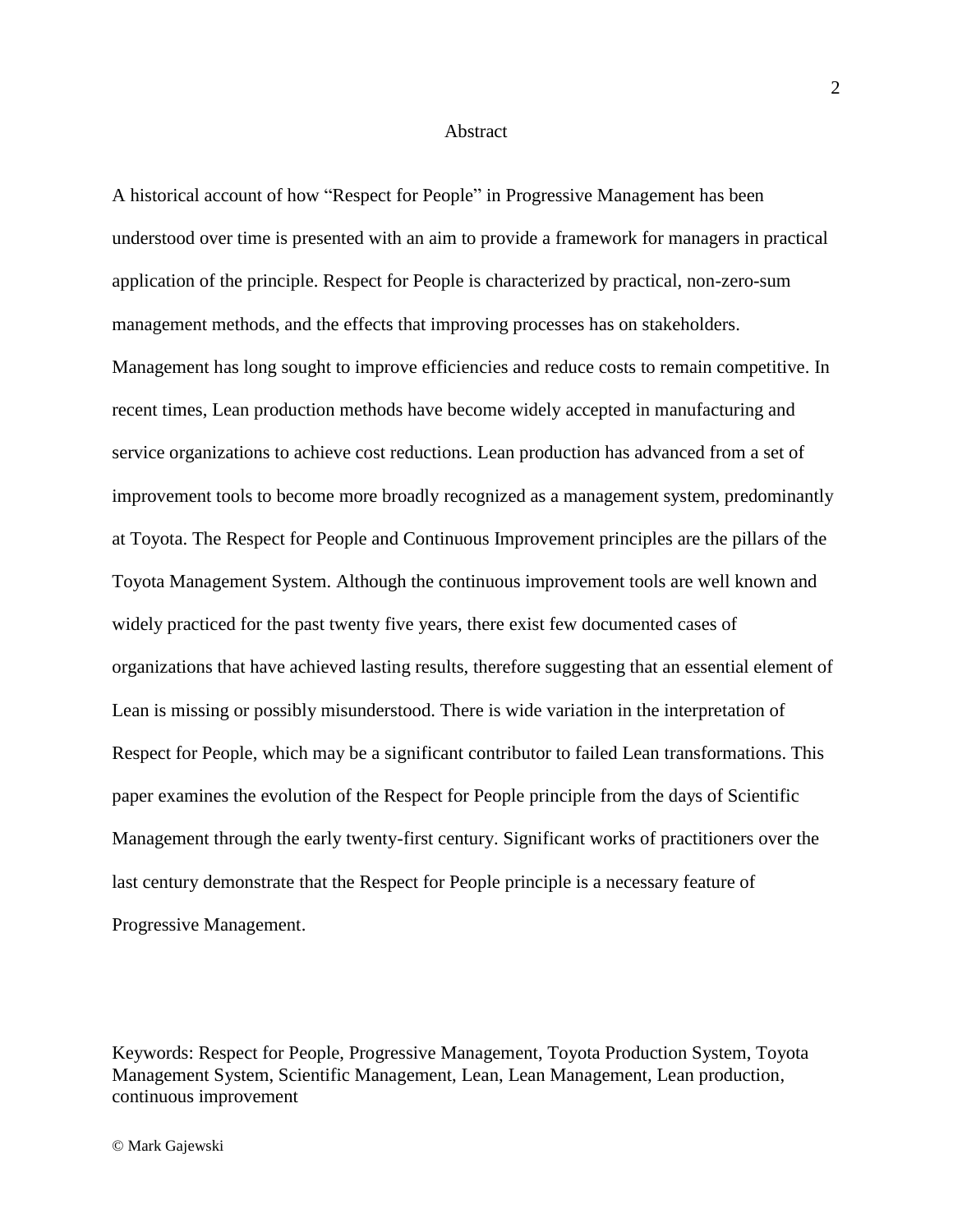### **Motivation for Research**

The Respect for People principle has received little attention from the Lean community even as Toyota has long recognized the principle as a feature of its management system (Sugimori, Kusunoki, Cho, & Uchikawa, 1977; Ohno, 1988; Toyota, 1988; Toyota, 2001a). The principle is either dismissed by managers or interpreted as being nice to one another or some variant with altruistic intent. The principle's label, "Respect for People", is also misleading because it is applicable not only to the employees within an organization, but also in a broader context to the organization's stakeholders (Taylor, 1911; Woollard & Emiliani, 1954/2009; Ishikawa, 1985; Ohno, 1988; Deming, 1994; Toyota, 2001a; Emiliani, 2008; Miller, 2008; Caux Round Table (CRT), 2009).

Few documented examples outside of Toyota and its affiliates exist of successful and lasting implementations of Lean Management that incorporate a balance of both the Continuous Improvement and Respect for People principles (Woollard & Emiliani, 1954/2009; Emiliani, Stec, Grasso, & Stodder, 2007; Vermeesch, 2014). Success may be difficult to define and assess when considering the effects of practicing the Respect for People principle over time periods greater than a few years. Analyzing success through a proxy such as inventory turns (Krafick, 1988) has led many academics, practitioners, as well as early versions of the Shingo Prize criteria to focus on the measurable effects of Lean tools (Miller, 2013) rather than the effects on the organization's stakeholders in both quantitative and qualitative terms.

Organizations that neglect the Respect for People principle are likely pursuing short term gains for the benefit of a single stakeholder, usually the shareholder. The full potential of the competitive advantage that Toyota has pioneered cannot be realized without effective practice of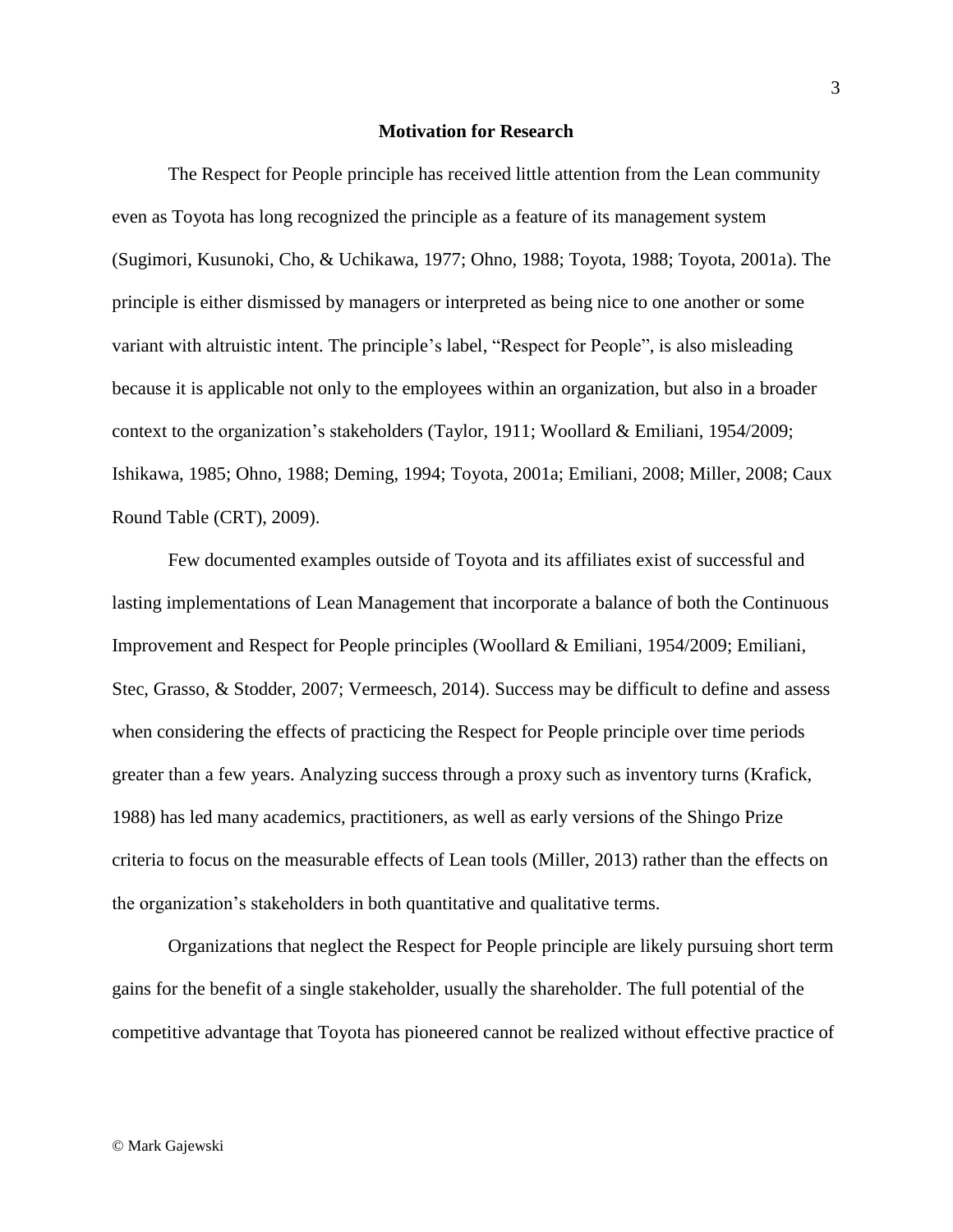the Respect for People principle in harmony with the Continuous Improvement principle. Suzaki (1987) points out the need for study of the Respect for People principle in higher education:

Perhaps some people consider this [people issues] too rudimentary to be taught at business schools or other institutions of higher education, where professional managers emerge with an understanding of advanced concepts, and where "people" issues often take a back seat to measure and analysis. (p. 229)

A chronological presentation of the evolution of the Respect for People principle may encourage further study or raise awareness as to the necessity of this principle in Progressive Management.

## **The Respect for People Principle**

"Respect for People", in the context of Progressive Management, is directly borrowed from Toyota Motor Corporation's pillar of its management system (Toyota, 2001a) that goes by the same name. The underlying meaning of the principle is not exclusive to Toyota. Much academic research and mainstream readership in recent times has focused on characterizing Toyota's success through productivity measures that obscures the presence of Respect for People's influence on results. The term, Respect for People, is used interchangeably throughout this paper to refer to practices other than Toyota's as well as those within Toyota.

Progressive Management was known in the early days as Scientific Management and has evolved to what is known today as Lean Management, which is comprised of two principles: Continuous Improvement and Respect for People. The practitioners of Progressive Management have recognized a need to change the methods of improvement and the effects on stakeholders. Respect for People is a countermeasure for mishandled (zero-sum) continuous improvement efforts (Emiliani, 2008b). Practice of the Continuous Improvement principle alone results in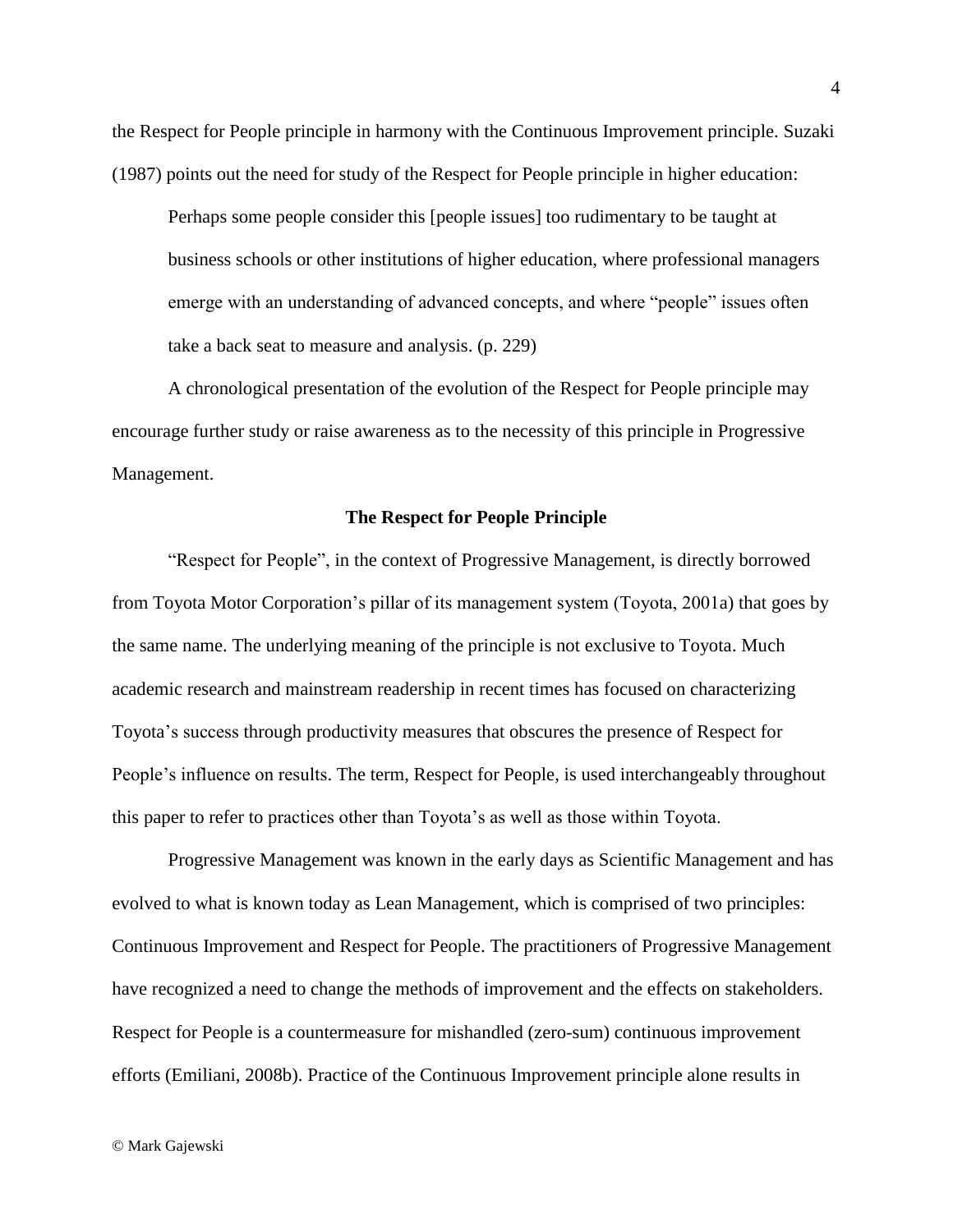local optimization and adversely impacts most stakeholders. The Respect for People principle is required to maintain balance with continuous improvement efforts and stakeholders' mutual interests.

Elements of the Continuous Improvement principle have been thoroughly investigated and documented (Womack & Jones 1996; Rother & Harris, 2001; Dennis, 2002; Rother & Shook, 2003; Harris, Harris, & Wilson, 2003; Holweg, 2006; Stone, 2012); however the Respect for People principle has been much less prevalent in the literature. Research that describes some of the barriers to implementing Lean (Bruno & Jordan 2002; Radnor, 2009; Turesky & Connell 2010; Bhasin, 2011) tend to characterize symptoms of failure without recognizing that management behaviors inconsistent with Lean Management (Emiliani, 1998) and absence of the Respect for People principle are possibly the root cause. Those that have ventured to identify that Respect for People is necessary (Wantuck 1989, Womack, 2007) express the principle in literal terms as a single dimension such as "showing respect to people" or "respecting people." Sam Heltman, the Senior Vice President of Administration for Toyota Motor Manufacturing, North America provides insight into Respect for People at Toyota:

*Respect for people means respect for the mind and capability. You do not expect them to waste their time. You respect the capability of the people. Americans think teamwork is about you liking me and me liking you. Mutual respect and trust means I trust and respect that you will do your job so that we are successful as a company. It does not mean we just love each other.* (Liker, 2004, p. 184, italics original)

Others have recognized that criticisms of Lean practices, demonstrated in outcomes where workers are marginalized, are the result of "the lack of consideration of human aspects" (Hines, Holwe, & Rich, 2004, p.998) otherwise referred to as "Fake Lean" (Emiliani & Stec,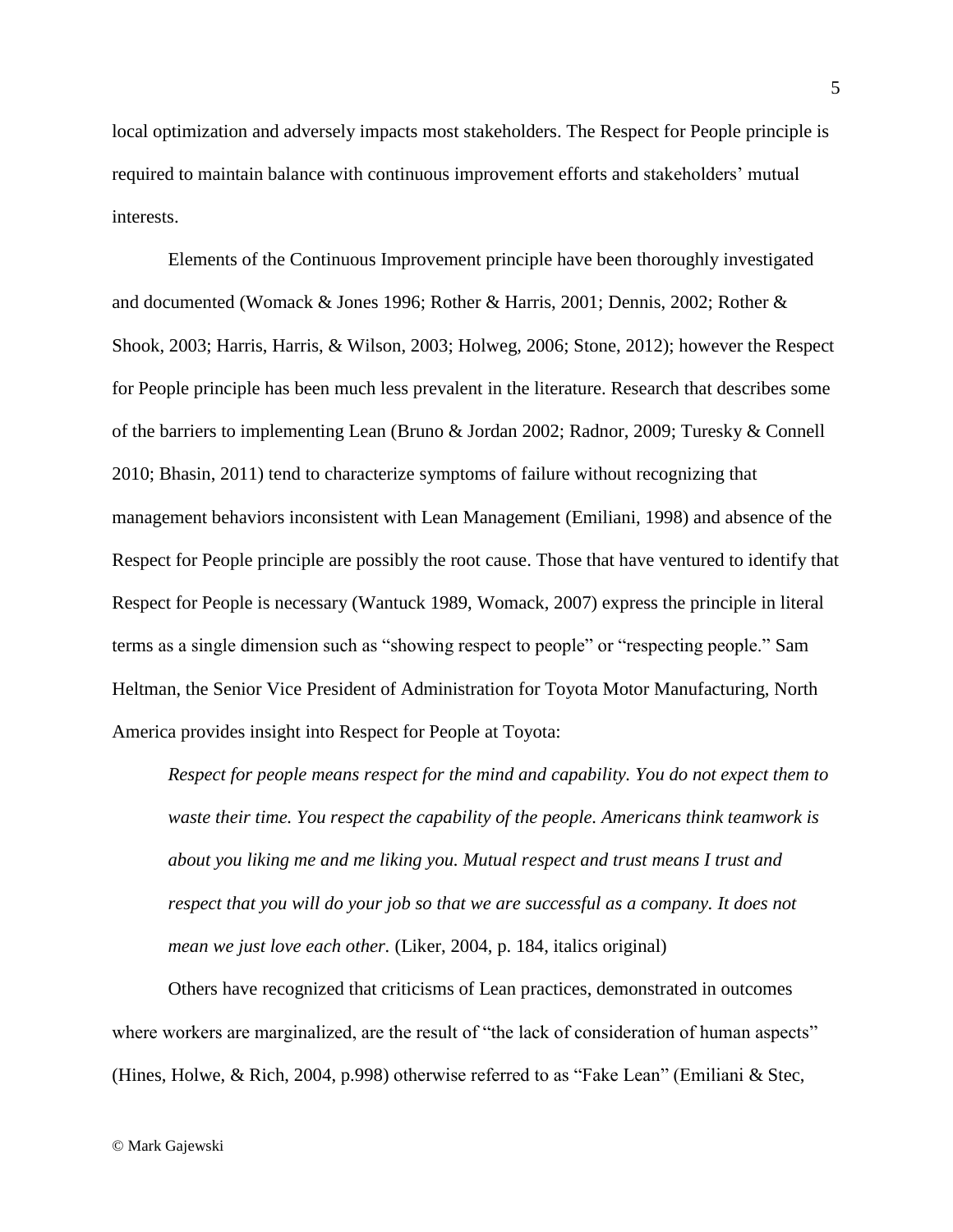2004). Emiliani (2007) defines "Fake Lean" as: "the deployment of only one of the two main principles of Lean – "Continuous Improvement" – and typically just the tools" (p.2).

Throughout the history of Progressive Management, there has been a tendency to latch onto the industrial engineering aspects without consideration and practice of the Respect for People principle. Respect for People is characterized by practical not theoretical, non-zero-sum management methods (Emiliani, 2008a), and the effects that improving processes has on stakeholders. Stakeholders include, but are not limited to, customers, employees, community, suppliers, and shareholders. The Respect for People principle does not have a singular definition. It is multidimensional and interrelated to the Continuous Improvement principle. It is also, in many cases, counterintuitive to those that have lived or managed under the "tyranny of the prevailing style of management" (Deming, 1994, xv).

Jon Miller, Lean Management consultant and main writer for the *Gembapantarei.com* blog, traced the origins of the Japanese characters that represent "Respect for People" and variations that can result from translation. Miller (2008) explains the translation in detail given the combination of characters utilized: "To be wordy, the literal meaning of Toyota's phrase…is "holding precious what it is to be human" in my view is pithy but does not convey the full weight of these words in the original language." Toyota's (2001a) approach is to explain the essence of its meaning though a series of quotations from former executives and notable employees. This paper presents a chronology which shares a similar pattern of illustration. Refer to [Figure 3](#page-37-0) for an overview of the timeline.

## **Zero-sum and Non-zero-sum Outcomes**

The batch-and-queue organization works in silos, where work is moved en masse through complex processes, waiting in queue for extended periods, then processed without consideration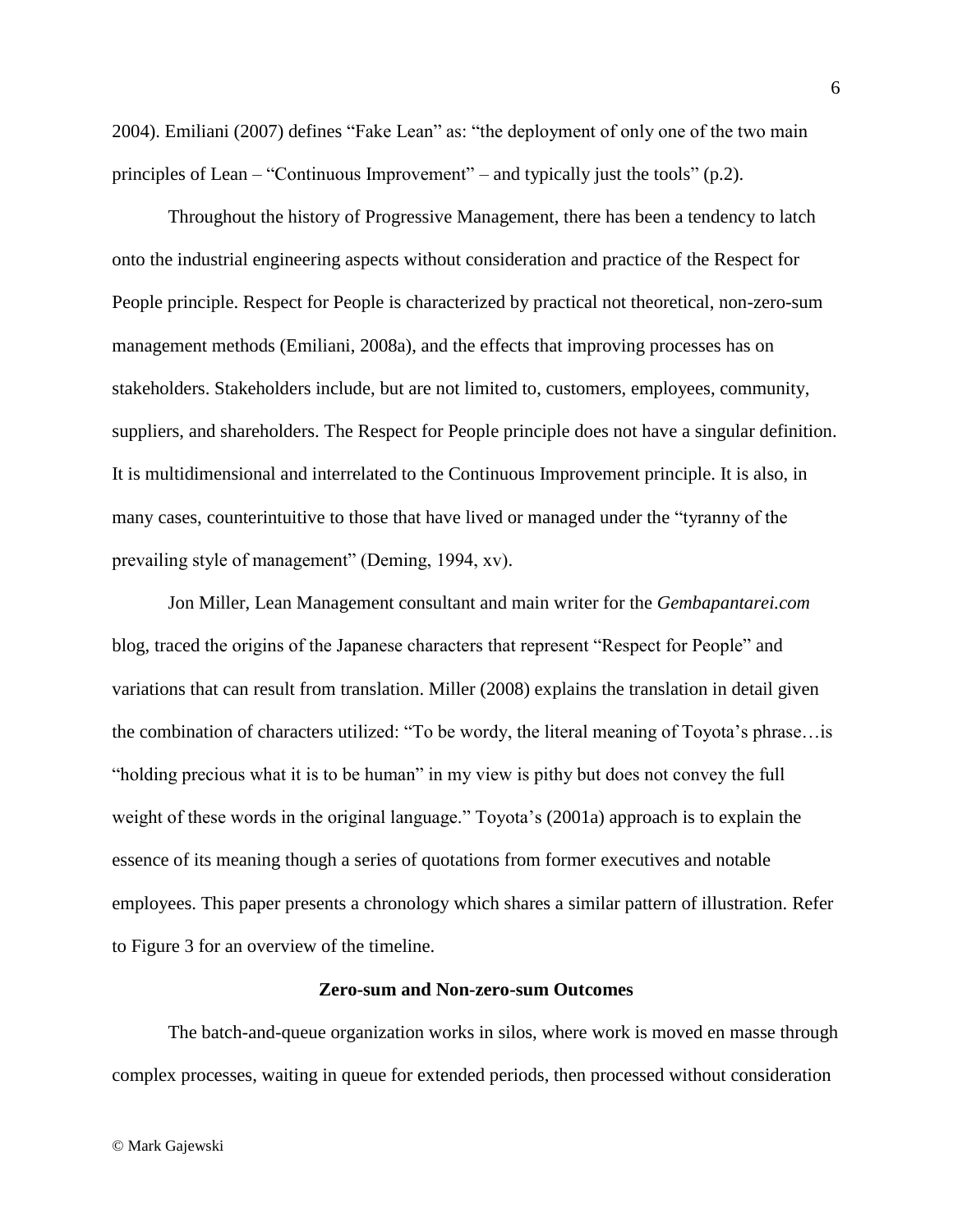of the downstream impact. Resources are applied in an unplanned reactionary manner to resolve the latest self-imposed emergency. Little if any attention is afforded to system improvement that reaches across department boundaries in the batch-and-queue organization due to the relentless pursuit of short term results, local optimization, and political posturing. Batch-and-queue management systems are synonymous with zero-sum behaviors (waste) and outcomes as opposed to Lean Management systems that are associated with non-zero-sum behaviors (value added) and outcomes (Emiliani, 1998). Refer to [Figure 1](#page-7-0) for comparison.

Batch-and-queue processing of material and information is direct evidence of zero-sum management practices, most evident with the short term pursuit of serving a single stakeholder, namely the company and its shareholders, while marginalizing customers, suppliers, employees, and the community. Zero-sum practices are synonymous with "I win, you lose" outcomes whereas non-zero-sum is akin to "win-win" outcomes. Batch-and-queue management tries to masquerade as Lean Management where the continuous improvement tools are utilized to achieve local optimization for the benefit of a single stakeholder, leading to system sub optimization, otherwise known as "Fake Lean" (Emiliani & Stec, 2004). The batch-and-queue management system hereafter is referred to as conventional management.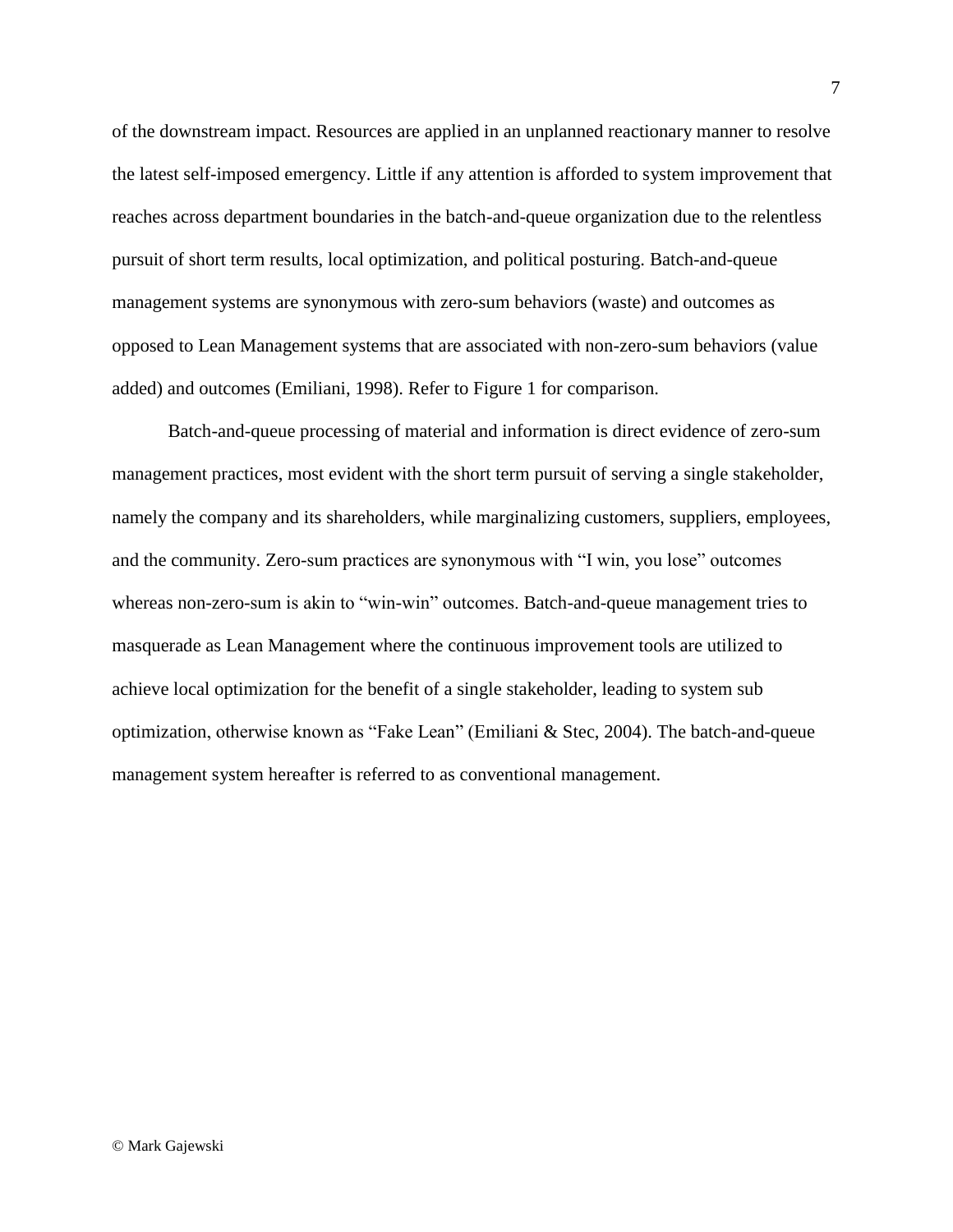

Figure 1. Zero-sum and non-zero-sum comparison.

## **The Efficiency Paradox**

<span id="page-7-0"></span>Efficiency is a term often associated with continuous improvement. For well over a century, the pursuit of "efficiency" in business has led decision makers in conventional management to pursue measures that tie to financial performance, and sometimes to metrics coupled to their compensation. These efficiency metrics in conventional management can be easily gamed (Emiliani, 2000), have unintended consequences, and can conflict with the Respect for People principle. The advent of computer based data collection and reporting tools have further reinforced the linkage between efficiency and its quantitative measurement in conventional management. Under Progressive Management a fact-based perspective of the definition of efficiency, which includes quantitative as well as qualitative data, is necessary to achieve balance among stakeholder interests.

© Mark Gajewski Taylorism was present in Japan circa 1913, where the concept of efficiency differed from the mainstream view (Tsutsui, 2001). Ueno Yōichi, a Japanese psychologist with an interest in emerging ideas in Western industrial management subscribed to an alternative perspective of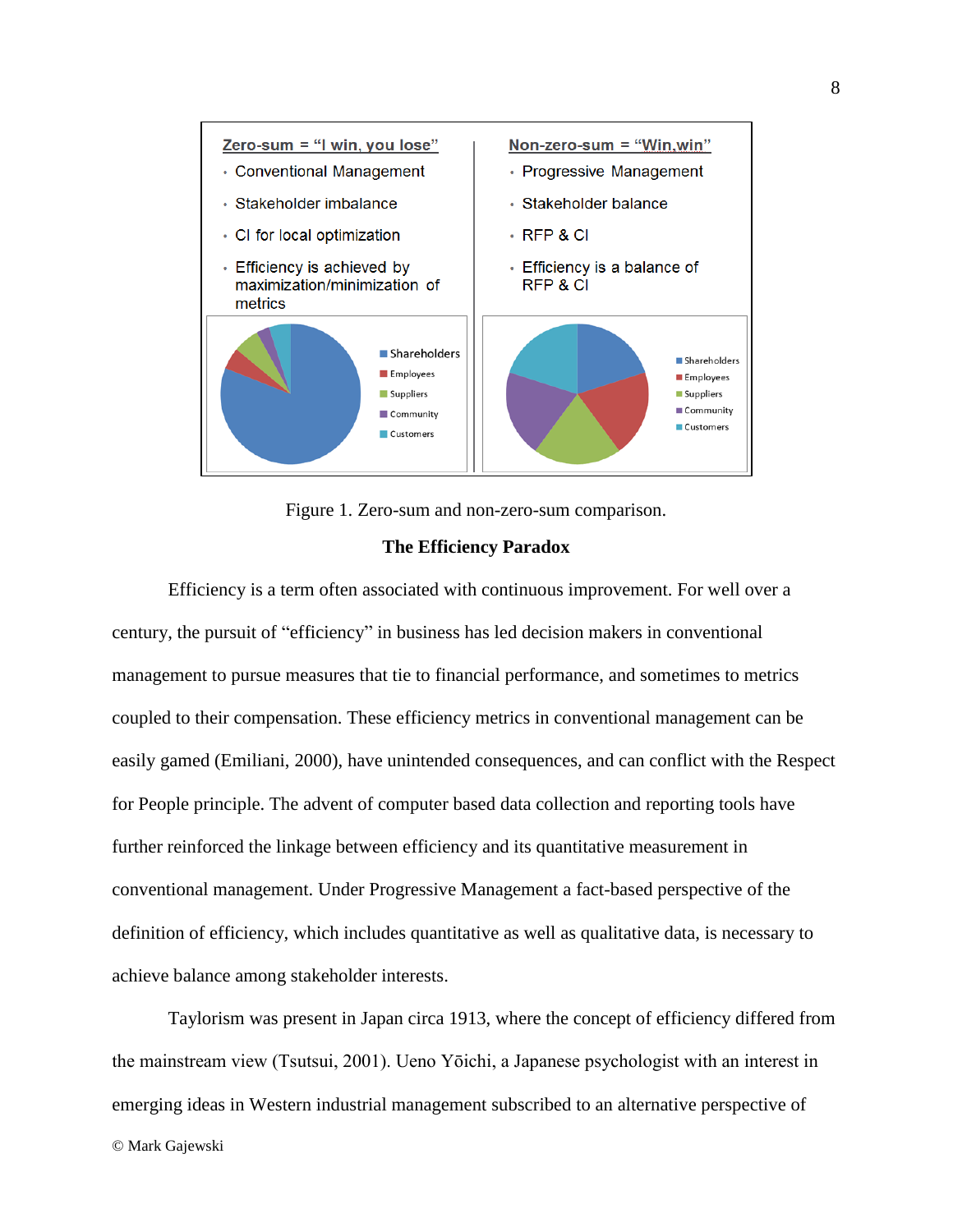efficiency: "Fastening onto the concept of 'efficiency' rather than the methodological specifics [tools] of the Taylor system, these individuals sought 'efficiency increase' *(nōritsu zōshin)* not only in business administration but in all aspects of day-to-day life and social intercourse" (Tsutsui, 2001, p. 448).

Tsutsui (2001) explains that Yōichi's view in relation to efficiency and the application of Scientific Management in business is for mutual benefit and interdependence, not self-interest and sub optimization as many early practitioners of Taylor's methods under conventional management had pursued. Efficiency is a balance rather than a result of local optimization:

A company is like a human body. The body is simply not the collection of fingers and ears and a face and bowels. These cooperate, forming a living organism. If one part of the body does not fulfill its role in this cooperative operation, then the body stops functioning properly. (Tsutsui, 2001, p. 456)

Cooperation and mutual respect are a necessity for progress toward efficiency. Efficiency in regard to Respect for People is not a measurement of a key performance indicator; it is a desired operating state of the organization where all stakeholders share in the benefits (and loses), sometimes referred to as non-zero-sum management (Emiliani, 2008a).

To Ueno, efficiency was not simply moving too quickly, squeezing more from labor or producing the greatest output from the least input. Rather it was a state of balance and harmony... A condition where in these means and ends are in equilibrium is called efficient. (Tsutsui, 2001, p. 459)

In order to achieve this ideal state, waste (*muda*), unreasonableness (*muri)* and unevenness (*mura*) need to be eliminated (Tsutsui, 2001). Under conventional management, efficiency improvement is often focused on the use of tools. Morris Cooke (1913), a colleague of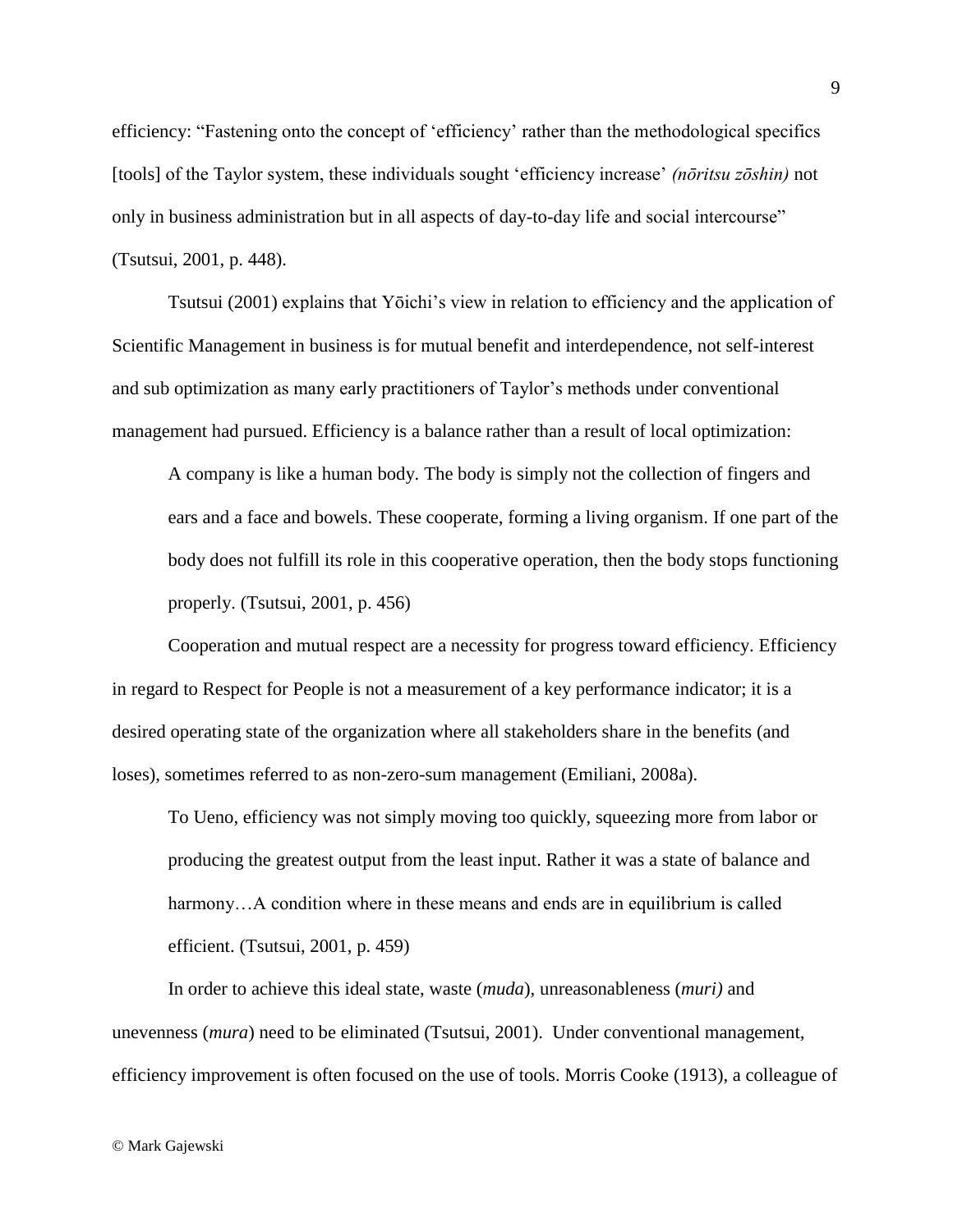Frederick Taylor, identified that something more than tools is necessary: "Before the stop-watch, or before any of the other mechanisms [tools] that are found useful in management, comes the building-up of a spirit of mutual confidence and helpfulness" (p. 487). Cooke (1913) confirms that the use of tools alone will result in imbalance of stakeholder interests:

Anyone who arbitrarily uses a stop-watch, or any other such mechanism, for getting more work out of an employee, without having in mind that employee's greatest prosperity, and without doing it as much, or more, for the benefit of the employee than for anyone else, is a menace to society. (p. 488)

The pursuit of efficiency requires a broader perspective than the sole use of continuous improvement tools. The advent of Scientific Management ushered in a new era of business efficiency that requires consideration and practice of the human aspects of improvement which has greater influence on business results: "Any effort to introduce scientific management [Progressive Management] in the absence of a genuine and painstaking co-operative spirit [Respect for People] is utterly impracticable" (Cooke, 1913, p. 489). Cooke (1913) then summarizes the goal of Scientific Management, i.e. efficiency improvement: "What we are trying to bring about in industrial establishments is a steady, even flow of work, done under the minimum of tension and with the least possible discomfort and disorder" (p. 490).

#### **Selection of Contributors**

The selection of the contributions required authors who have demonstrated elements of the Respect for People principle in actual practice. Works based on external observation, such as academic research, are excluded because they tend to generalize and omit details that can only be obtained through experience in practice. Authors, such as Progressive Management practitioners or consultants meet this criterion; however works that develop or explain theories are excluded.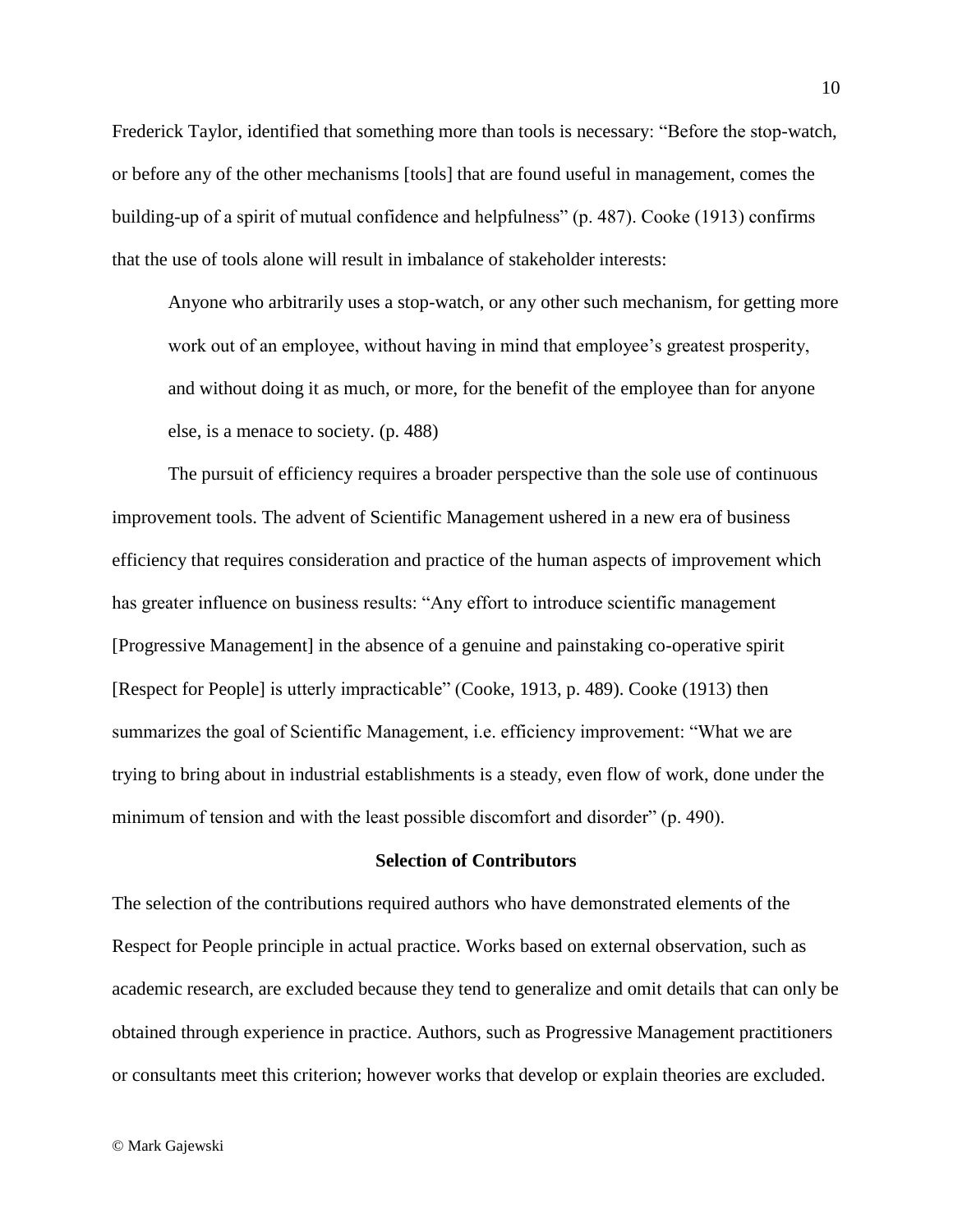Additionally, original works, not interpretations, are required to assure facts are obtained from the source, as is customary in Lean problem solving. Ex post facto analysis of Frederick Taylor by academics is not considered to be relevant because interpretation of intent and practice are often distorted as academics lack the day to day business experience to contextualize what Taylor is saying.

## **Discussion**

## **The Early Twentieth Century**

**Frederick Winslow Taylor.** The early twentieth century is characterized by the need for cooperation between the management and labor and the timeless need by management to reduce costs. Frederick Taylor began the first steps of the development of the principles of Scientific Management in 1882, later publishing *The Principles of Scientific Management* in 1911 after nearly thirty years of experimentation and practice. He had worked in a machine shop and rapidly progressed from apprentice to foreman. During his role as foreman, Taylor explored the causes for discord among workers and the management. The soldiering of the workers, or the less productive, intentional pace set by the workers became Taylor's focus. He recognized that the full capability of the workers and the machines were not completely utilized, and the root cause was assignable to the management system. Taylor convinced his employer to conduct numerous experiments with machines, tools, and people with an aim to achieve substantial productivity improvements based on facts rather than inherited trade knowledge. Taylor recognized that improved prosperity for stakeholders could be obtained by maximum productivity which is achieved by scientific means and cooperation (1911). When cooperation enables non-zero-sum economic outcomes for stakeholders, balance is attained; "If you want a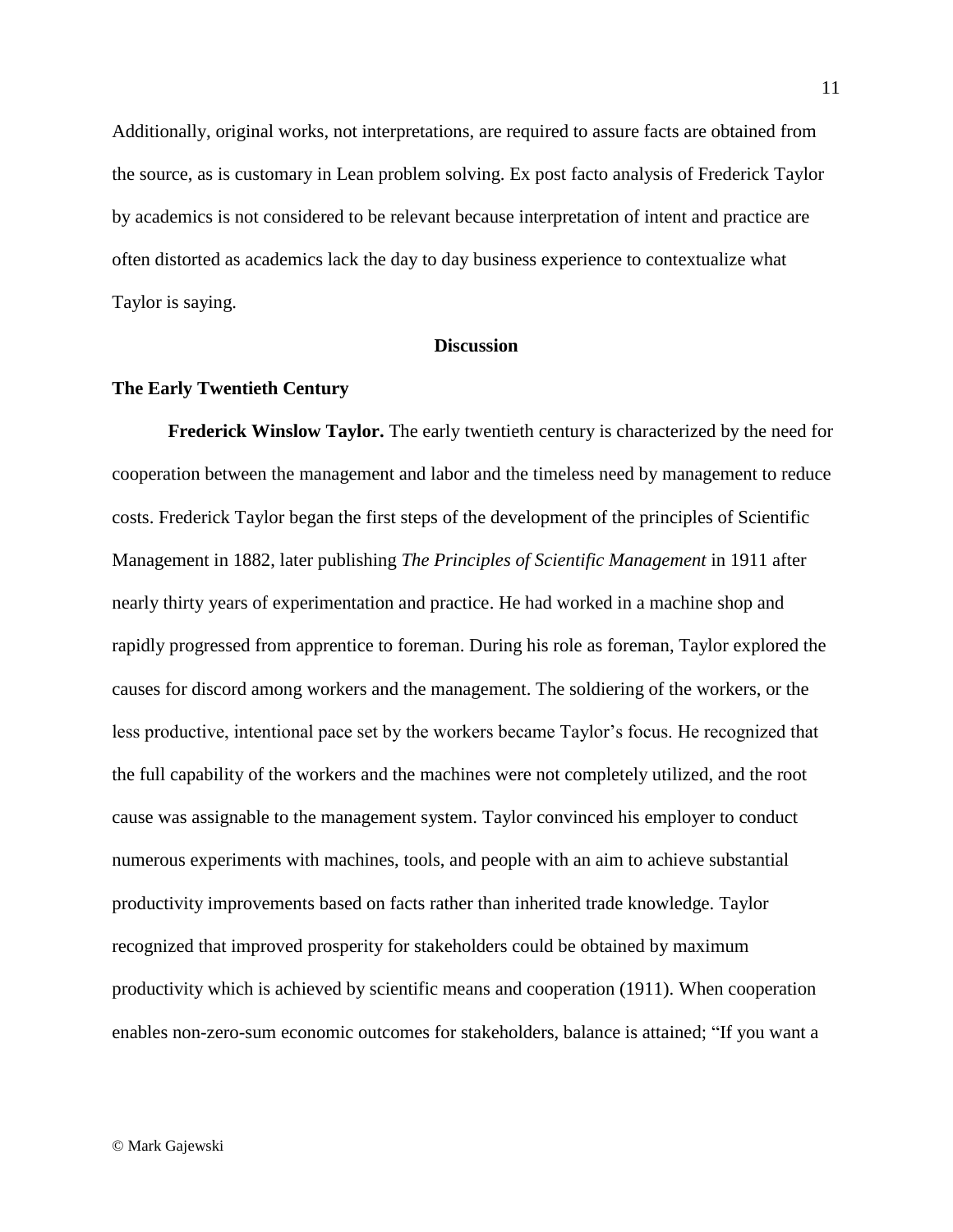profitable business you cannot have meanness and injustice on one side or the other; you have got to eliminate meanness and injustice from both sides" (Taylor, 1912/1947, p. 146).

Taylor's methods to improve productivity are for the benefit of employer and employee; they are not mutually exclusive, as is often the case in conventional management systems. Through cooperation and improved productivity using scientific means, i.e. fact-based problem solving, the business and the workers will prosper. In a broader sense, Taylor (1911) viewed the Scientific Management system as a means for ultimately improving society as a whole: "…the greater productivity of each individual that the *whole country* owes its greater prosperity" (p. 141, italics original).

The Principles of Scientific Management are: "*First*. The development of a true science. *Second.* The scientific selection of the workman. *Third*. His scientific education and development. *Fourth*. Intimate friendly cooperation between the management and the men" (Taylor, 1911, p.130, italics original). Principles one and two relate directly to advancing productivity improvement for economic efficiency, i.e. Continuous Improvement. Principles three and four are aligned with the Respect for People principle, however all four principles are interdependent and form a system with an aim to improve productivity and mutual prosperity. The principles that improve economic outcomes alone have somehow become Taylor's (1912/1947) legacy, but he was careful to provide caution on the misuse of Scientific Management:

If a man in the management tries to use the mechanism [continuous improvement tools] of scientific management to oppress the workman or in any other way that it should not be used, the workman simply reverts to his old ways and goes right back and does what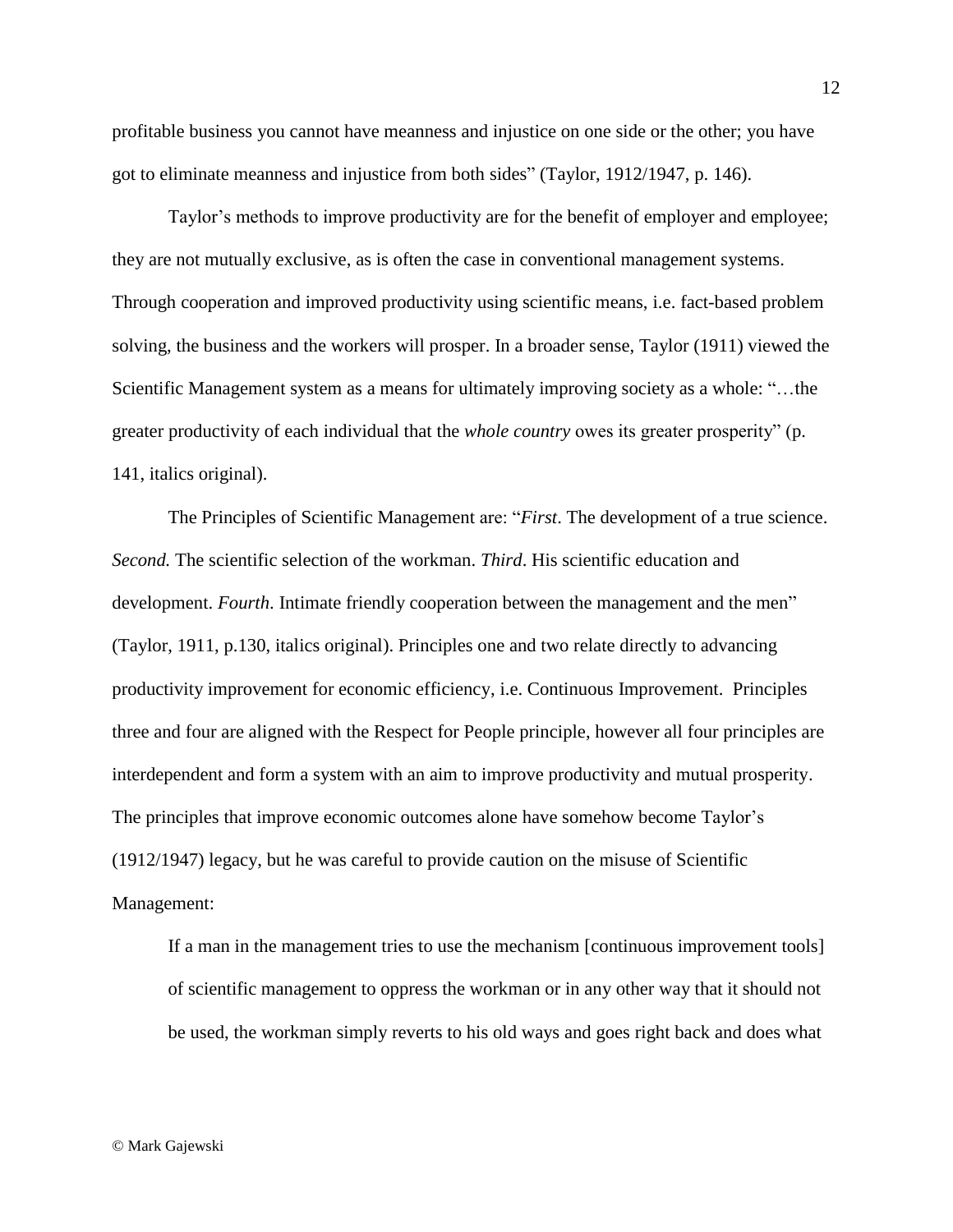he did before under the old management, he soldiers, and cooperation at once ceases. (p. 192)

The continuous improvement tools, called the mechanism of Scientific Management at the time, could be used to provide benefit to the management and marginalize the workers, a common effect of zero-sum management behavior. Taylor warned that the tools could be used to achieve zero-sum outcomes:

I shall try to point out that many elements of what may be called the mechanism of scientific management are powerful when used by those on the management's side. These elements are powerful both for good and for bad, and it is impossible to be assured that even useful elements shall always be used in the right way. (1912/1947, p. 34)

Win-win outcomes require cooperation**.** Taylor (1911) asserts that management's concern should be mutual prosperity; "It would seem to be so self-evident that maximum prosperity for the employer, coupled with maximum prosperity for the employé, ought to be the two leading objects of management, that even to state this fact should be unnecessary" (pp. 9-10). Taylor is pointing out that management has a mutual interest in support of the economic advancement of employees, rather than a narrow interest in company financial performance. The need for cooperation is evidence that the "old management" system resulted in zero-sum outcomes where management is the victor, solely because they possess "arbitrary power and arbitrary dictation" (Taylor, 1912/1947, p. 212). These non-value added behaviors cease under Scientific Management (Taylor, 1912/1947). Taylor enabled economic efficiency by improving cooperation between management and labor, resulting in greater prosperity for the employer and employee; i.e. non zero-sum outcomes. Early in his career, Taylor was directly involved in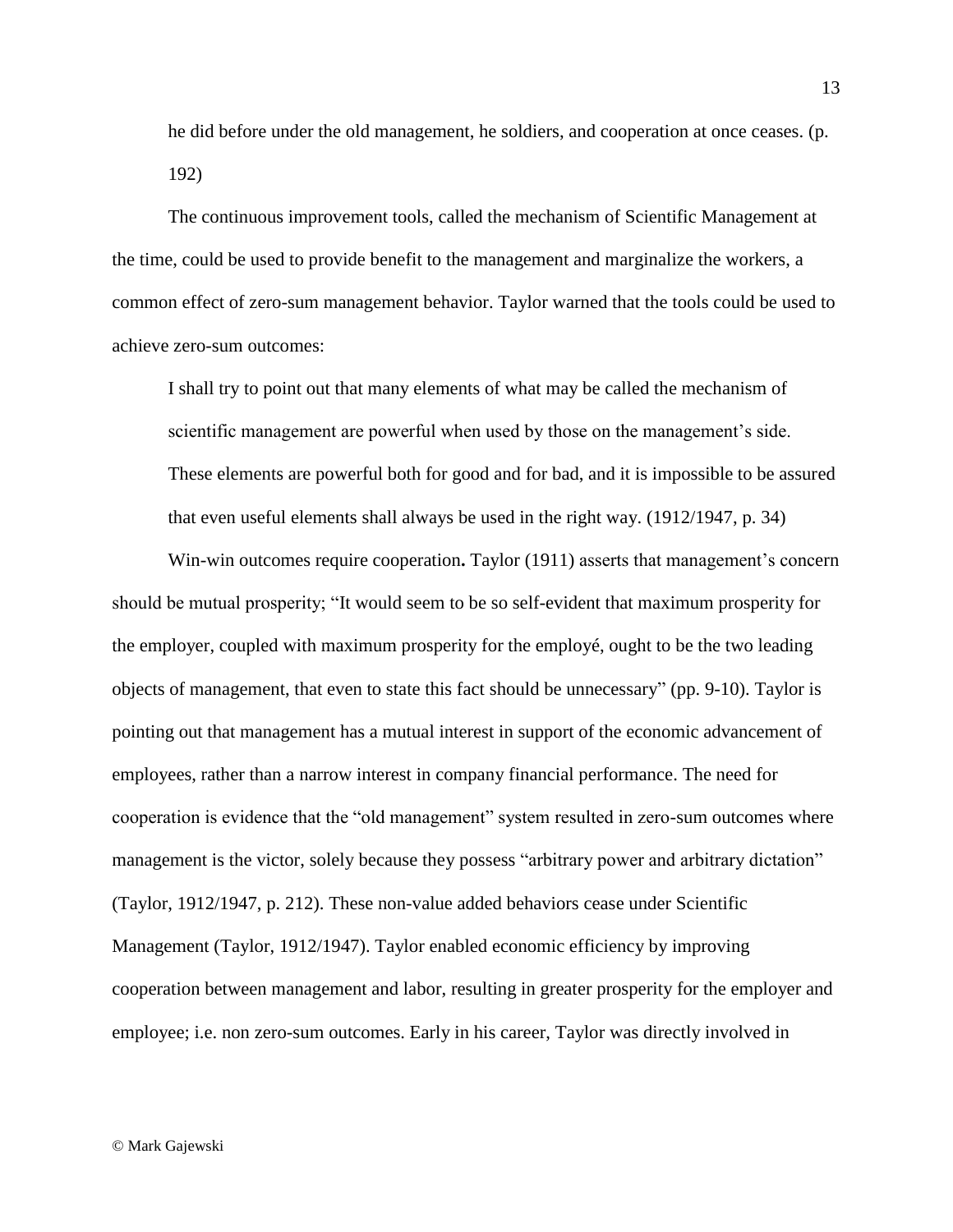managing on the shop floor where he recognized that the absence of cooperation hindered the ability to improve:

The moment one side starts to jump the fence and bulldoze the other, or to do any acts which are outside of the principles of scientific management it ends. Without harmony you cannot have scientific management, and you go right back to the old fighting scheme, in which each side is watching the other carefully and trying to get an advantage over the other. (1912/1947, p. 192)

In other words, without mutual respect of stakeholder interests, a Progressive Management system does not exist.

According to Taylor (1911), the primary enabler of maximum productivity is cooperation: "…the training and development of each individual in the establishment, so that he can do (at his fastest pace and with the maximum of efficiency) the highest class of work for which his natural abilities fit him" (p. 12).

Under Scientific Management, workers must be treated as individuals, in a one at a time fashion rather than in batches, as workers have varying degrees of ability. Treatment of workers in large groups leads to "loss of ambition and initiative" (Taylor, 1911, p. 72) because individuality is not recognized by management:

When one ceases to deal with men in large gangs or groups, and proceeds to study each workman as an individual; if the workman fails to do his task, some competent teacher should be sent to show him exactly how his work can be done, to guide, help, and encourage him, and at the same time, to study his possibilities as a workman. (Taylor, 1911, pp. 69-70)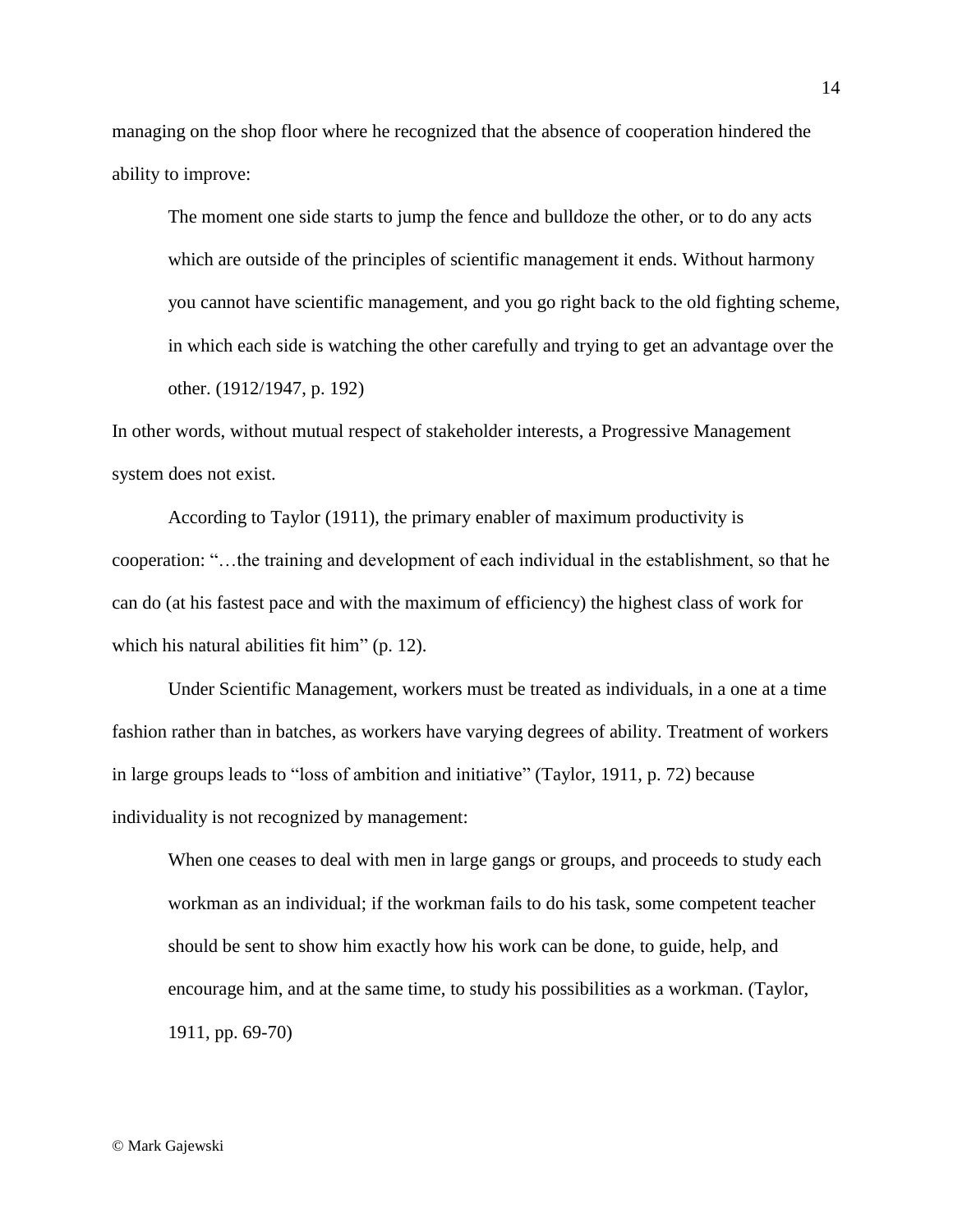As the tools that propelled productivity improvement diffused throughout industry in the United States and abroad, Taylor's intentions for Scientific Management were led astray by misguided practitioners and consultants that used improvement tools under conventional management for zero-sum outcomes. Similar to Lean production in the late twentieth century, a focus on and proliferation of tools to improve productivity without consideration and practice of the Respect for People principle occurred in Taylor's day. When stakeholders are marginalized, unintended consequences can occur that adversely affect most stakeholders. Taylor has become a scapegoat for reducing workers to low skill laborers that conduct repetitive tasks that dehumanizes workers. These misrepresentations are incongruent with Taylor's idea of Scientific Management, where cooperation is paramount and win-win outcomes should be the norm rather than the exception:

It may seem to you a matter of very little consequence,…, that this new mental attitude [cooperation] is the very essence of scientific management; that the mechanism [tools] is nothing if you have not got the right sentiment, the right attitude in the minds of the men, both on the management's side and on the workman's side. (Taylor, 1912/1947, p. 62)

Taylor (1912/1947) was aware that the fourth principle "is perhaps the most difficult of all of the four principles of scientific management for the average man to understand" (p. 45). The difficulty exists because improving cooperation through improved relationships by conventional management is overlooked in favor of tools that produce short term financial results for which the rewards are plentiful. Conventional managers exhibit behaviors that are inconsistent with those needed to improve cooperation and achieve win-win results (Emiliani, 1998). Often, the non-value added behaviors are a byproduct of conventional performance metrics that encourage local optimization and neglect interdependencies among organizational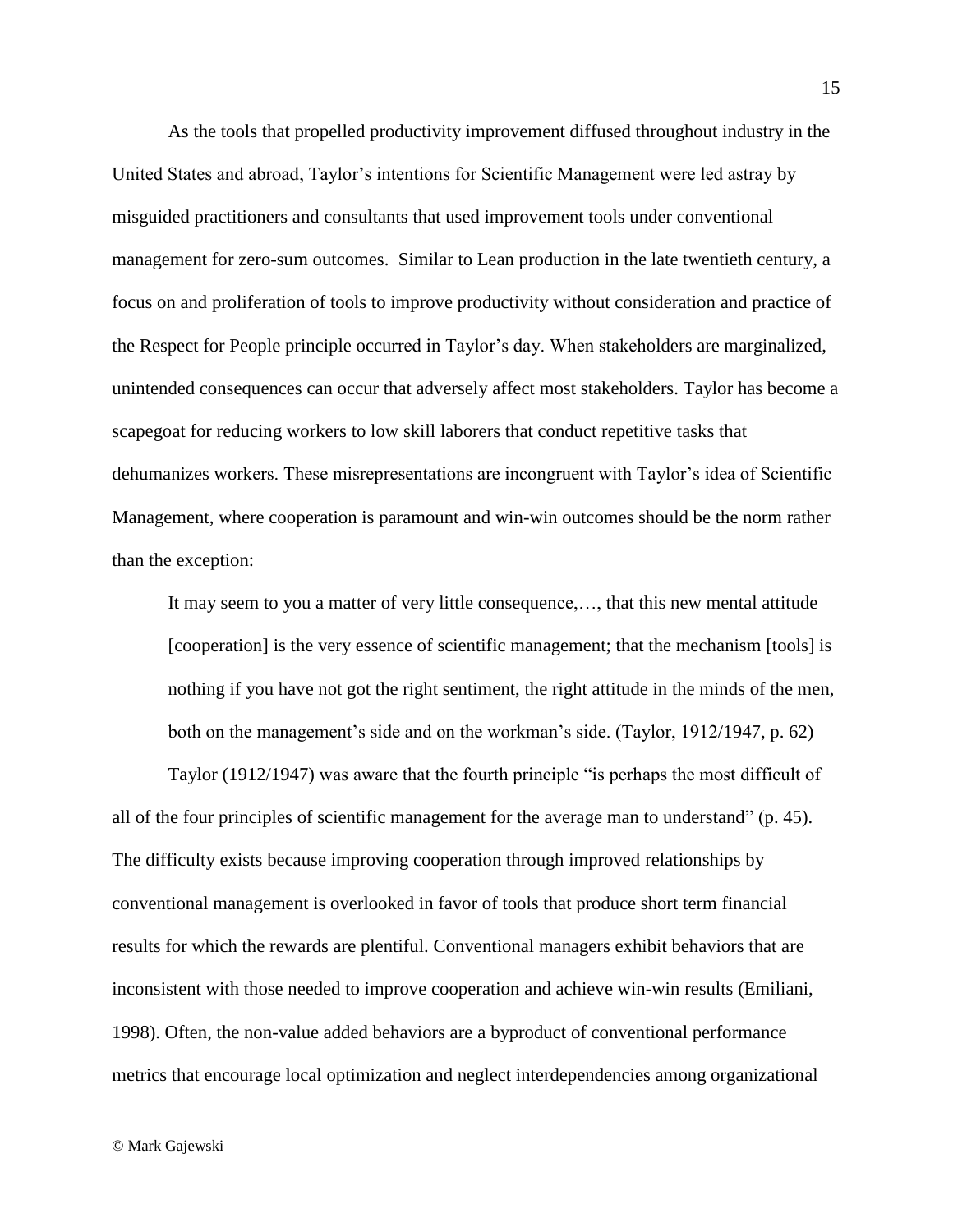units. Taylor's (1912/1947) motivation for change was based on the need to alter the relationship between workers and the management: "My whole object was to remove the cause for antagonism between the boss and the men who were under him; try to make both sides friends in the place of tactical enemies" (p. 128). To strengthen cooperation, the aim of improvement must be for the stakeholders' mutual benefit. Taylor (1912/1947) asserts the results should be "magnificent for both sides, just as fine for one as for the other" (p. 28).

In order to make progress toward improved cooperation, Taylor recognized that personal transformation in thinking is required because the use of the tools (mechanism) alone does not fulfill the intent of Scientific Management. History suggests that wide variation in the application of Taylor's principles has occurred (Witzel, 2005). In particular, the definition of "efficiency" has lead senior managers awry as the historical context of its meaning under Scientific Management appears to have been lost. Taylor (1911) recognized that the system he developed to be mutually beneficial could also be misapplied:

The knowledge obtained from accurate time study,…, is a powerful implement, and can be used, in one case to promote harmony between the workmen and the management,…or, in the other case, it may be used more or less as a club to drive the workmen into doing a larger day's work for approximately the same pay that they received in the past. (pp. 133-134)

Executives and senior managers under conventional management exercise minimization and maximization of performance metrics with the belief that there is a favorable cost benefit to the organization. Local optimization of metrics is the mantra of conventional management systems in order to achieve measured improvement of "efficiency" while grossly neglecting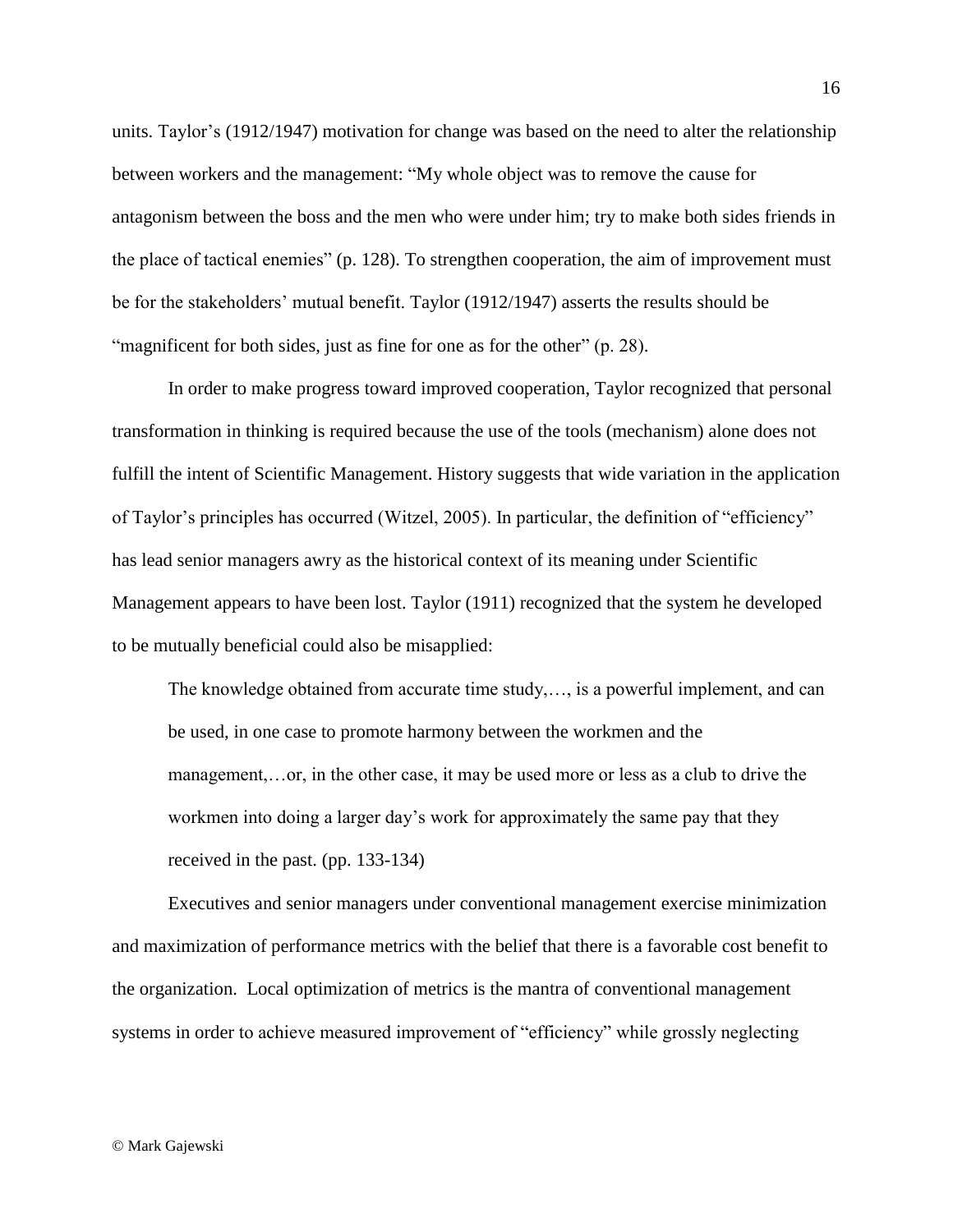Taylor's (1911)  $4<sup>th</sup>$  principle: "This close, intimate, personal cooperation between the management and the men is of the essence of modern scientific or task management" (p. 26).

The necessity of close, personal cooperation can only be achieved through direct interaction with the workers and recognition that they are individuals rather than a collective entity that can only be treated in a batch-and-queue fashion. Taylor (1911) asserts that the workers and management's top priority is the "training and development of each individual…" (p. 12) in the organization so their individual optimal output, consistent with worker abilities, can be achieved.

A long term perspective is necessary to contextualize the implications of Respect for People. Taylor (1912/1947) understood that the principles he codified could not be installed and expected to produce instant results:

In the case of scientific management,…, I have carefully emphasized the fact that even in the most elementary work to make this great change is a question of not a month, not of a year, but two or three years,…, and that in an intricate establishment it is a matter of not less than five years before a great increase in the output per man can be made. (p. 135)

The difficulty in changing beliefs and behaviors in what may seem like an unorthodox manner at first requires experience and practice to facilitate learning over time. Unfortunately, the attention span of most conventional managers is bounded by financial reporting periods; months and quarters. Taylor (1912/1947) asserts:

…those on the management side – the foreman, the superintendent, the owner of the business, the board of directors – a complete mental revolution on their part as to their duties toward their fellow workers in the management, toward their workmen, and toward all of their daily problems. (p. 27)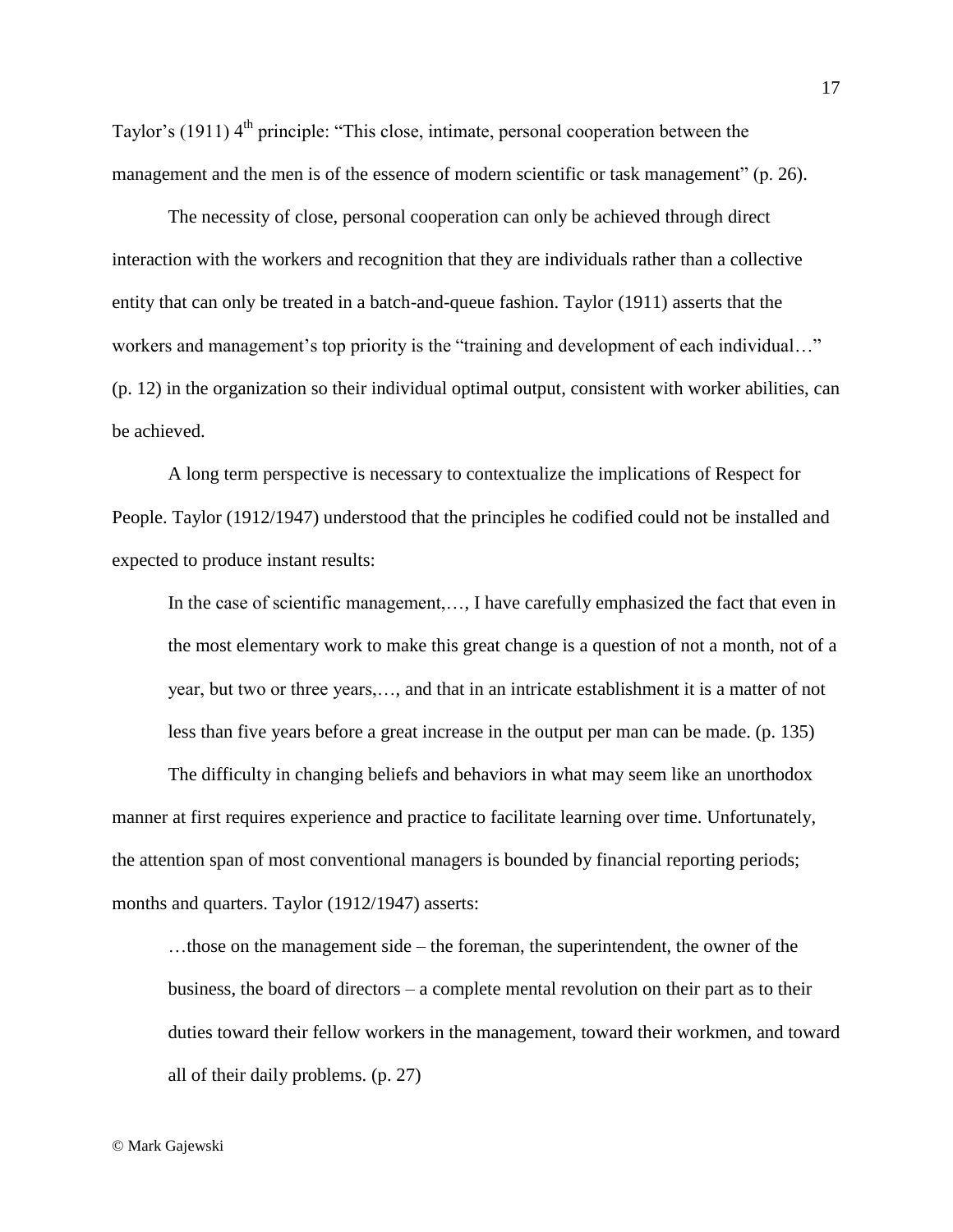The transformation in thinking requires that a long term view of the business must be adopted, but not in typical batch-and-queue fashion. A long term business view assists in guiding decision making that achieves non-zero-sum outcomes. Cooperation will not miraculously blossom in the short term, it needs to be protected from business variation because the resources required to assist each worker to achieve their optimum output cannot be sacrificed for short term results.

Taylor (1911) grounds the principles of Scientific Management on the basis that:

Scientific management,…, has for its very foundation the firm conviction that the true interests of the two [labor and management] are one and the same; that prosperity for the employer cannot exist through a long term of years unless it is accompanied by prosperity for the employé, and *vice versa*… (p. 10, italics original)

According to Taylor (1912/1947): "If the use of the system does not make both sides happier, then it is no good" (p. 66). The influence of Scientific Management on the Respect for People principle includes mutual benefit for stakeholders and the necessity of cooperation, with the management-labor dyad preeminent, and in a broader context including the community or society.

**Frank George Woollard.** The people effects of efficiency improvement were also recognized by Frank Woollard at Morris Motors, circa 1923, in his 18<sup>th</sup> principle of mass and flow production (Woollard & Emiliani, 1954/2009). Woollard recognized there is a fundamental need for a better understanding of the influence of human relations on productivity and devoted a chapter of his production oriented book, *Principles of Mass and Flow Production*, to the topic:

It is simply that the system of flow production must benefit everyone: consumers, workers and owners...This principle of "benefit for all" is not based on altruistic ideals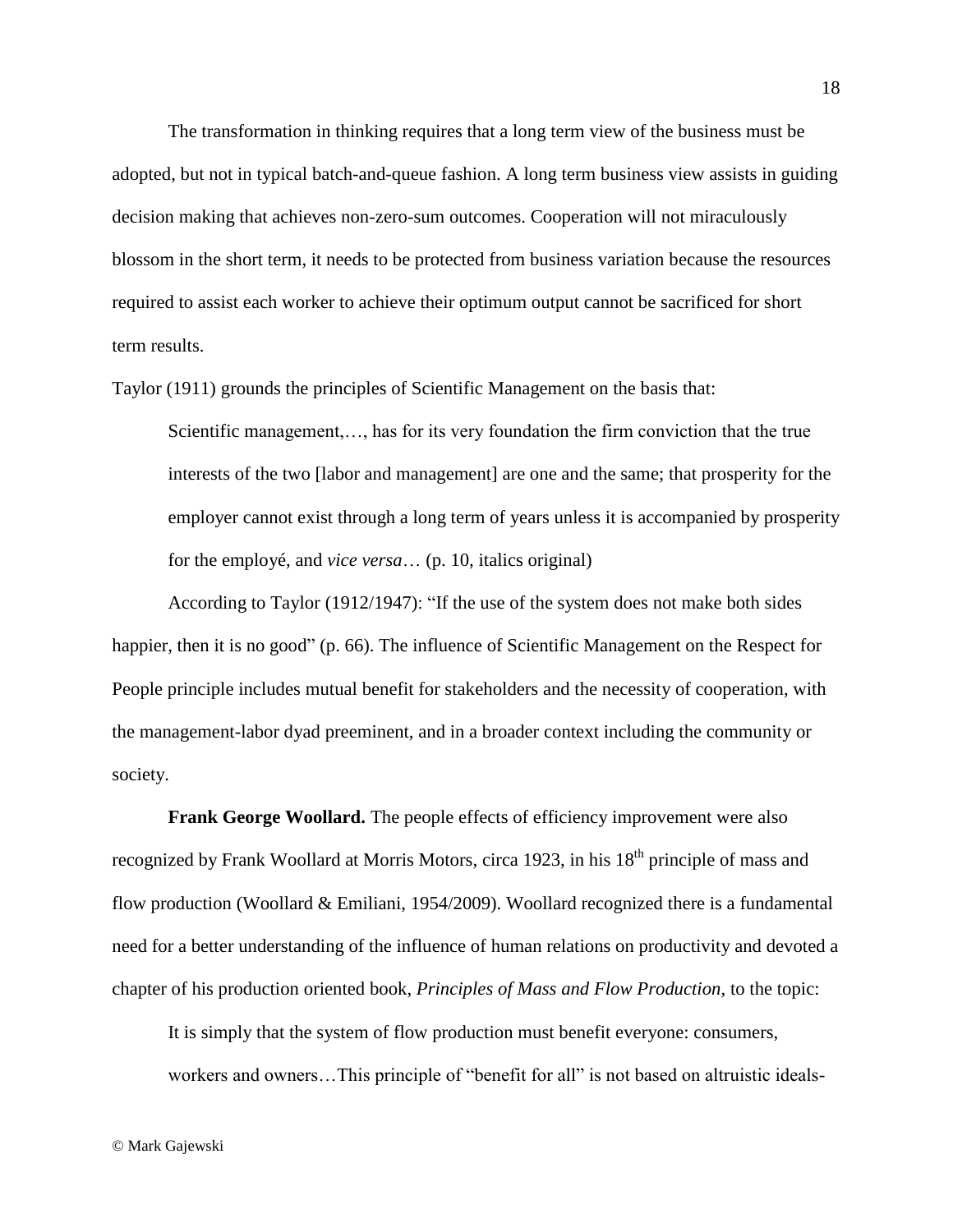much as these are to be admired-but upon the hard facts of business efficiency (Woollard & Emiliani, 1954/2009, p. 180).

Woollard explains the necessity of Respect for People in the closing comment to the preface in *Principles of Mass and Flow Production*: "In my opinion, provided that the human relations aspect is properly safeguarded, flow production methods can become a most powerful factor in easing the labour and promoting the well-being of mankind" (Woollard & Emiliani, 1954/2009, p. 14). Respect for People is represented by the human relations element while Continuous Improvement is represented by the flow production element. The effects of the balanced approach, as Woollard suggests, will satisfy man-kind (stakeholders). Woollard again makes reference to the interrelationship of Respect for People and Continuous Improvement in the discussion of the idea of flow: "In general, the aim is to produce goods more economically and more quickly with less stress or strain on the producers than that which is inherent in the older methods" (Woollard & Emiliani, 1954/2009, p. 50). Woollard's concern for improved working conditions echoes a similar message regarding management's responsibility from Taylor (1911) and Cooke (1913).

Woollard extends the aspect of human relations to suppliers through cooperation to achieve a desired specification in raw materials: "It is a good plan firstly to establish allowances and tolerances with the supplying concern…" (Woollard & Emiliani, 1954/2009, p. 66). The term "with" implies cooperation through a mutually beneficial relationship rather than an adversarial relationship that is common among buyers and sellers under conventional management. Woollard identified there are consequences when cooperation is absent between buyer and seller: "These simple rules will save much argument, much misunderstanding and much money, to say nothing of time and temper" (Woollard & Emiliani, 1954/2009, p. 66).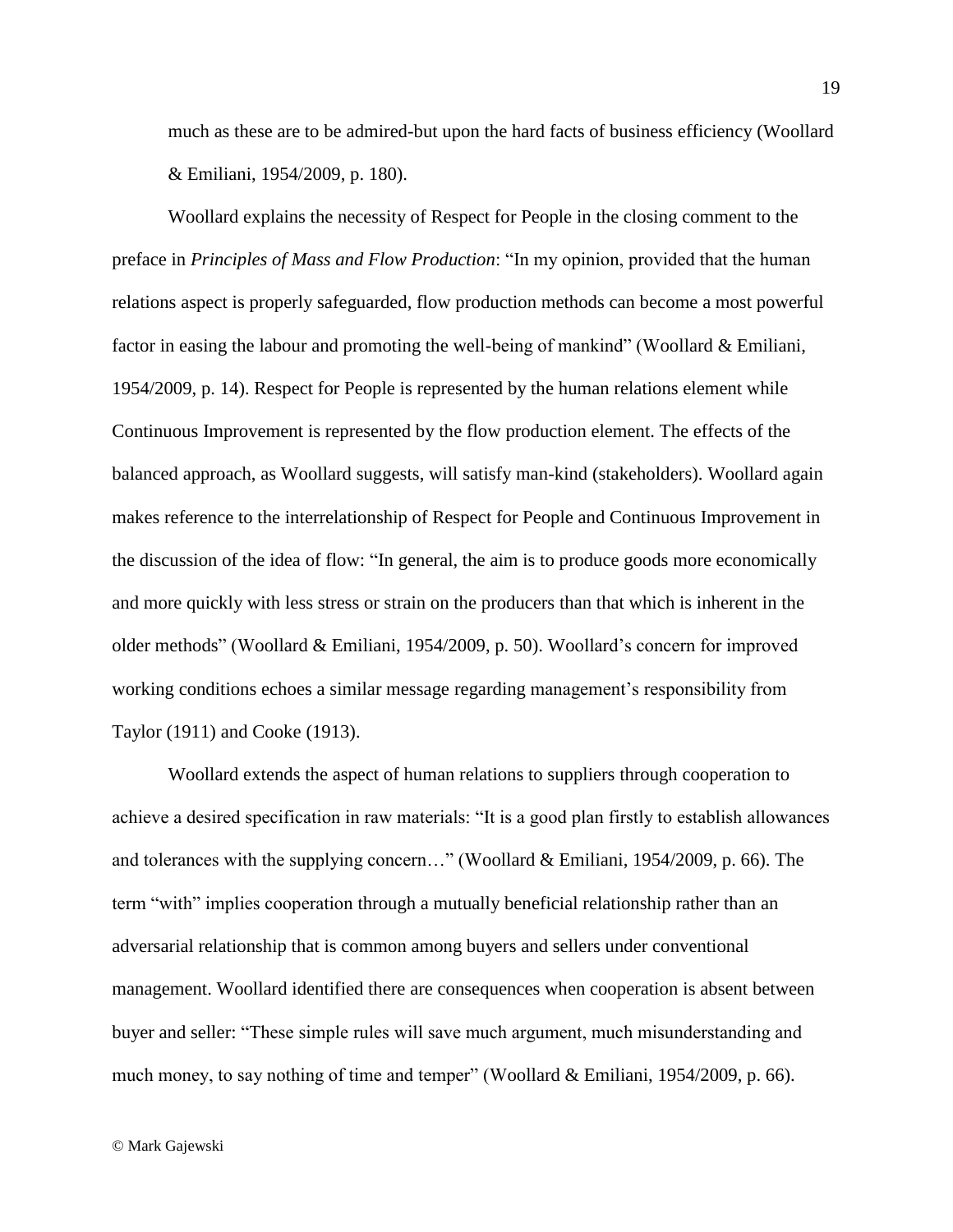From Woollard's perspective, cooperation of management and labor is a necessity to achieve unimpeded flow of material and information:

The human factor should be given high, if not first, priority when considering the establishment of flow production. The removal of physical obstacles to continuity is indeed important, but to obtain the whole-hearted support and co-operation of those who operate the plant is still more important. (Woollard & Emiliani, 1954/2009, p.80)

Illustrations of the current and future states of material and information flow, such as the value stream map in Lean Management, aides in identifying physical obstacles to flow, although they can also be used to identify the behaviors inconsistent with Lean Management (Emiliani, 2004) that inhibit non-zero-sum outcomes. Typically, in organizations attempting to transform from conventional management to Lean Management, the intense focus on tools and speed of implementation obscures the necessity for the employees that run the process to implement the improvements themselves. Ownership of the improved process eventually recedes, resulting in backslide. "Whole hearted support" requires that mutual trust exists between management and workers in regard to job security in times of economic downturns or as a result of improvements (Ohno, 1988; Toyota, 1988; Toyota, 2001a; Emiliani et al., 2007; Woollard & Emiliani, 1954/2009):

A point to be remembered is that, in order to get the full co-operation of the works force, redundancy [displaced labor] must be dealt with in a realistic fashion by studying the placing of those likely to become redundant before new plant or methods, which are likely to cause displacement, are put into operation. This is most important since flow production is not merely a matter of machinery or material handling or systemization: it is a *marriage of mechanism and management*, and it is the exercise of the more advanced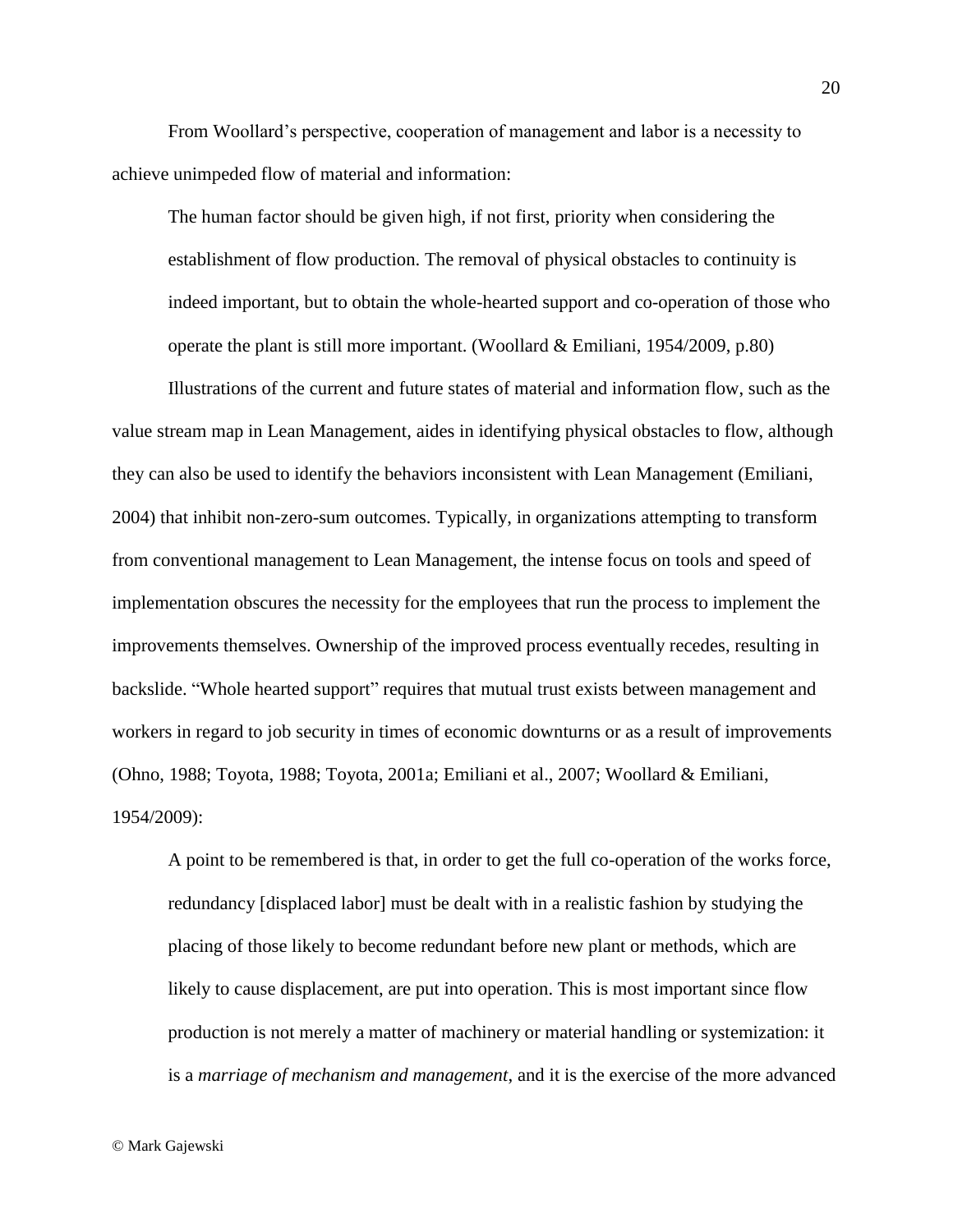methods of management that ensures the success of flow production. (Woollard  $\&$ Emiliani, 1954/2009, p. 82, italics original)

In Progressive Management, improvements that result in labor reduction (redundancy) must not result in elimination of employees. Woollard points out that using the tools (mechanism) alone is insufficient to achieve continuous improvement. The "marriage of mechanism and management" is synonymous with the Continuous Improvement and Respect for People principles, where "management" is aligned with the latter and refers to the consideration and actions needed to assure stakeholders interests are balanced.

Woollard cautioned that flow production could not be installed, and then left to operate unattended. In regard to the human aspects:

…it must also be watched, for—like all tools of management—it can be misused. Flow production, with its obvious sequences and accurate timing, could be the instrument of a slave-driving tyranny, whereas properly employed it will promote discipline, in an equitable and gentle, if irresistible, manner, making the daily task lighter for all. (Woollard & Emiliani, 1954/2009, p. 187)

Woollard cautions on the misuse of the tools for continuous improvement with regard for the Respect for People principle. He also asserts that the proper use of Continuous Improvement (flow production) and Respect for People (the human aspects) will result in mutually beneficial (non-zero-sum) outcomes for stakeholders.

**The Toyoda Precepts.** Sakichi Toyoda, the founder of the Toyoda Spinning and Weaving Company, engrained a sense of gratitude and service among his subordinates. In 1935, five years after his death, Risaburo Toyoda and Kiichiro Toyoda codified the essence of Sakichi's way of working in the Toyoda Precepts (Toyota, 1988):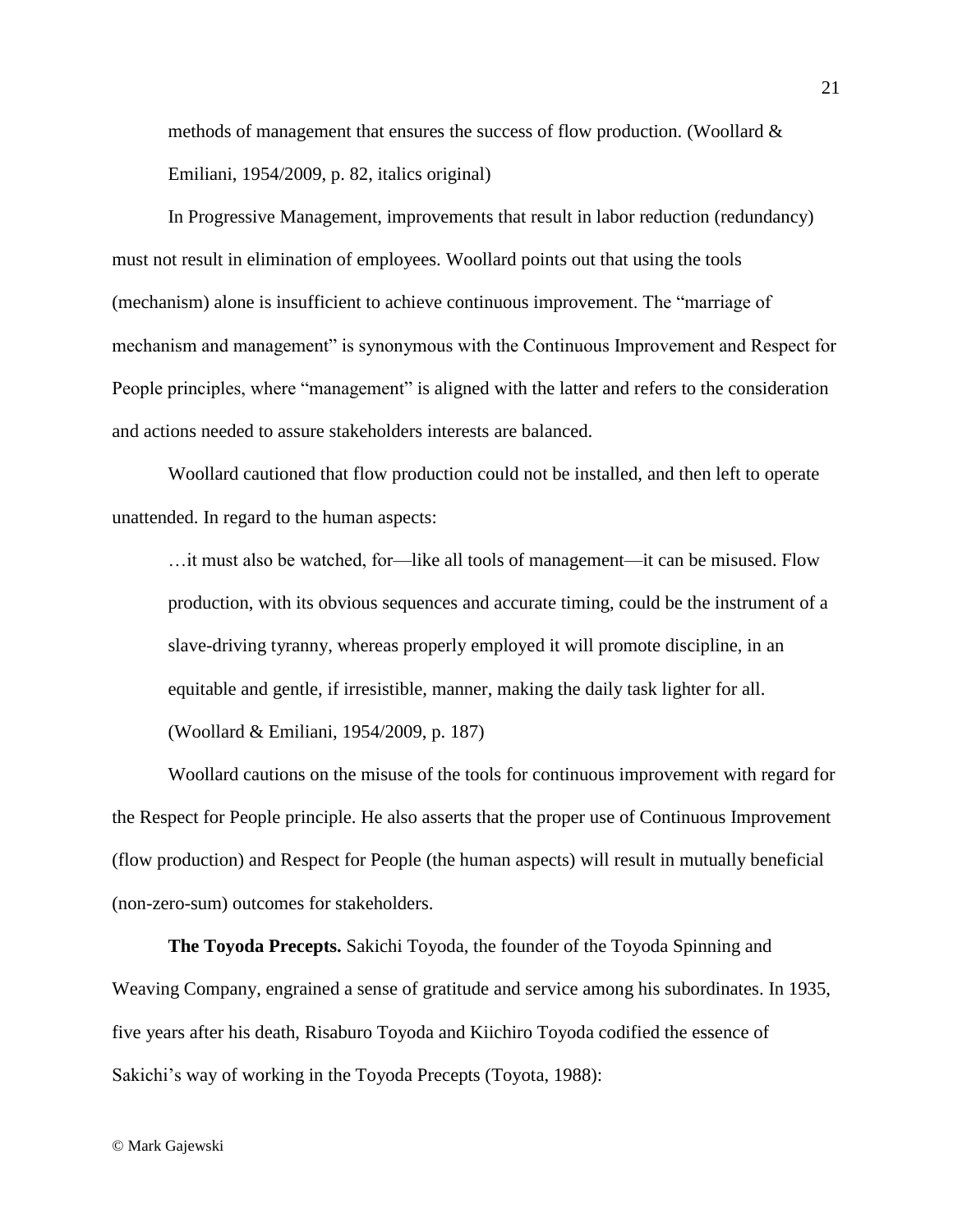- 1. Be contributive to the development and welfare of the country by working together, regardless of position, in faithfully fulfilling your duties.
- 2. Be at the vanguard of the times through endless creativity, inquisitiveness and pursuit of improvement.
- 3. Be practical and avoid frivolity.
- 4. Be kind and generous; strive to create a warm, homelike atmosphere.
- 5. Be reverent, and show gratitude for things great and small in thought and deed. (pp. 37-38)

The Toyoda Precepts embody Sakichi's belief that his company existed to serve society (stakeholders), not solely for self-interest and monetary gain (Toyota, 1988). These principles established the guiding beliefs for Toyota and its employees in their conduct of business for subsequent generations as well as guidance for Toyota's internally defined Respect for People principle. In terms of Progressive Management, cooperation continues to be a primary theme as reflected in precept one, followed by the development of people capabilities as reflected in precept two.

## **Mid Twentieth Century**

**Training Within Industry.** The Training Within Industry (TWI) Service was established to support Allied Forces war production needs in the United States in 1940. The primary focus of TWI was to improve cooperation between supervisors and employees, ultimately resulting in improved productivity and efficient use of limited labor and rationed materials. The purpose of TWI was:

To assist war production industries to meet their manpower needs by training within industry each worker to make the fullest use of his best skill up to the maximum of his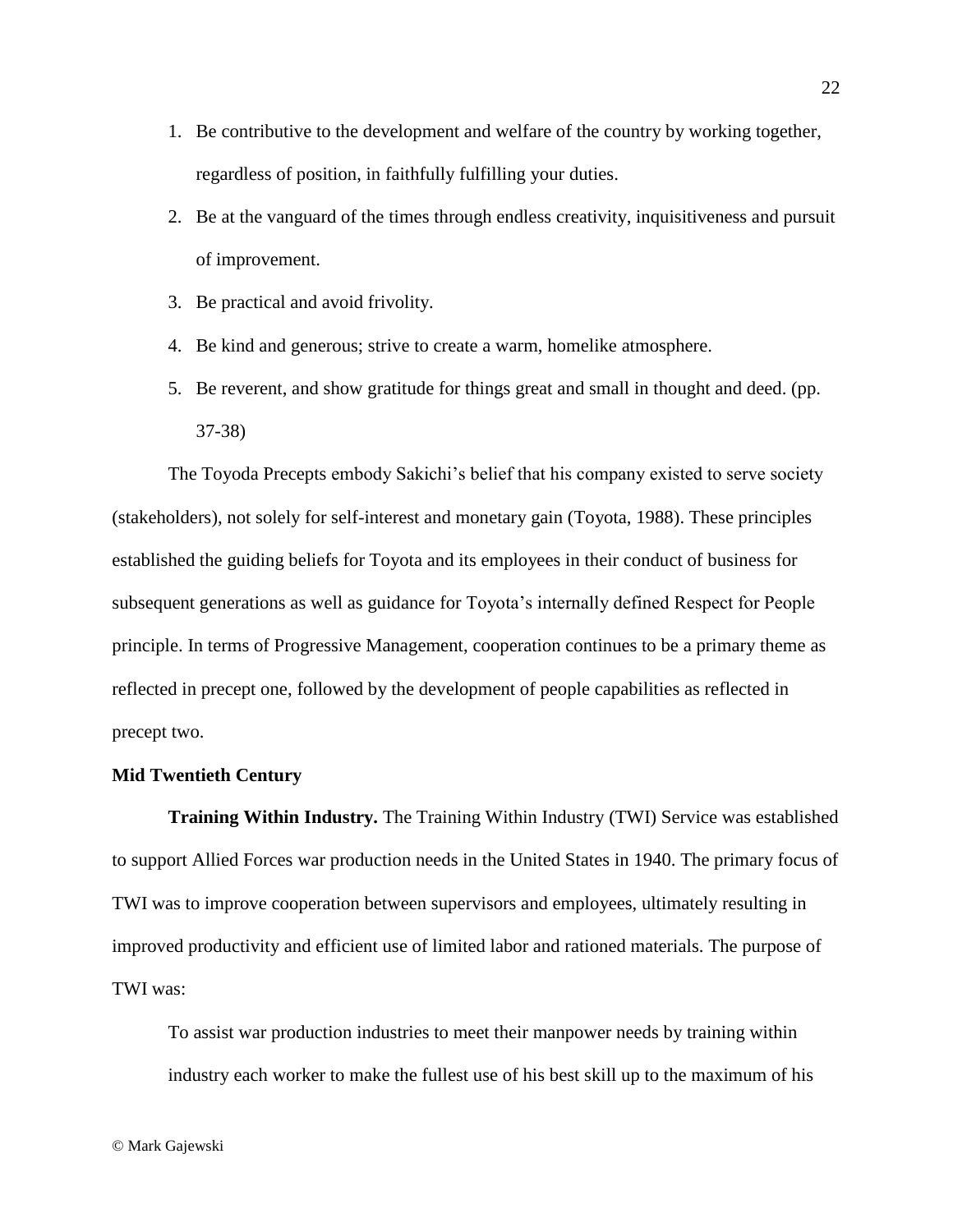individual ability, thereby enabling production to keep pace with war demands.

(Huntzinger, 2002, p. 6)

An element of the TWI program was called "Job Relations" and emphasized the need for improved human relations between supervisors and workers. Huntzinger (2002) identifies the underlying theme of the Job Relations training is that "poor relationships cause poor results and good relations lead to good results" (p. 10). The Job Relations strategy is centered on the idea that "people must be treated as individuals since they are different in background, interests, and tastes" (Job Relations, 1944, p. 6). Following the pioneers of Scientific Management three decades earlier, the TWI program fostered the belief that management's treatment of workers as individuals and active participation in building good relationships (cooperation) enables favorable productivity gains.

The TWI program was abandoned by industry following victory in the Pacific and Europe. The adoption of the Respect for People principle nearly faded from history as the post World War II industrial dominance of the United States had little incentive to change the management approach. Business was expanding due to a "sellers" market that was a byproduct of destroyed industrial capability in Europe, Japan, and elsewhere.

#### **Late Twentieth Century**

**Sugimori, Kusunoki, Cho, and Uchikawa.** The late twentieth century begins with the publication of "Toyota Production System and kanban system materialization of Just-In-Time and respect-for-human system" (Sugimori, et al., 1977). The significance of this journal article in regard to the continuous improvement tools was not recognized until the late nineteen eighties (New, 2007) when the origins of Lean Management in the United States were taking hold (Emiliani, 2006). Whereas the significance of Respect for People was not broadly recognized as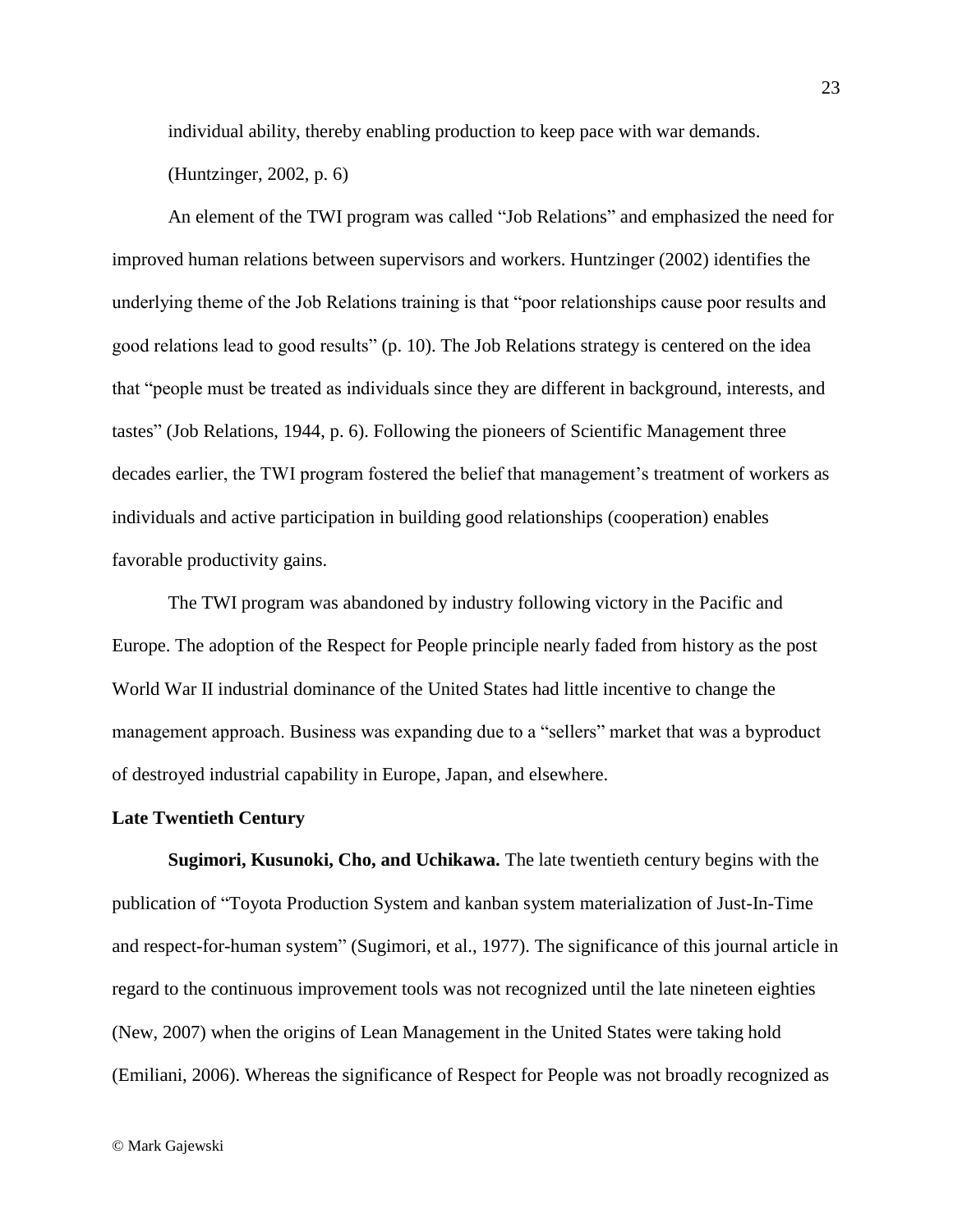essential even as Ishikawa (1985) and Suzaki (1987) identified its importance in relationship to continuous improvement around the same time. Fujio Cho, a co-author of the publication while production manager at Toyota, progressed to be its CEO from 1999 to 2005. Toyota's characteristics of the production system are;  $(1)$  just in time production and  $(2)$  respect for human (people) system (Sugimori, et al., 1977). Along with the detailed explanation of the tools used in the just in time system, insight into characteristics of the respect for human system are provided by Sugimori, Kusunoki, Cho, and Uchikawa (1977): "In short, treat workers as human beings and with consideration. Build up a system that will allow the workers to display their full capabilities by themselves" (p. 554). The system that Sugimori, Kusunoki, Cho, and Uchikawa, make reference to is the management system that combines continuous improvement with respect for human system, today known as Respect for People. This also resembles the management system described by Taiichi Ohno in *Toyota seisan hōshiki*, originally published in 1978 and later translated to English in 1988 by Productivity, Inc.

The respect for human system is further broken down into three key points; (1) eliminate the waste of worker motion, (2) consideration of worker safety, and (3) "self display of workers' capabilities by entrusting them with greater responsibility and authority." (Sugimori, et al., 1977, p. 557). Self display of workers' abilies is defined as active participation by the workers to demonstrate their capabilities through tools we recognize today as Kaizen and 5S. These continuous improvement tools, when used in conjunction with Respect for People, allow workers to improve and monitor their own work without the authoritarian approval that is common under conventional management. The authors explain that each worker has the authority to stop the production line should they fall behind the production pace or discover a defect. Management has established this policy, thereby delegating the authority to workers to control the quality of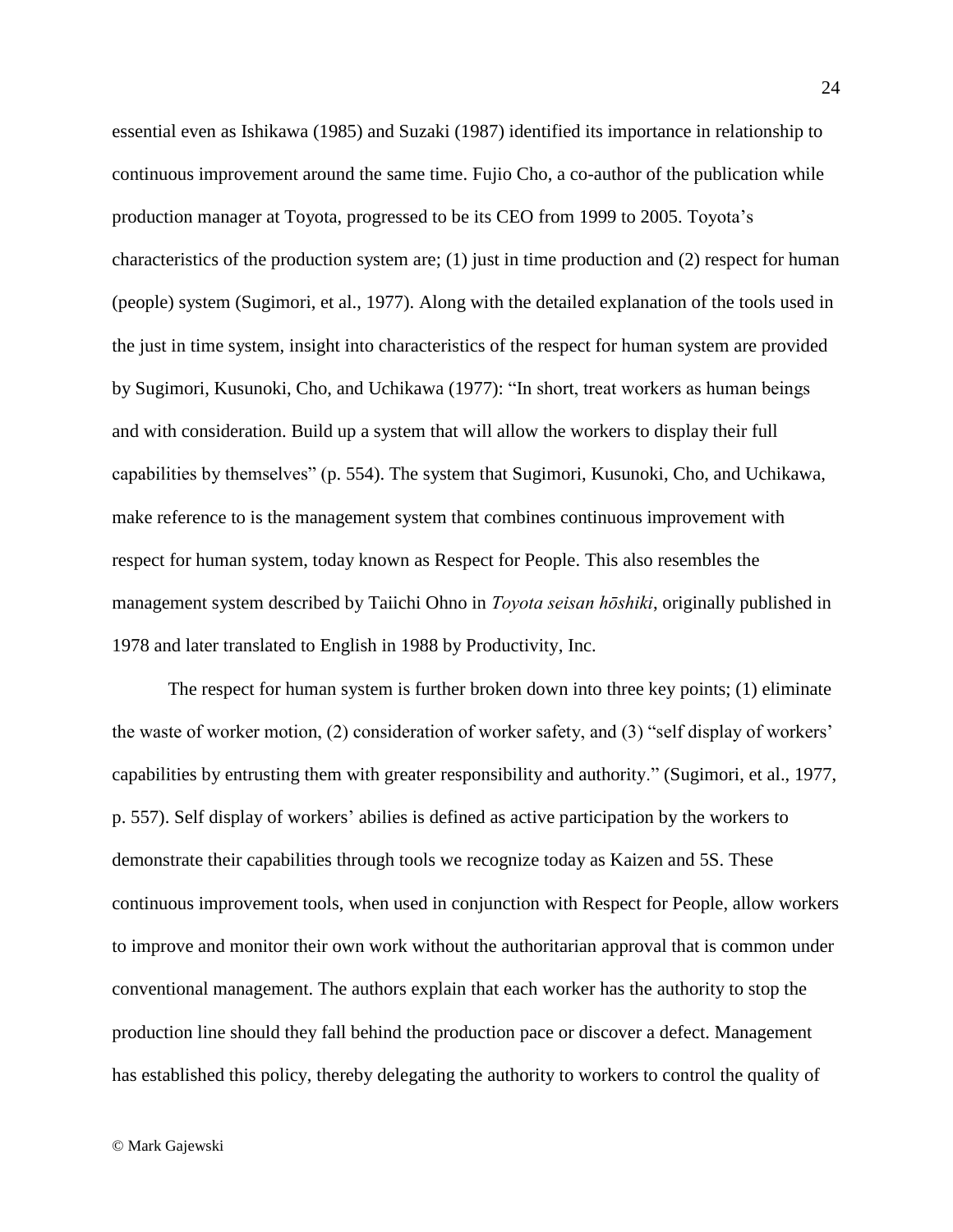their work, also known as pride in workmanship. The practice of people concerns before process assures human consideration and man-machine separation. Sugimori, Kusunoki, Cho, and Uchikawa (1977) state: "It is not a conveyor that operates men, while it is men that operate a conveyor, which is the first step to respect for human independence" (p. 559). This statement identifies that people must be able to operate the equipment to conduct the work and possess control over the equipment. The control and authority to stop the production line requires workers to independently use their own judgment, a function that cannot be easily replicated by machines without adding complexity. Following Frederick Taylor's principles of Scientific Management, workers must be treated as individuals. Allowing the workers to control the process, rather than the process controlling people, reinforces and develops trust between management and workers because management provides a process with human independence designed in. Management must remain consistent and committed to enforcing the people, then process, then tools hierarchy, as actions that are inconsistent with this policy will be misinterpreted by the workers, introducing more variation into perceived management behavior. When management's behavior is unpredictable or inconsistent with the Respect for People principle, trust in management is eroded or damaged.

**Taiichi Ohno.** Taiichi Ohno is widely known as the father of the Toyota Production System. He explains in the preface to the English edition of *Toyota seisan hōshiki,* "This concept [elimination of waste] and the equally important respect for humanity [people]…are the foundation of the Toyota Production System" (Ohno, 1988, p. xiii). Ohno also notes that these foundational concepts have been passed down from Toyota's founder, Sakichi Toyoda, to his son Kiichiro Toyoda whom employed Ohno at Toyoda Spinning and Weaving in 1932. Ohno was subsequently transferred to Toyota Motor Company in 1943 and thrust into automobile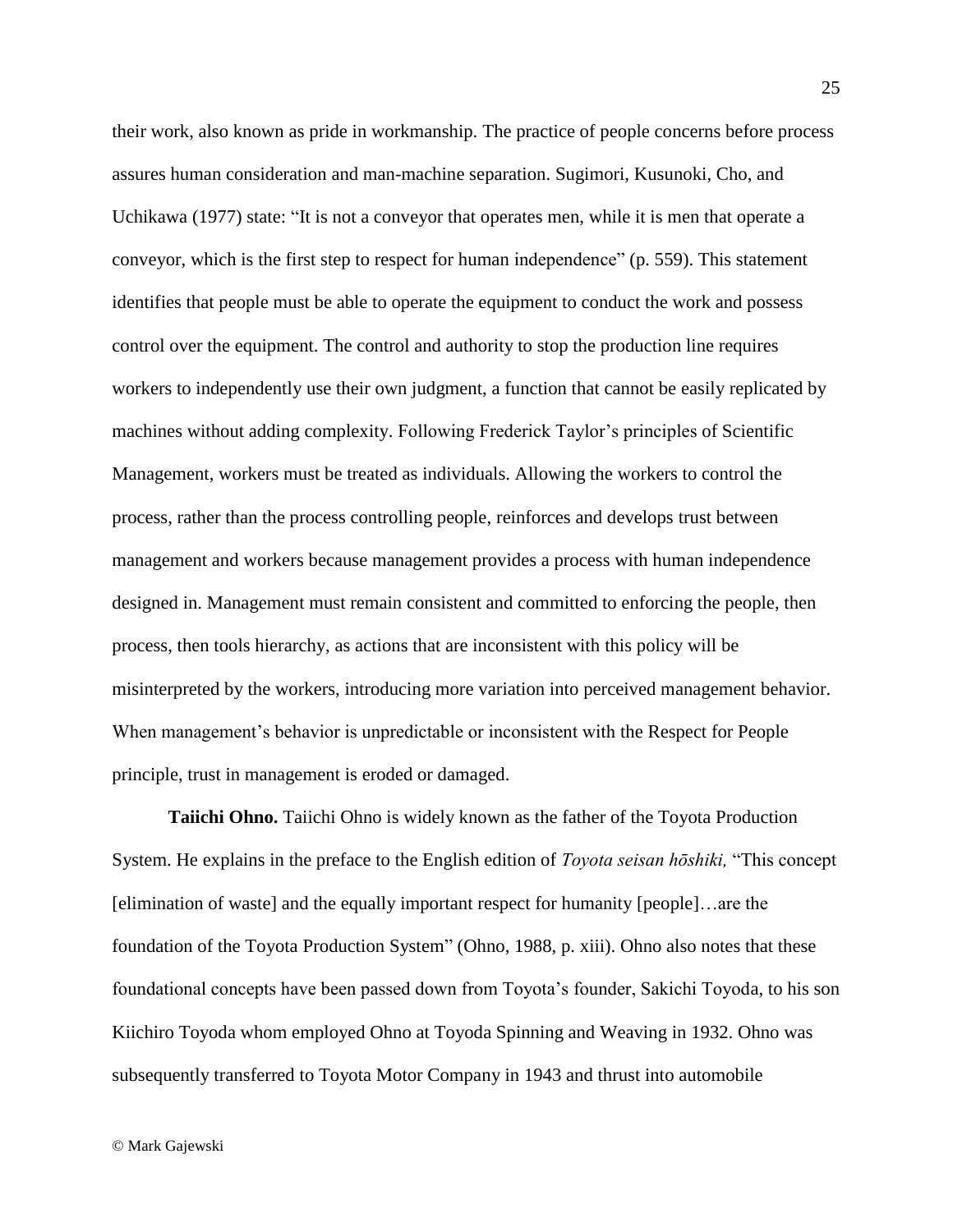manufacturing. He learned from the unique design of Toyoda's auto-activated loom that would automatically stop if a thread should break or run out. "From Toyoda Sakichi, we learned that applying human intelligence to machines was the only way to make machines work for people" (Ohno, 1988, p.77). Again, as referenced by Sugimori, Kusunoki, Cho, and Uchikawa (1977), man-machine separation is necessary for human independence and ability to control the output of the machine. The concept of jidoka, or quality at the source, usually interpreted only as a process design concept, embodies both Respect for People and Continuous Improvement. According to Ohno (1988), tools such as computers, must be operated by people: "We use the computer freely, as a tool, and try not to be pushed around by it. But we reject the dehumanization caused by computers and the way they can lead to higher costs" (p.48). Unfortunately, the majority of software driven processes have waste built in and leave their direct users powerless to make improvement, which dehumanizes users. Under the Respect for People principle, it becomes essential to consider that the design of the process and tools, used to carry out each step, incorporate human needs in a manner that allows user autonomy to prevent defects from reaching the next customer (internal or external).

Ohno (1988) advocates that visual management allows for abnormality control, specifically to assist in developing workers capabilities: "In the autonomated system, visual control, or "management by sight," can help bring production weaknesses (in each player, that is) to the surface. This allows us then to take measures to strengthen the players involved"  $(p.8)$ . Management's commitment and follow through to improving worker capabilities in Lean Management is evidence of Respect for People. It is common for managers under conventional management to proclaim their commitment to employee development; however, arbitrary judgment is often levied in the performance appraisal process. Somehow the performance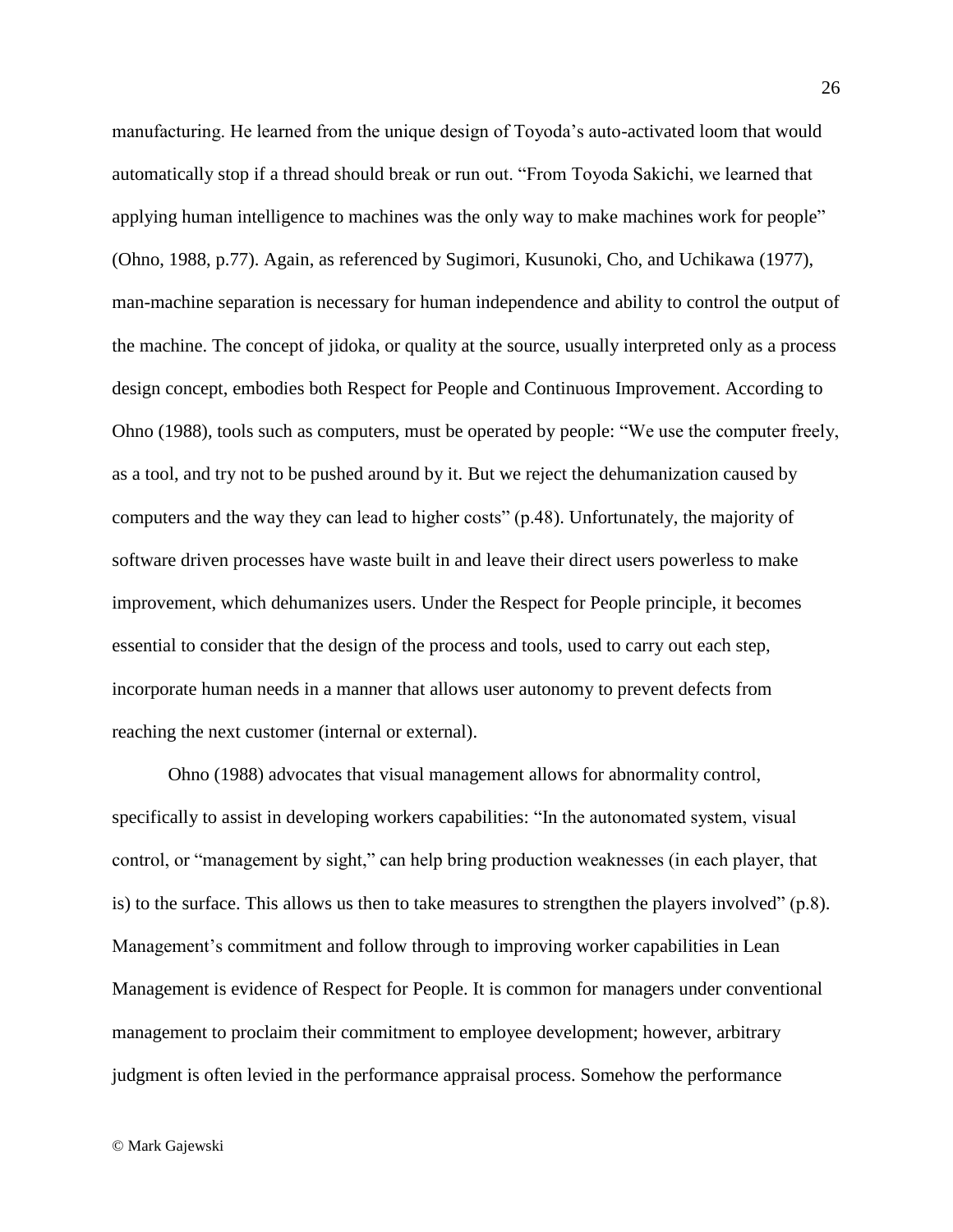appraisal tool is supposed to motivate employees to improve or develop. In the ubiquitous batchand-queue performance appraisal process, development tends to be the responsibility of the employee more so than joint responsibility among employee and manager. A hallmark of employee development in batch-and-queue systems is the talent management program where preference is awarded to those few that deliver results, usually by means that compromise stakeholder interests. Focusing efforts to develop a few "superstars" is contrary to Ohno's (1988) comparative description of a baseball team: "Even with one or two star players, a team does not necessarily win" (p. 24). Ohno (1988) assigns the responsibility of strengthening worker capabilities and developing teamwork to management:

The job of the field supervisor, section chief, or group foreman is to train workers…When instruction in the sequence of and key motions is clear, workers quickly learn to avoid redoing a job or producing defective parts. To do this, however, the trainer must actually take the hands of the workers and teach them. This generates trust in the supervisor. At the same time, workers must be taught to help each other. (p.22)

Trust, which strengthens cooperation, and teamwork are necessary elements of Respect for People, and aiding their development is the responsibility of management. One method to foster trust is for the supervisor to perform the operations themselves to demonstrate their knowledge of the work. Therefore the workers know that the supervisor has a thorough understanding of what they are being asked to do, including intricate details that are too minute to be included in work instructions. Teamwork is taught, not assumed to be common sense, because it is intertwined with the process of assembly in flow production. For example, when an inexperienced worker falls behind the production pace, the more experienced workers step in to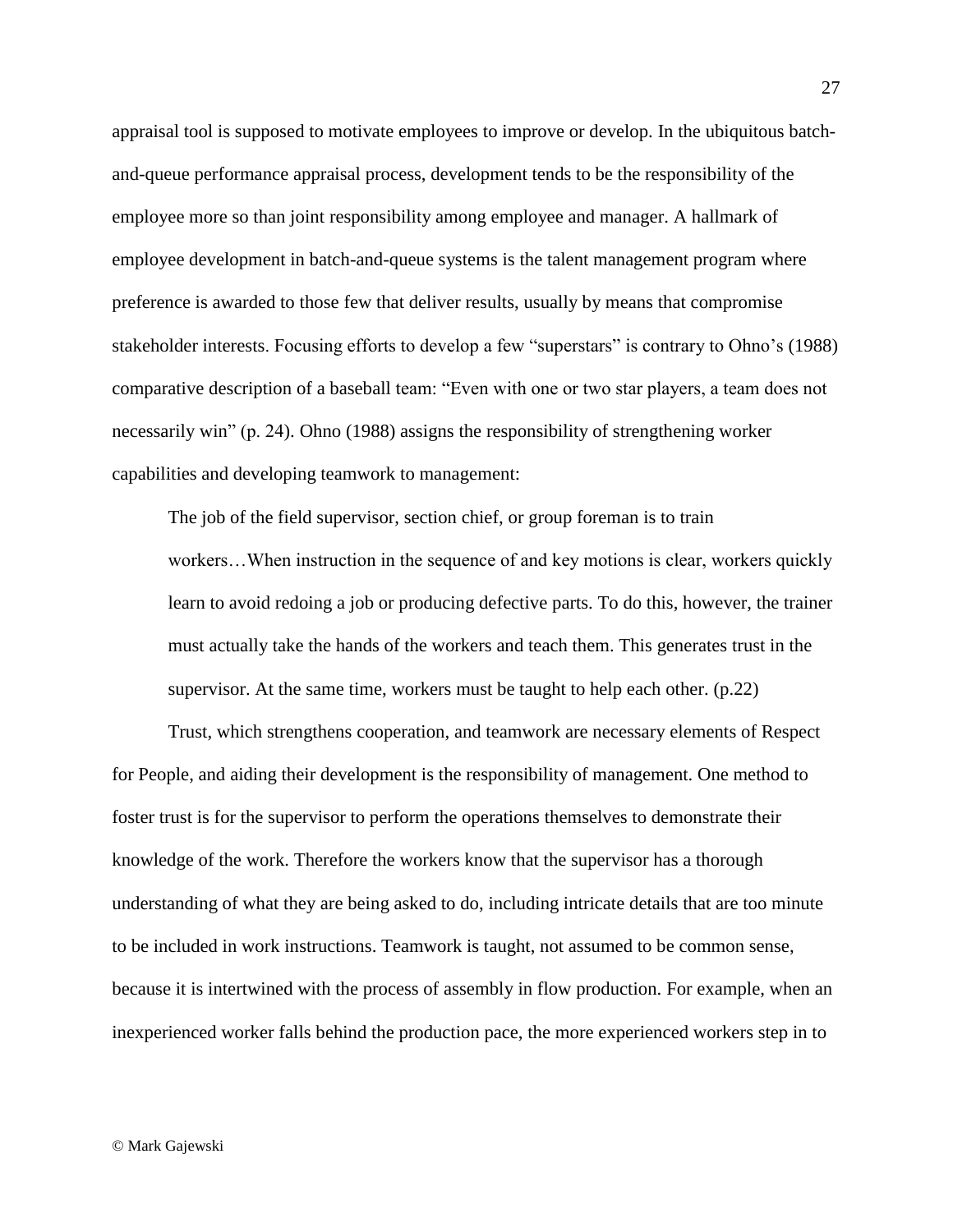assist, allowing for skill flexibility rather than rigidity that is common under conventional management.

Ohno (1988), much like Taylor nearly eight decades earlier, reflects on the discord between management and workers, and expands on the relationship with technology:

It is a shame that in today's business and industrial society the relationships between work and worker and machine [technology] and worker have become so adversarial. For our development to continue, we must become more generous, more resourceful, and more creative. (p. 115)

Cooperation between management and workers under conventional management can be diminished by top down driven goals, such as productivity standards. Ohno (1988) advocates a different approach: "Standards should not be forced down from above, but rather set by production workers themselves" (p. 98). Workers that develop the sequence of work tasks and related time standard are more apt to achieve the standard and take action to improve. This is not to say that industrial engineers are not needed, there are limitations to which the work team themselves can improve without receiving technical assistance. However, the benefits of frequent improvements by the largest population of workers to eliminate waste in their daily activities is a full utilization of human capability. Improvements need not be made by engineers alone. Eliminating waste and improving operating efficiency to the extent that it impacts financial performance is achieved by means that respect human needs:

To do this, we must make only the quantity needed, thereby releasing extra manpower…Because of this, some labor union people have been suspicious of it as a means of laying off workers. But that is not the idea. (Ohno, 1988, p.20)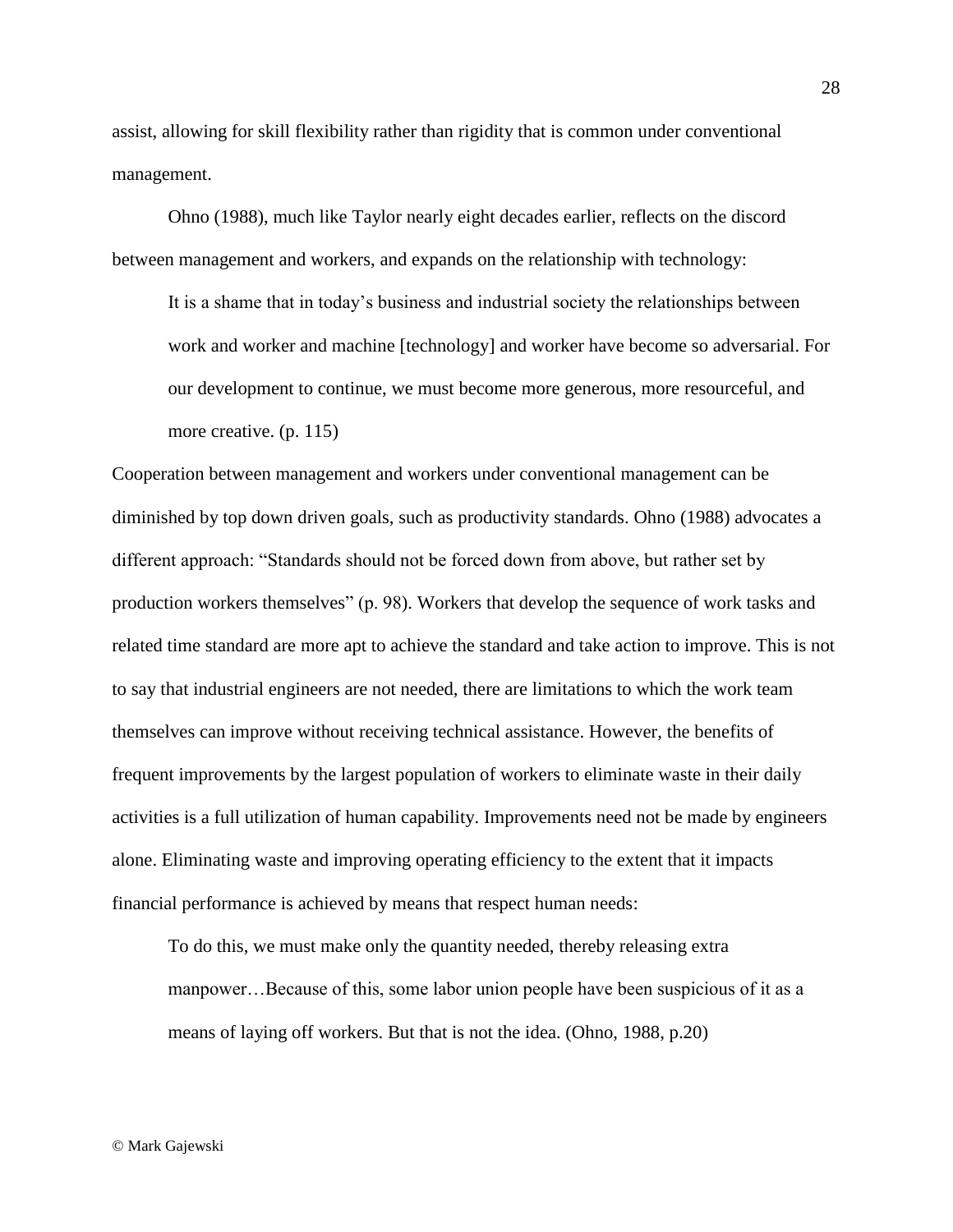A common effect of layoffs is erosion of trust in management and diminished cooperation. Layoffs, or in other terms, batch processing, is inconsistent with Lean Management in dealing with excess headcount, "Management's responsibility is to identify excess manpower and utilize it effectively" (Ohno, 1988, p.20). Ohno (1988) warns against the use of varying the workforce as economic conditions change: "Hiring people when business is good and production is high just to lay them off or recruiting early retirees when recession hits are bad practices" (p. 20). When Respect for People is practiced in conjunction with Continuous Improvement, a smaller work force becomes a countermeasure to layoffs during varying economic conditions: "By providing an environment sensitive to human needs, it becomes possible to realistically implement a system that employs fewer workers" (Ohno, 1988, p. 68). Realistic is an accurate term, as the alternative in conventional management is to slash the size of the workforce and hope for the best. A long term view of the business is needed and it is management's responsibility to prepare for challenging times. In conventional management, shareholders and management are rewarded with short term gains, while employees and community endure hardships during layoffs. Short term, reactionary changes in manpower destroy trust between management and workers and hidden costs lay in the adverse consequences that Taylor (1912/1947) warned of when "each side is watching the other carefully and trying to get an advantage over the other" (p, 192).

Due to the notoriety and success Toyota has enjoyed, many have tried to replicate the continuous improvement tools in an attempt to achieve similar results. Ohno (1988), simply explains:

© Mark Gajewski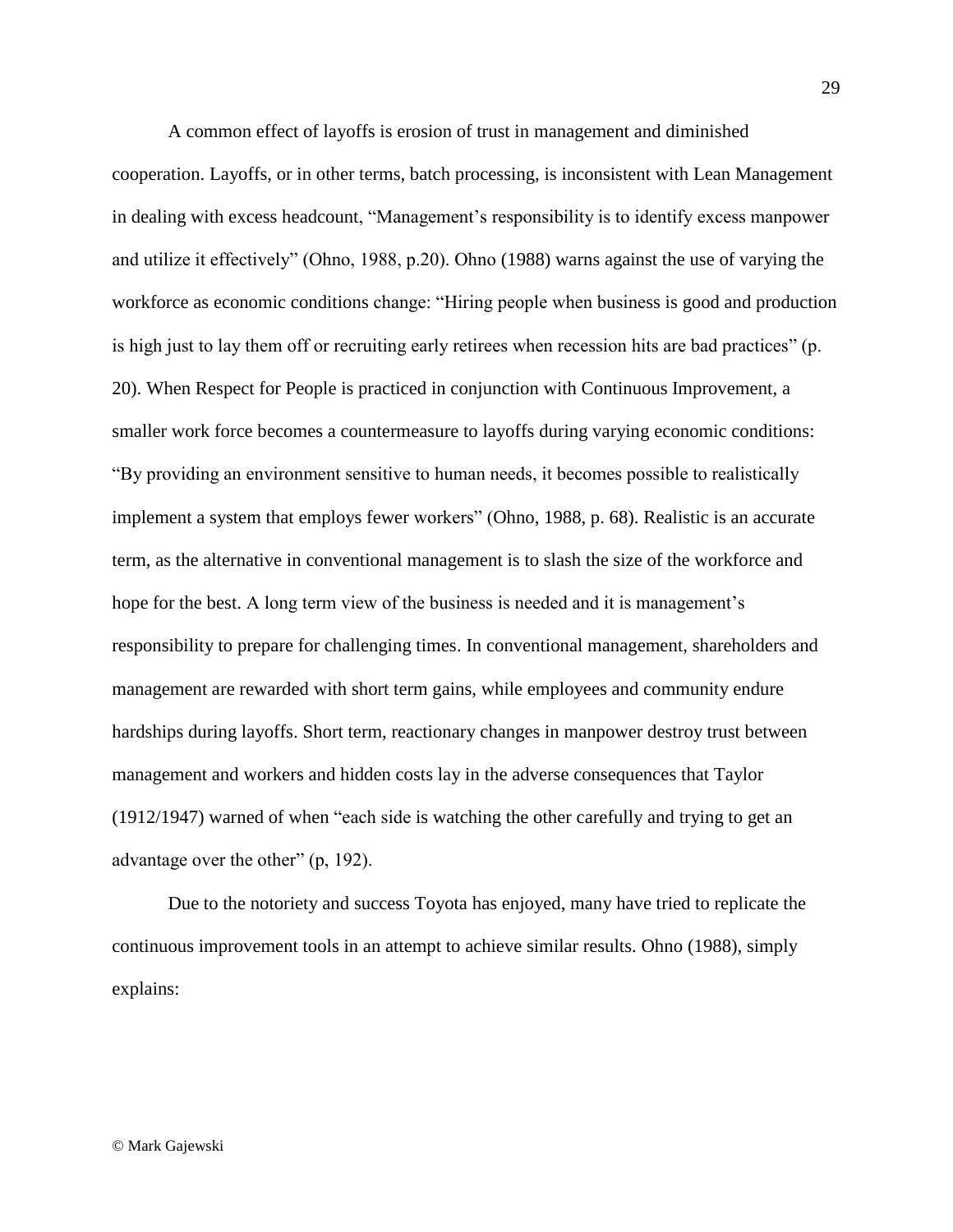There is no magic method. Rather, a total management system is needed that develops human ability to its fullest capacity to best enhance creativity and fruitfulness, to utilize facilities and machines well, and to eliminate all waste (p. 9).

Lean Management, specifically Respect for People assures human abilities are not wasted and harnesses their potential for mutual economic improvement. Often underestimated, utilizing the creativity of all workers alters management's role from authoritarian to one of joint responsibility: "…people's desire to achieve the new system intensified beyond description. The system became the product of their effort" (Ohno, 1988, p.39). Improvement methods provided by management that allow workers to shape their processes instills ownership and pride in work. Perhaps more pride is realized from achievement of improving one's own work methods than of producing the physical product. The benefit of the improvement is mutual; good for the worker and good for the management. Ohno (1988) asserts that managers that practice the Respect for People principle recognize that many decisions, such as when to stop production, the sequence of work, or the need for overtime should be made by those doing the work:

These discussions can be made by factory workers themselves, without having to consult the production control or engineering departments…The plant should be a place where such judgments can be made by workers autonomously. (p. 45)

Respect for People in a broader context includes respect for stakeholders. If market fluctuations are ignored, and production adjustments not made, the result will have an adverse impact on the manufacturer, its suppliers, and the community: "This would cause problems not only within the company, but in the cooperating firms as well. The larger the business, the greater the social impact – and this could be a serious problem" (Ohno, 1988, p.51). The potential problem that arises is a damaged reputation for the company from the perspective of its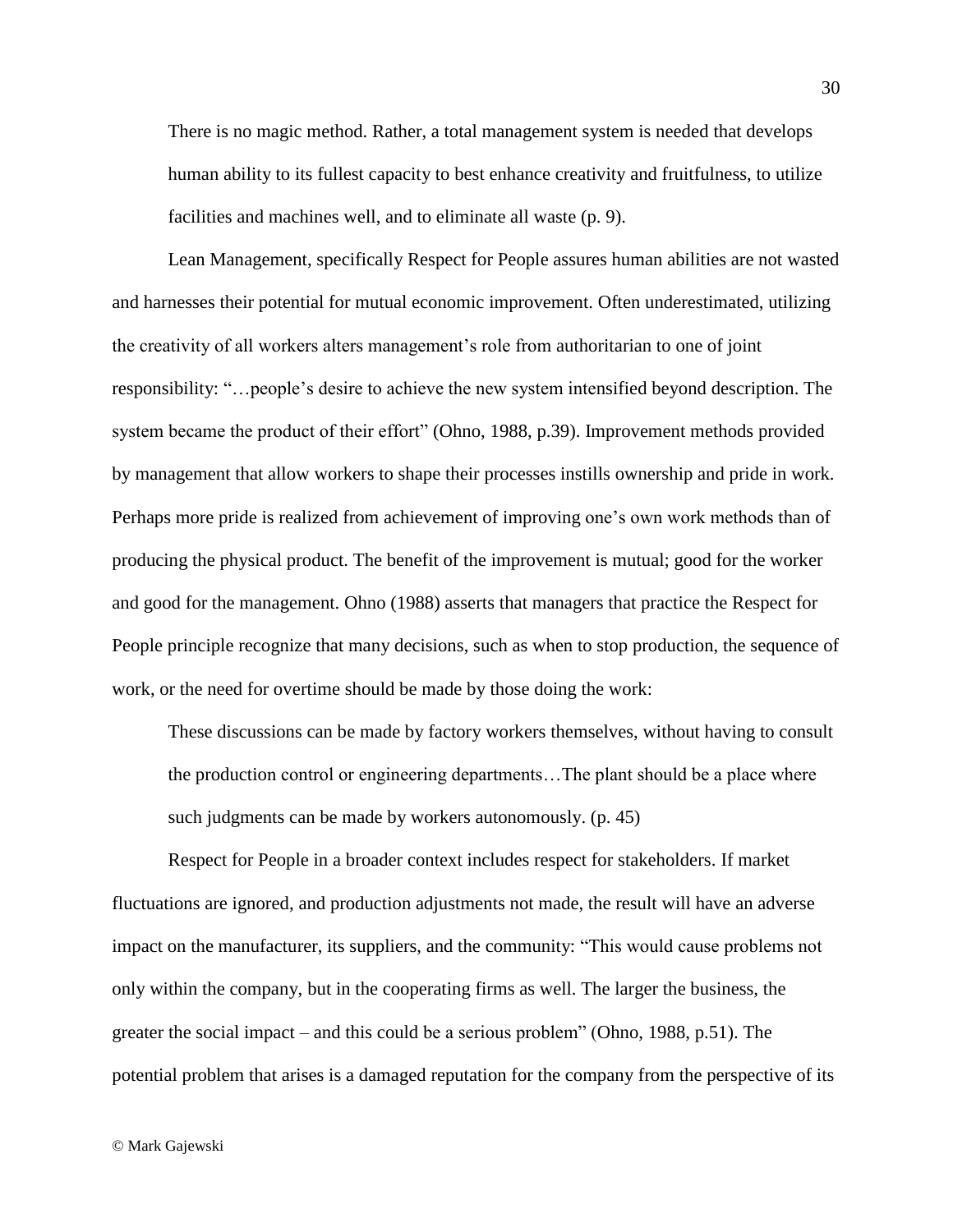stakeholders, whom will endure hardships that were preventable. Key suppliers in the Toyota system are partners, where cooperation and long term relationships are valued. Adversely impacting a supplier could damage trust and diminish cooperation, possibly affecting the customer (internal or external) in the form of delay, reduced quality, or increased cost.

There are limits to what Toyota alone can achieve. Cooperation between supplier and customer opens new possibilities: "Only by working with cooperating firms is it possible to perfect this system. The same is true in improving the character of management" (Ohno, 1988, p. 66). Building cooperation and long term partnerships with suppliers to achieve non-zero-sum outcomes, extends Toyota's management system outside the walls of the factories. Management in both firms gain appreciation and perspective of each other's needs through partnership.

Ohno (1988) explains that the system he architected could not be possible without the workers: "In short, it was the effort, creativity, and power of its people that enabled Toyota to put into practice the methods that ultimately have become the Toyota production system" (p. 68). In closing, Ohno (1988) emphasizes the importance of Respect for People, a principle that encourages the full use of human abilities: "Of course, what is important is not the system, but the creativity of human beings who select and interpret the information" (p.116).

**Kaoru Ishikawa.** Kaoru Ishikawa was a leading advocate and consultant to Japanese industries in practical quality control methods that focused on preventing defects, early in the design stage of a product, rather than reliance on inspections after defects have been produced. Ishikawa (1985) recognized that the role of workers in assuring quality could not be overlooked. The Quality Circle was introduced in 1962 as a practical means for work groups to study quality and avoid repeating mistakes. The people benefits of the Quality Circle according to Ishikawa (1985) are: "The satisfaction on doing a job well…The happiness coming from cooperating with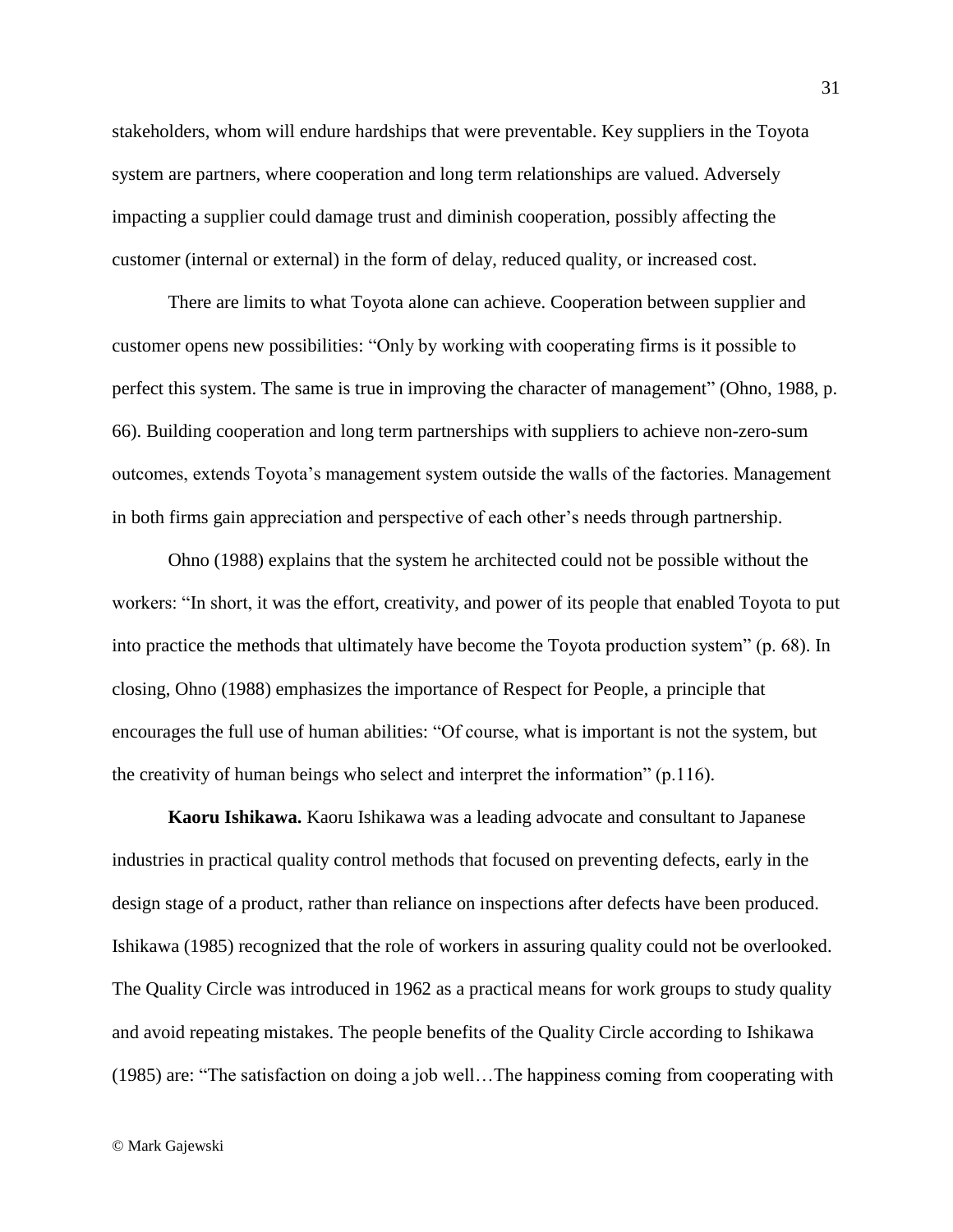others and from being recognized by others…The joy of personal growth" (p. 27). Ishikawa (1985) explains the joy of personal growth is comprised of:

- experiencing the satisfaction which comes from being able to utilize one's own abilities to the fullest and from growing as a person.
- having self-confidence, and becoming a self-fulfilled person
- using one's own brains, working voluntarily, and in this way contributing to society. (p.28)

Ishikawa (1985) explains that monetary compensation alone will not be sufficient to achieve improved quality and explains that a primary emphasis on monetary needs "can bring harm to individuals, societies, nations, and the whole world" (p. 28). The resulting harm is the erosion of cooperation due to marginalization of stakeholder interests which include but are not limited to financial gain.

Ishikawa (1985) advocates that Respect for Humanity is necessary to delegate authority to subordinates that are responsible for ensuring quality through the full use of workers' abilities. According to Ishikawa (1985), the essence of the Respect for Humanity (People) is:

The term humanity implies autonomy and spontaneity. People are different from animals or machines. They have their own wills, and do things voluntarily without being told to by others. They use their heads and are always thinking. Management based on humanity is a system of management that lets the unlimited potential of human beings blossom (p. 112).

Ishikawa identifies that the free will, or voluntarism rather than coercion, is the key to progress with Quality Control, i.e. continuous improvement. When workers are coerced to do something by their superiors, which is akin to autocracy, there is reluctance and low probability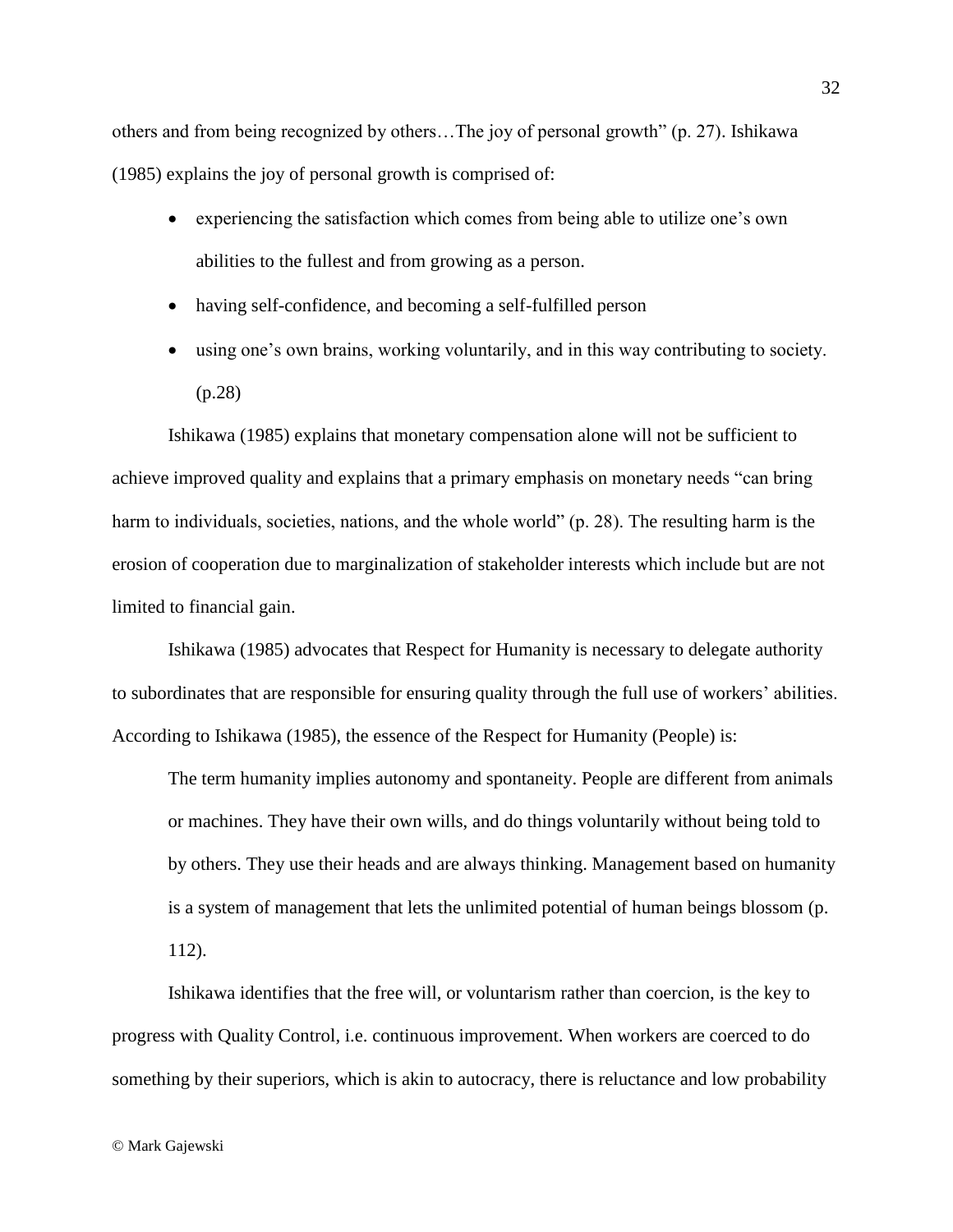of creative thinking and innovation. Ishikawa (1985) recognized that "Unless employees can feel that they are participating in the activities of their own free will, they cannot succeed" (p.141). He emphasizes that democratic systems of management must operate with a top down and bottom up balance or in the case where one of the two approaches is dominant, failure is likely.

**William Edwards Deming.** W. Edwards Deming (1986) introduced the 14 Points for Management as a practical guide to transform the American style of management (conventional management) in business, government, and education. His approach of improving quality, thereby improving productivity came about from his early practice of statistics, post World War II training of Japanese managers in quality control and later consulting with American companies that were intent on improving their global completive position, primarily in relationship to Japan (Frank, 1980). Deming's 14 Points are in essence the value added behaviors that management must pursue to improve their competitive position. The transformation of management begins with constancy of purpose (Deming, 1986). Often in publicly traded companies, short term focus is paramount to increase the stock price. From senior executives to the lowest level of management, fear of job security runs rampant if a single stakeholder, the shareholder, is not satisfied. Achieving financial results at all costs drives scattered, reactionary efforts and marginalizes other stakeholders; suppliers, employees, community, and customers. Constancy of purpose requires executive management to believe it is their obligation to benefit all stakeholders in a balanced fashion. The purpose of the existence of a company is to benefit all stakeholders over the long term (Taylor, 1911; Woollard & Emiliani, 1954/2009; Toyota, 1988; Deming, 1994).

Deming (1994) explains that a number of zero-sum management behaviors are the cause for the decline of American industry: "The present style of management is the biggest producer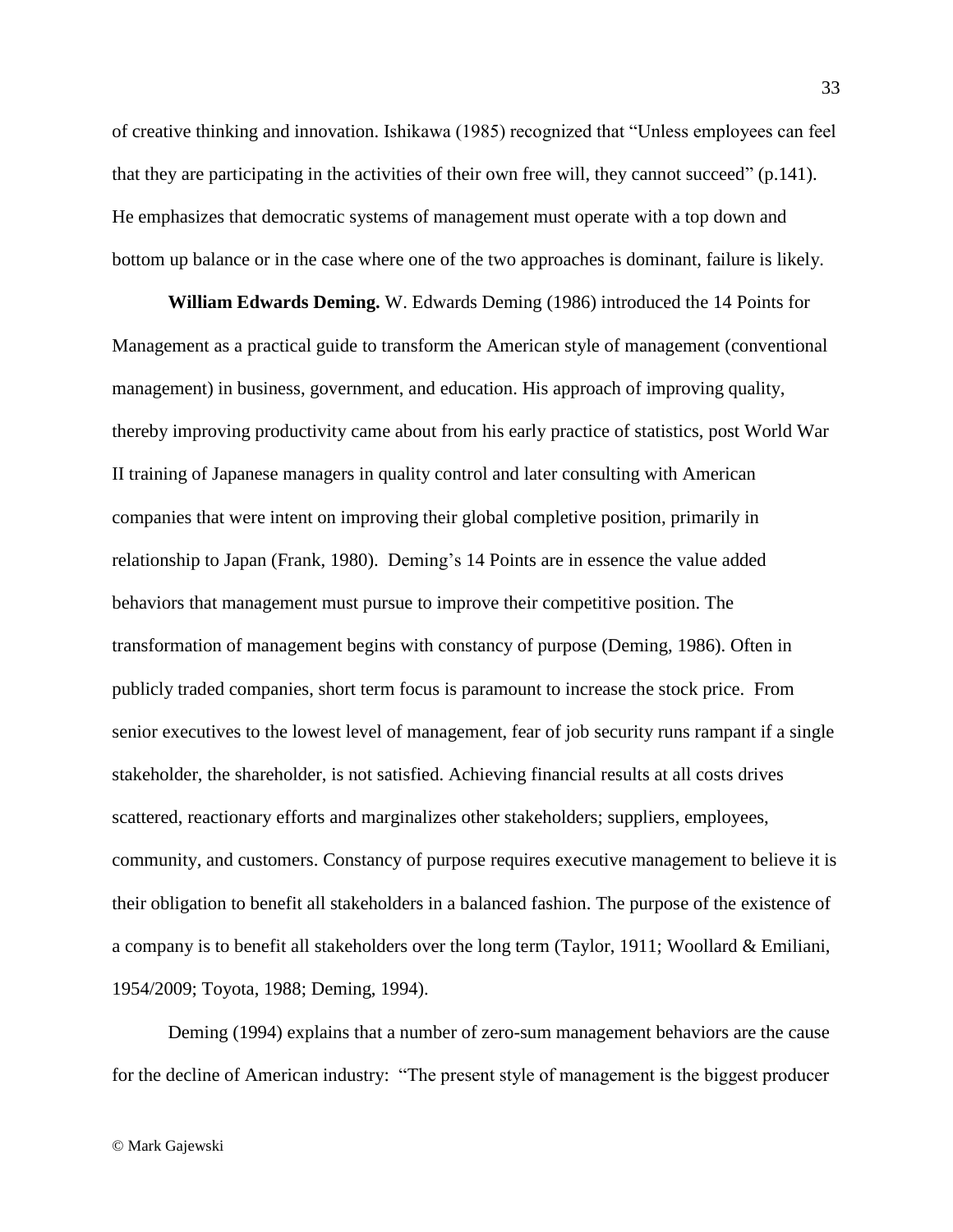of waste, causing huge losses whose magnitudes cannot be evaluated, can not be measured" (p. 22). The "present style of management" that Deming refers to is equivalent to the "old style of management" that Taylor sought to transform. The route to transformation begins with appreciation of a system; "A system is a network of interdependent components that work together to try to accomplish the aim of the system" (Deming, 1994, p.50). Therefore, management of a system requires an understanding of the relationships among the components of the system and the people within the system (Deming, 1994). According to Deming (1994), achieving the aim of a system requires cooperation, and the results will be mutually beneficial to the stakeholders; "The aim proposed here for any organization is for everybody to gain – stockholders, employees, suppliers, customers, community, and the environment – over the long term" (p. 51). Cooperation rather than internal competition is essential:

What we need is cooperation. Every example of cooperation is one of benefits and gains to them that cooperate. Cooperation is especially productive in a system well managed. Competition within organizations and between employees is destructive and leads to loss (Deming, 1994, p.88)

Deming's (1986) twelfth point explains that a barrier to strengthening cooperation is the performance management process, that promotes internal competition, must be eliminated immediately and replaced with leadership. The performance management process, whose purpose is to rank people and rate performance, destroys peoples' intrinsic motivation, cooperation, and joy in learning (Deming, 1994). Over time, exposure to the "forces of destruction" (Deming, 1994, p. 122), essentially non-value added management behavior, leads people to succumb to extrinsic motivation (Deming, 1994). Further, an underlying assumption of the performance management process is that performance is predominantly attributable to the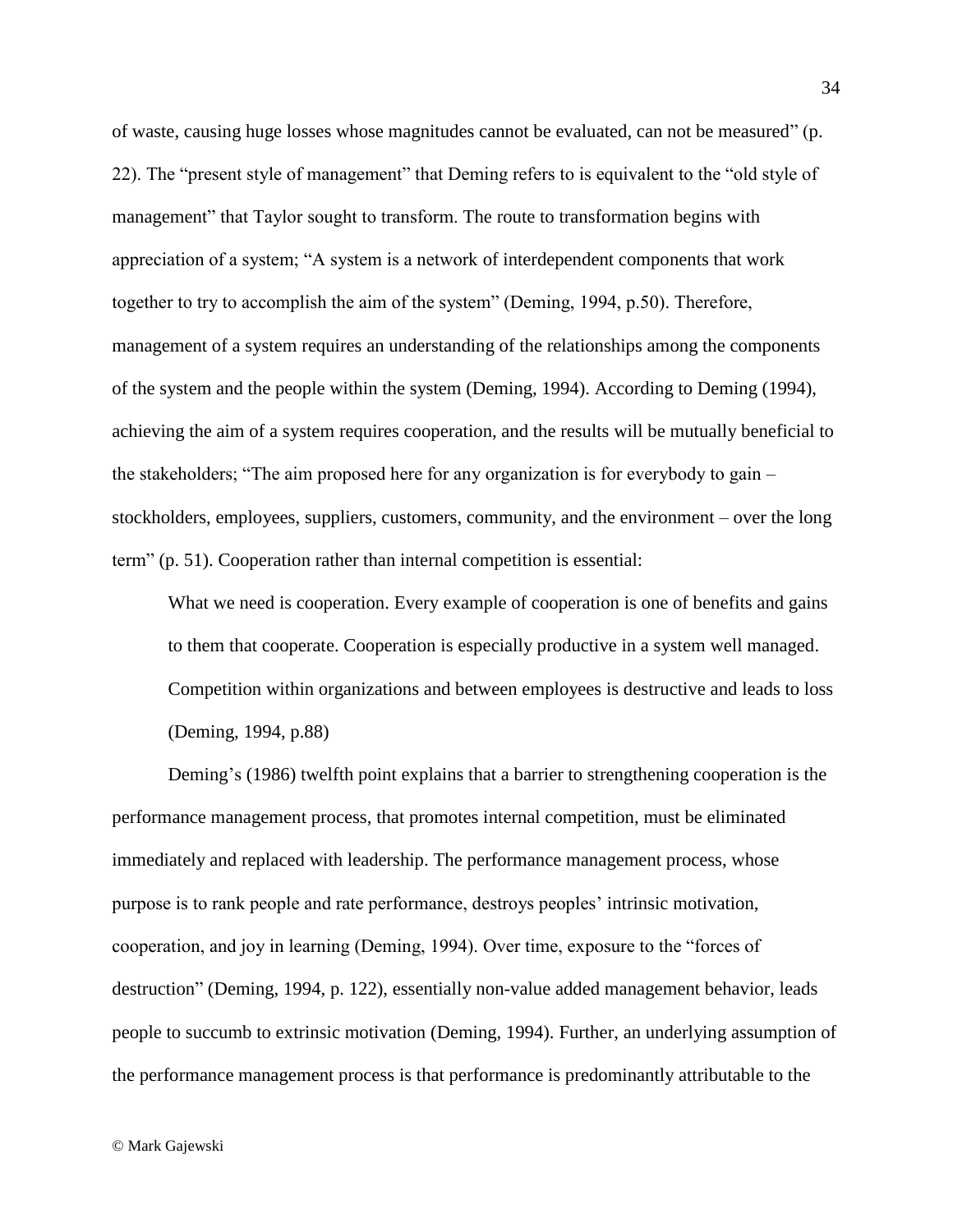employee, whereas Deming (1994) asserts that "the performance of anyone is governed largely by the system that he works in" (p. 94). Knowledge of variation is required for managers to recognize that people are different and need to be treated as individuals to promote cooperation and foster creativity. Deming (1994) proposed an alternative to the performance review: "In place of judgment of people, ranking them, putting them into slots (outstanding, excellent, on down to unsatisfactory), the aim should be to help people to optimize the system so that everybody will gain" (p. 125).

**Bob Emiliani.** Professor Bob Emiliani (1998), a Lean practitioner turned professor, identified the eighth waste as behavioral waste that is inconsistent with Lean Management. The behavioral wastes that dominate in conventional management systems and their sometimes unintended consequences are contrasted with the behaviors necessary for practical Lean Management. Building of trust and cooperation and consideration of the impact of actions on others through Lean behaviors leads to improved productivity (Emiliani, 1998). Non-value added behaviors directly impact an organization's ability to strengthen cooperation among stakeholders; "Poor behaviors allow people to avoid co-operation, gain personal advantage, and protect personal or departmental interests" (Emiliani, 1998, p. 617). The culture that exists in organizations that practice conventional management discourages inquiry and reflection due to the rapid, transactional nature of the work, thereby suppressing creativity. The presence of fear in the workplace encourages defensive, non-value added behavior, damaging or completely dissolving trust and limiting the ability of the organization to transfer information for timely decision making (Emiliani, 1998).

## **Early Twenty-first Century**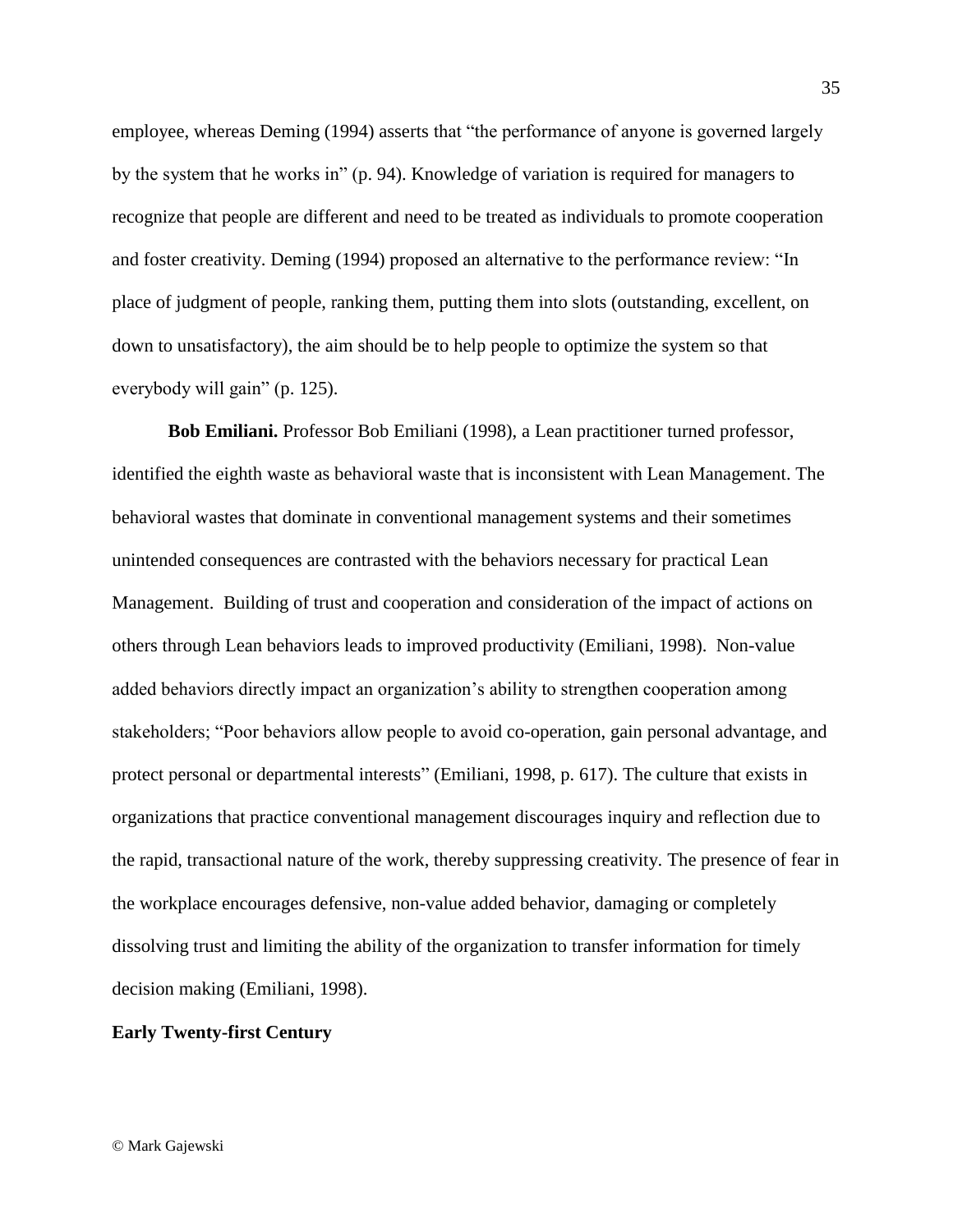**The Toyota Way.** *"*The Toyota Way 2001" is an internal document that is used to educate Toyota's employees about the two pillars of its management system: Continuous Improvement and Respect for People (Toyota, 2001a). The Respect for People principle is summarized as:

- Respect
	- o Respect for stakeholders
	- o Mutual trust and mutual responsibility
	- o Sincere communication
- Teamwork
	- o Commitment to education and development
	- o Respect for the individual, realizing consolidated power as a team (Toyota, 2001a)

The Respect for People principle is for the benefit of all stakeholders and a countermeasure to flawed zero-sum continuous improvement (Toyota, 2001a; Emiliani, 2008b). Zero-sum continuous improvement is characterized by the application of improvement tools to optimize results for a single stakeholder, while largely neglecting the other stakeholders. Globalization of Toyota's operations resulted in the need to clearly communicate the organization's purpose and corporate culture. A Venn diagram illustrates the interrelationship of Continuous Improvement and Respect for People (Toyota, 2001b), with more pronounced size deliberately assigned to the Respect for People set, as in [Figure](#page-36-0) **2**. The asymmetrical illustration further reinforces how little consideration and practice, outside of Toyota, has been given to the principle with greater influence on long term business success: Respect for People.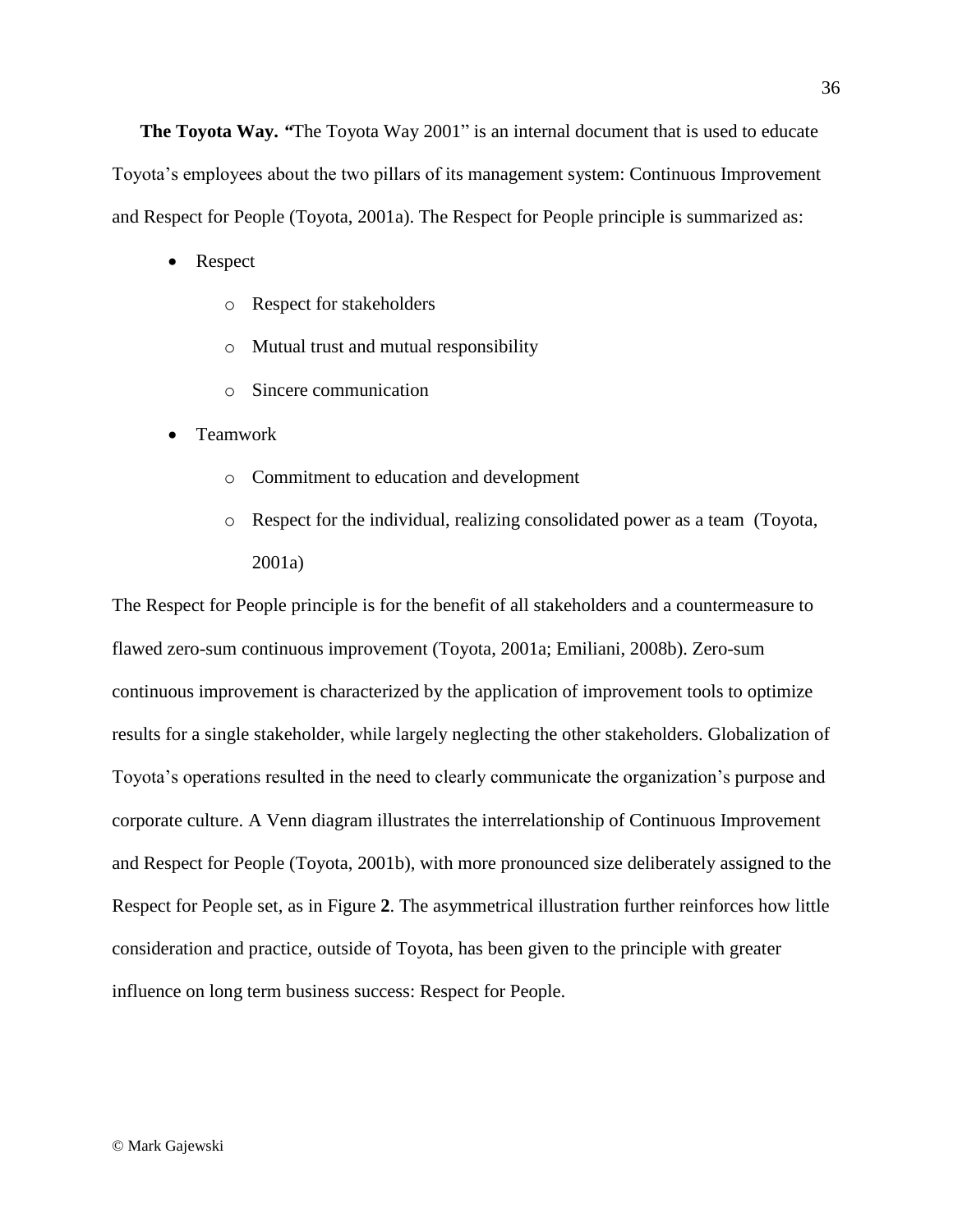

Figure 2. "What is the Toyota Way 2001?" (Toyota, 2001b).

<span id="page-36-0"></span>**The Caux Round Table.** The Caux Round Table (CRT) was founded in 1986 by business leaders to address increasing tension over global trade. The CRT Principles for Responsible Business, tailored from "The Minnesota Principles", were established in 1994 and serve as a statement of responsible business practice intended to ultimately promote world peace and stability. The CRT (2009) identifies that non-zero-sum business practices have adverse consequences: "The self-interested pursuit of profit, with no concern for other stakeholders, will ultimately lead to business failure and, at times, to counterproductive regulation (p. 1). The CRT's Principles for Responsible Business are summarized as:

- 1. Respect stakeholders beyond shareholders.
- 2. Contribute to economic, social, and environmental development.
- 3. Build trust by going beyond the letter of the law.
- 4. Respect rules and conventions.
- 5. Support responsible globalization.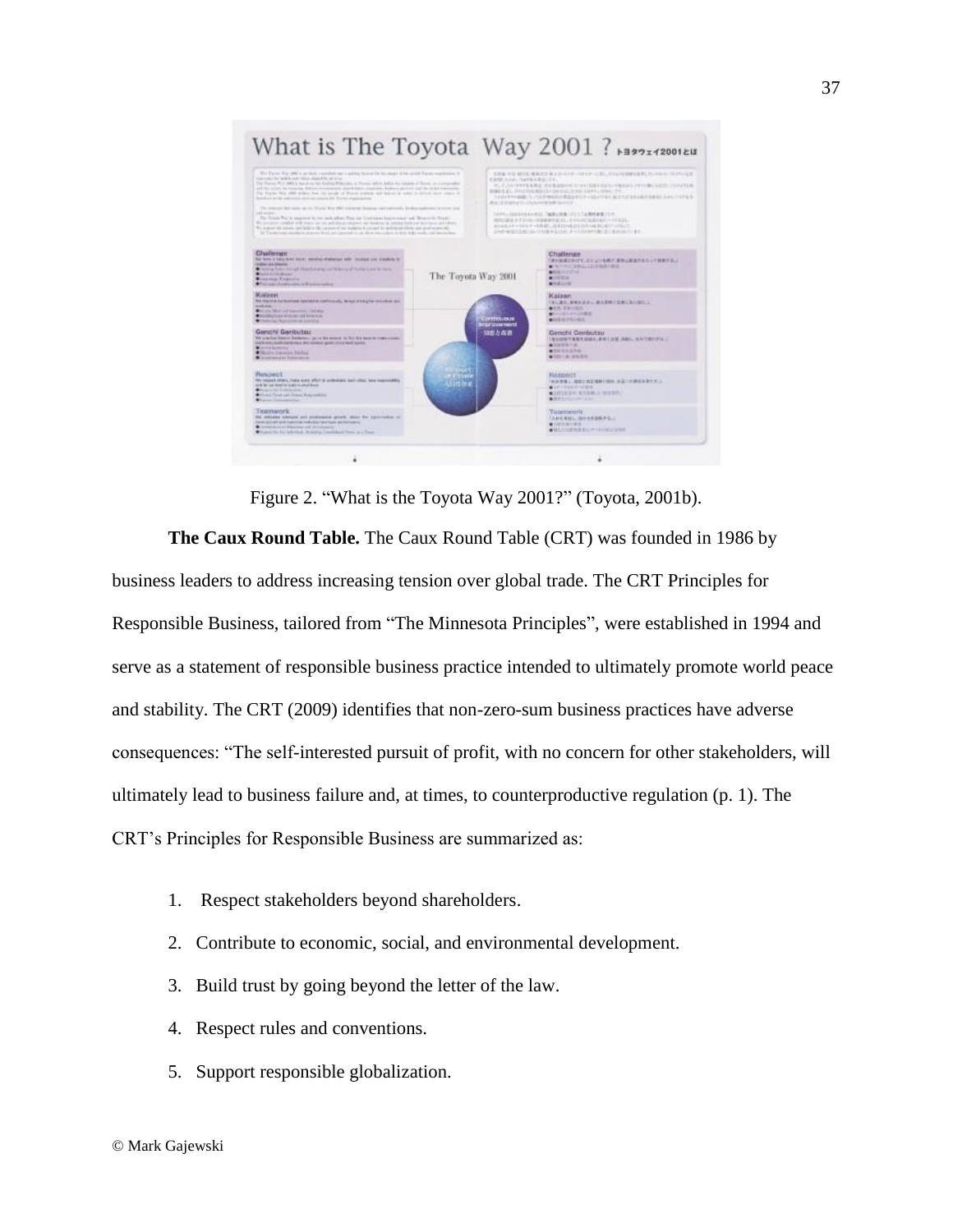- 6. Respect the environment.
- 7. Avoid illicit activities. (pp. 2-3)

In addition to the principles, guidelines for stakeholder management are defined. CRT (2009)

identifies the following stakeholders: customers, employees, shareholders, suppliers,

competitors, and communities. The CRT Principles for Responsible Business documents the

Respect for People principle with a global perspective that is inclusive of all stakeholders.



<span id="page-37-0"></span>Figure 3. A timeline of the evolution of the Respect for People principle in Progressive Management.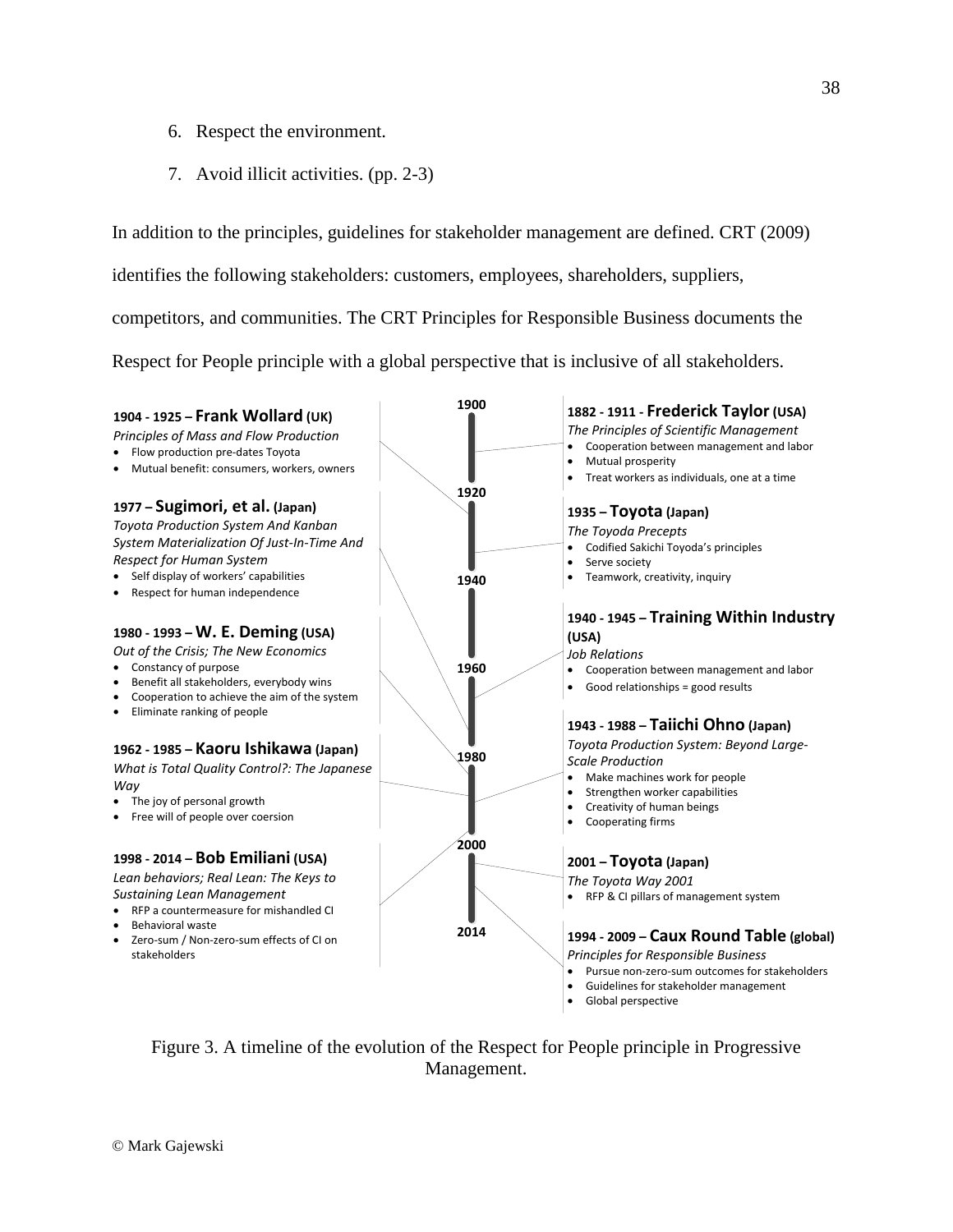#### **Conclusion**

As Lean production methods proliferated from Japan to the United States, replication and technical understanding of continuous improvement tools occupied practitioners and academics over the 25 year period starting in the late nineteen seventies. Throughout this period of continued focus on tools, many transformation efforts have stalled or failed and management decision making continues to result in optimization for a sole stakeholder, namely the shareholder, at the expense of other stakeholders. Analysis of Lean implementation failures can provide insight into the lack of necessary balance of Respect for People and Continuous Improvement. As the Respect for People principle has evolved, it has become inclusive of all stakeholders and is characterized by non-zero-sum outcomes (Emiliani, 2008a). The Respect for People principle has evolved from the early days of Scientific Management to become a required feature in modern Progressive Management.

Some may say that we still do not understand what the Toyota Management System is (New, 2007) even after Toyota (2001a) has expressly communicated the pillars of its system: Respect for People and Continuous Improvement. History may have been overlooked when making such statements. Going to the source to acquire the facts is essential to challenge deeply held assumptions about what is perceived today to be irrelevant or common sense. The Toyota Management System, likely to be the most studied and researched management system in recent times, is an element of the Progressive Management evolution. Scientific Management, the Toyota Production System, Toyota Management System, Total Quality Management, and recently Lean Management share a common aim that requires Respect for People as a countermeasure for Continuous Improvement gone awry (Emiliani, 2008b). Recognition and daily practice of the Respect for People principle may insure that continuous improvement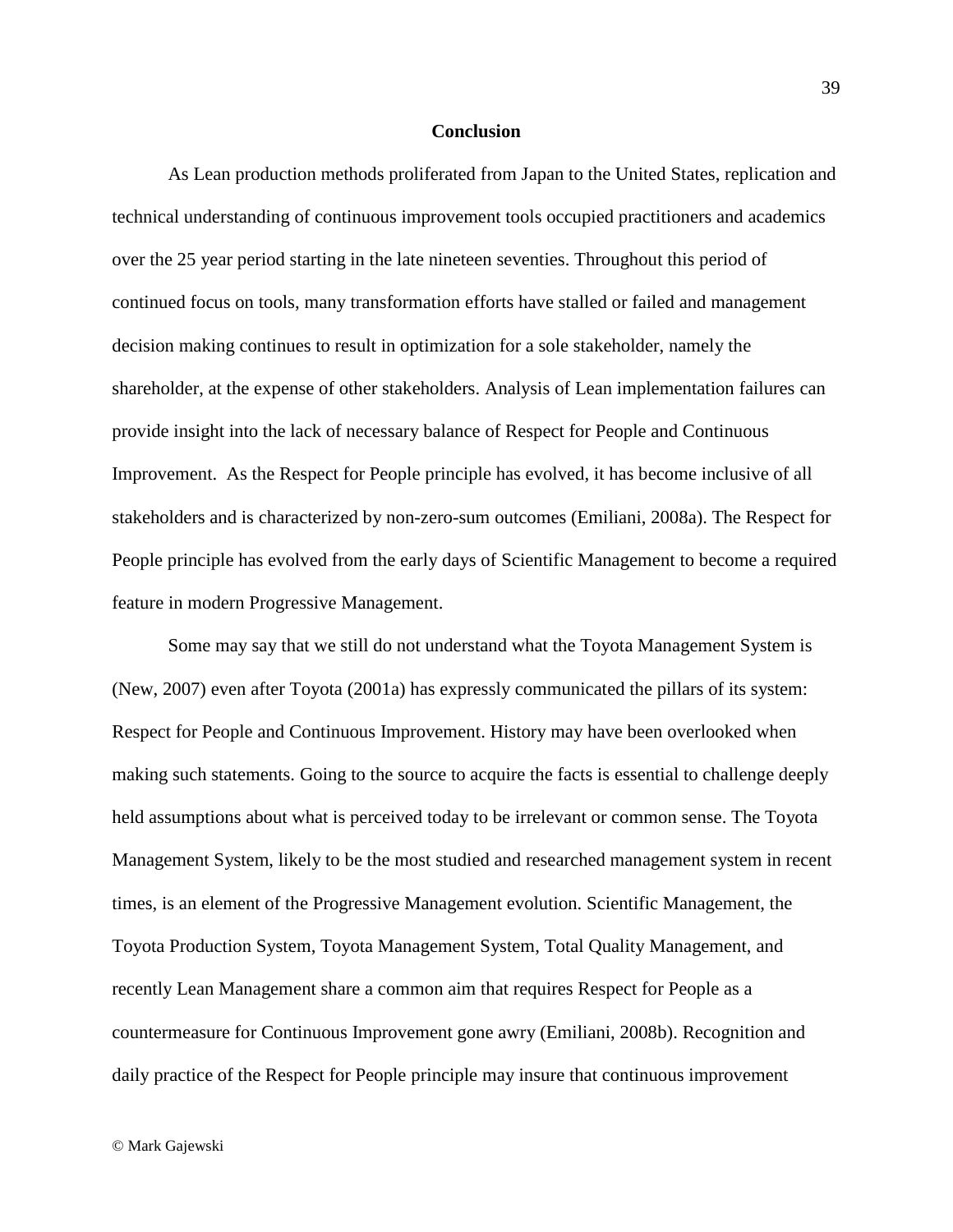efforts bear results that are mutually beneficial for stakeholders. Understanding the essence of Respect for People may provide more utility to the practitioner as a guideline to select or design appropriate processes and tools that maintain balance with the system of continuous improvement.

### **Opportunities for Additional Research**

- A review of the evolution of the Shingo Prize criteria since its inception relative to the principles of Progressive Management may reveal how Respect for People has emerged as having a greater influence on the scoring criteria and business results.
- Investigation of organizations that practice the Respect for People in harmony with the Continuous Improvement principle may provide insight to practitioners and executives as to the practical application of Progressive Management.
- Executives often select the use of technology to reduce costs, resulting in elimination of workers. This appears to be mainstream behavior in the context of the information age. A review of cases where the use of technology marginalizes stakeholders contrasted with cases where stakeholders share in the benefits may provide insight to executives that proclaim their employees to be valuable to their organizations, when making technology decisions.
- The "Forces of Destruction" as Deming (1994) points out can be exacerbated by quantitative data. Recent revolutions in technology, notably the mobility of data acquisition and rapid information sharing, have caused prevailing paradigms to be challenged. Investigations of methods for the use of technology that are consistent with the Respect for People principle and countermeasures to the "Forces of Destruction" may provide decision makers insight regarding the benefits or detractors from technology acquisition, notably in education.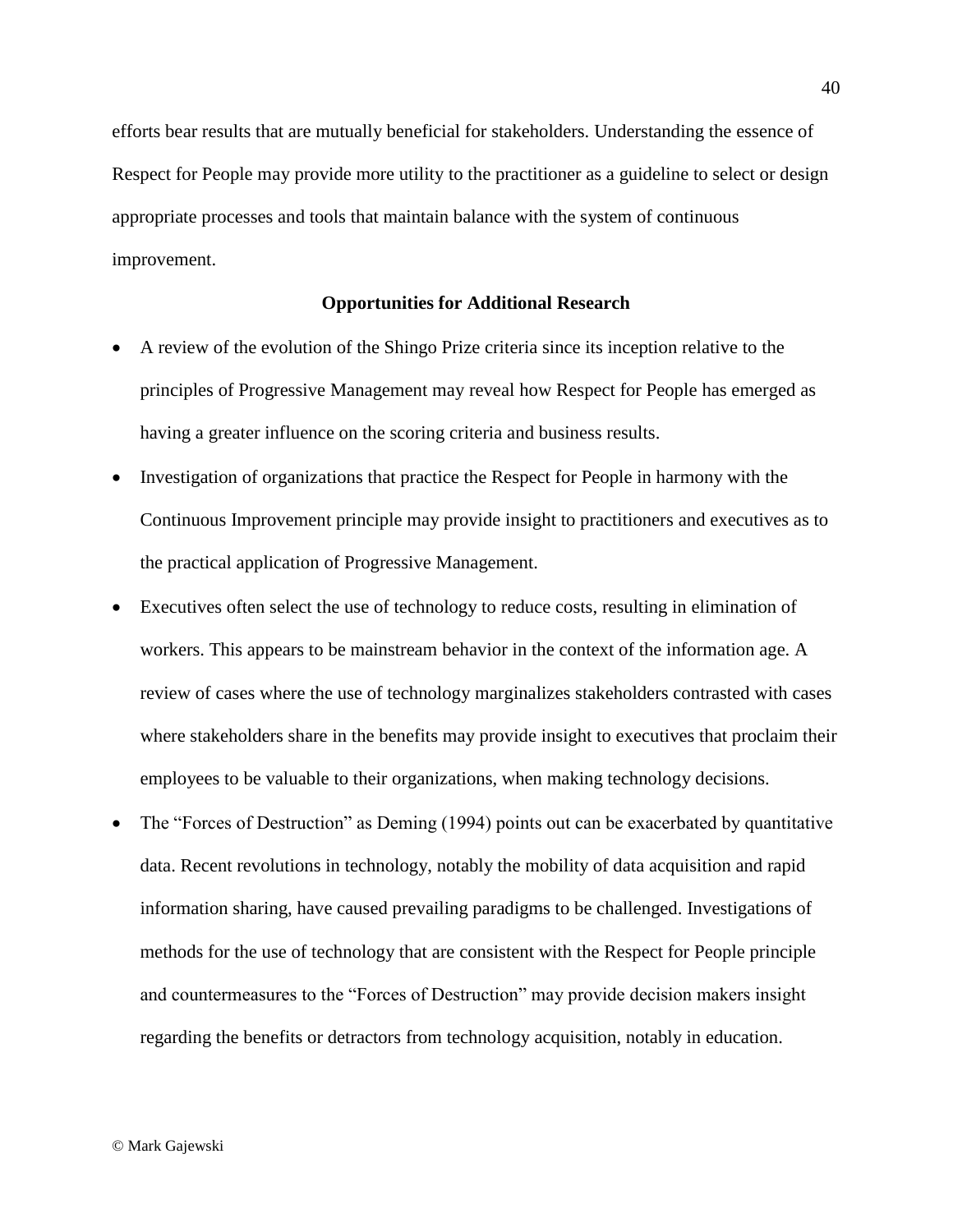- The evolution of the Industrial Engineering profession from the early 1900s and associated professional ethics with relationships to the principles of Progressive Management may provide useful to educators and students of the discipline.
- Hiring practices are an organization's mechanism to select employees that are perceived to share values that are consistent with the hiring organization. In addition, skill fluency is often associated by GPA, an arbitrary measure, which is inconsistent with the Respect for People principle. An investigation of hiring practices that are consistent with the Respect for People principle may be valuable to Progressive Management practitioners.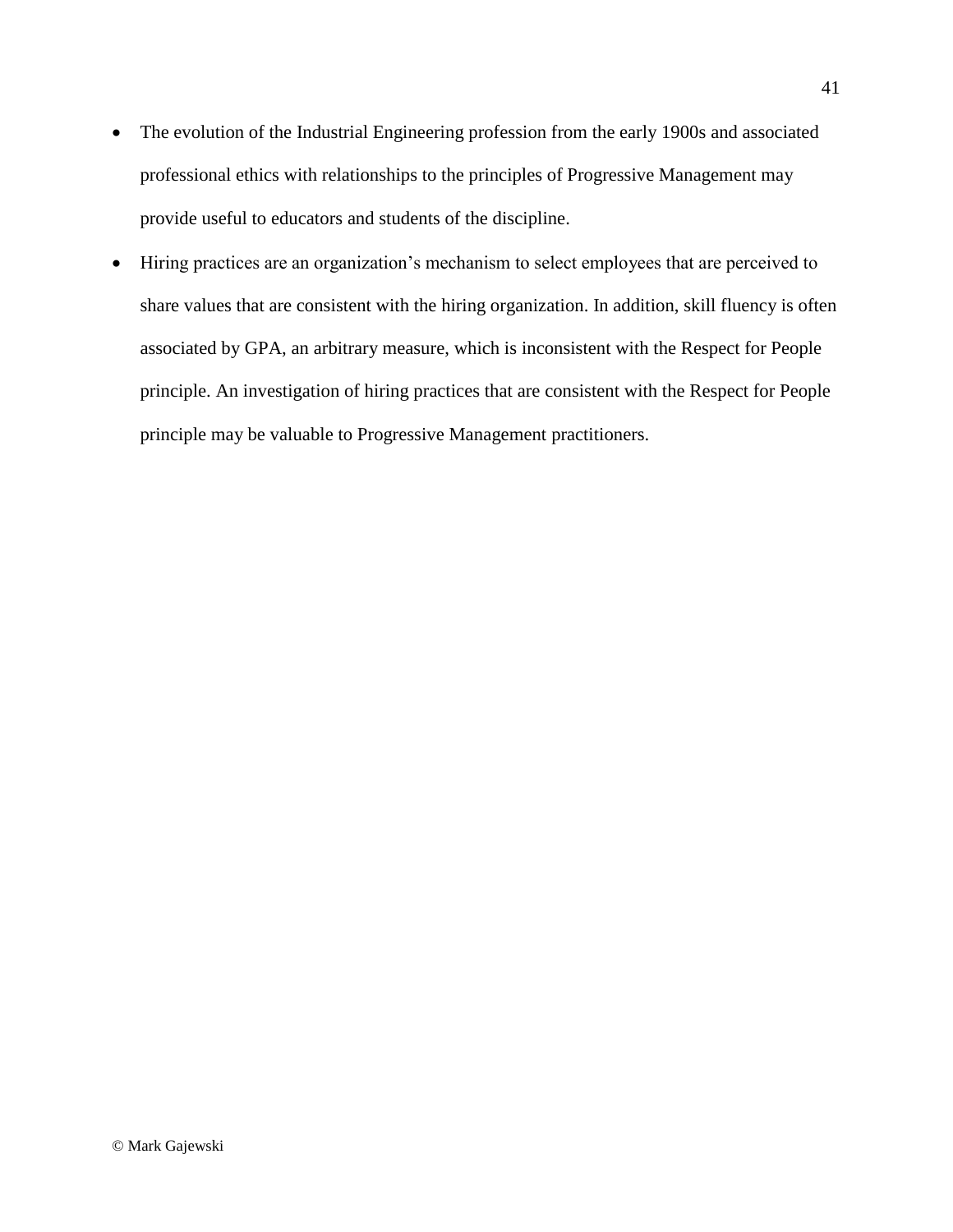#### References

- Bruno, R., & Jordan, L. (2002). Lean Production and the discourse of dissent: Radicalizing the shop floor at Mitsubishi Motors, *WorkingUSA: The Journal of Labor and Society*, *6*(1), 108-134.
- Caux Round Table. (2009). Principles for Responsible Business (March 2009, updated May 2010). 1-9. Retrieved from: http://www.cauxroundtable.org/view\_file.cfm?fileid=143

Cooke, M.L. (1913). The spirit and social significance of Scientific Management, *The Journal of Political Economy*, *XXI*(6), 481-493. Retrieved from: http://www.jstor.org/stable/10.2307/1819267

- Deming, W. E. (1986). *Out of the Crisis*. Cambridge, MA: Massachusetts Institute of Technology.
- Deming, W. E. (1994). *The New Economics* (2nd ed.). Cambridge, MA: Massachusetts Institute of Technology, Center for Advanced Educational Services.
- Dennis, P. (2002). *Lean Production Simplified: A plain language guide to the world's most powerful production system*. New York, NY: Productivity Press.
- Emiliani, M.L. (1998). Lean behaviors, *Management Decision*, *36*(9), 615-631.
- Emiliani, M.L. (2000). The false promise of "what gets measured gets managed", *Management Decision*, *38*(9), 612-615.
- Emiliani, M.L. (2004). Using value stream maps to improve leadership, *Leadership and Organizational Development Journal*, *25*(8), 622-645.
- Emiliani, M.L. (2006). Origins of lean management in America: The role of Connecticut businesses, *Journal of Management History*, *12*(2), 167-184.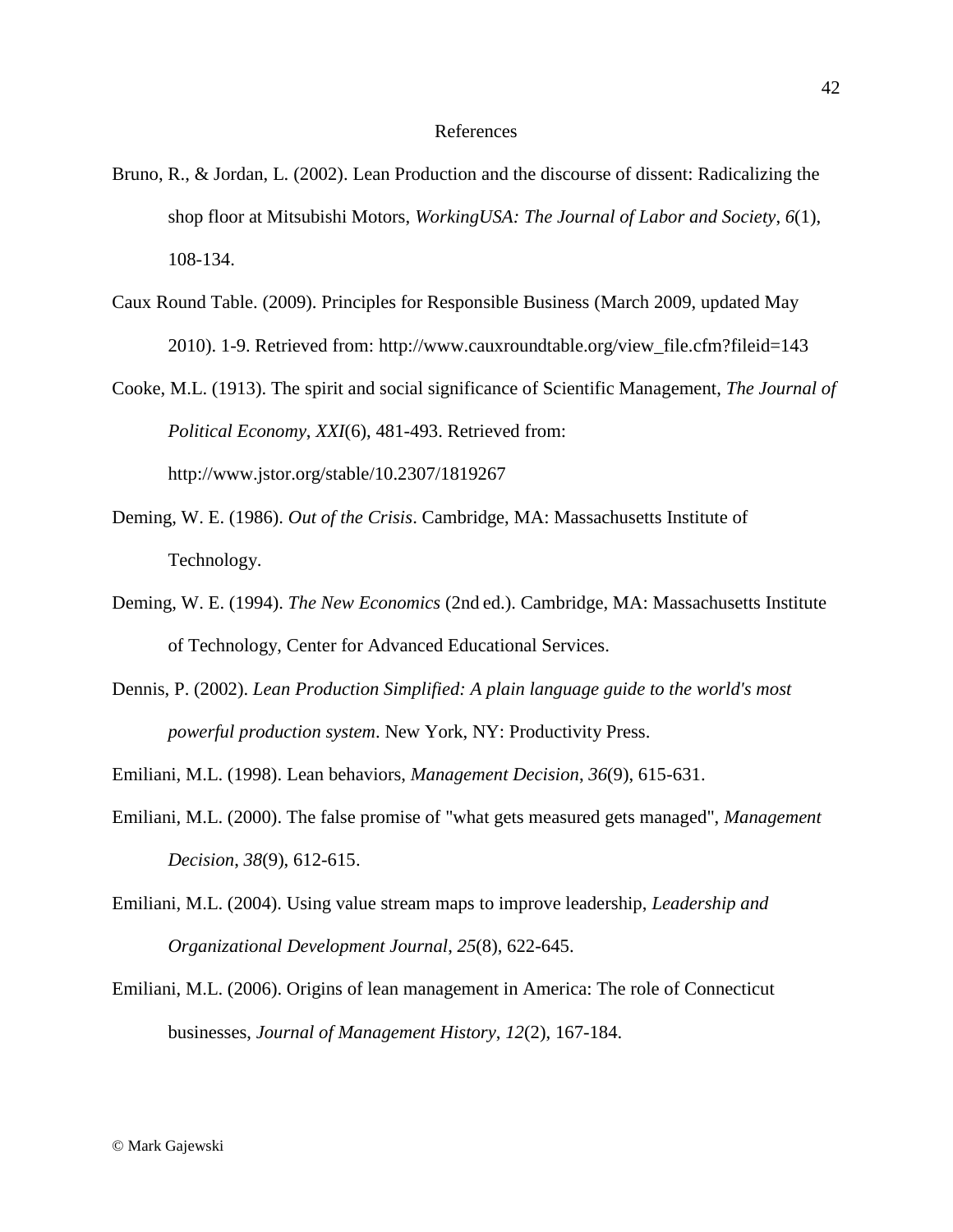- Emiliani, B. (2007). *Real Lean: Understanding the Lean Management System* (Vol. 1). Kensington, CT: The Center for Lean Business Management, LLC.
- Emiliani, B. (2008a). *Real Lean: The Keys to Sustaining Lean Management* (Vol.3). Wethersfield, CT: The Center for Lean Business Management, LLC.
- Emiliani, B. (2008b). Appendix 1, in *Real Lean: The Keys to Sustaining Lean Management* (Vol.3), (pp.121-137). Wethersfield, CT: The Center for Lean Business Management, LLC.
- Emiliani, M.L., & Stec, D.J. (2004). Leaders lost in transformation. *Leadership & Organization Development Journal*, *26*(5), 370-387.
- Emiliani, B., Stec, D. J., Grasso, L., & Stodder, J. (2007). *Better Thinking, Better Results: Case study and analysis of an enterprise-wide lean transformation* (2nd ed.). Wethersfield, CT: The Center for Lean Business Management, LLC.
- Frank, R. (Executive Director) (1980). If Japan Can, Why Can't We? [*NBC White Paper*]. Clare Crawford-Mason (Producer). New York, NY.
- Harris, R., Harris, C., & Wilson, E. (2003). *Making materials flow* (Ver. 1.0). Cambridge, MA: Lean Enterprise Institute.
- Hines, P., Holwe, M., Rich, N. (2004). Learning to evolve: A contemporary review of lean thinking, *International Journal of Operations & Production Management*, *24*(10), 994- 1011.
- Holweg, M. (2006). The genealogy of lean production, *Journal of Operation Management*, *25*, 420-437.
- Huntzinger, J. (2002). The roots of Lean: Training Within Industry: The Origin of Kaizen, *Target*, *18*(1), 6-19.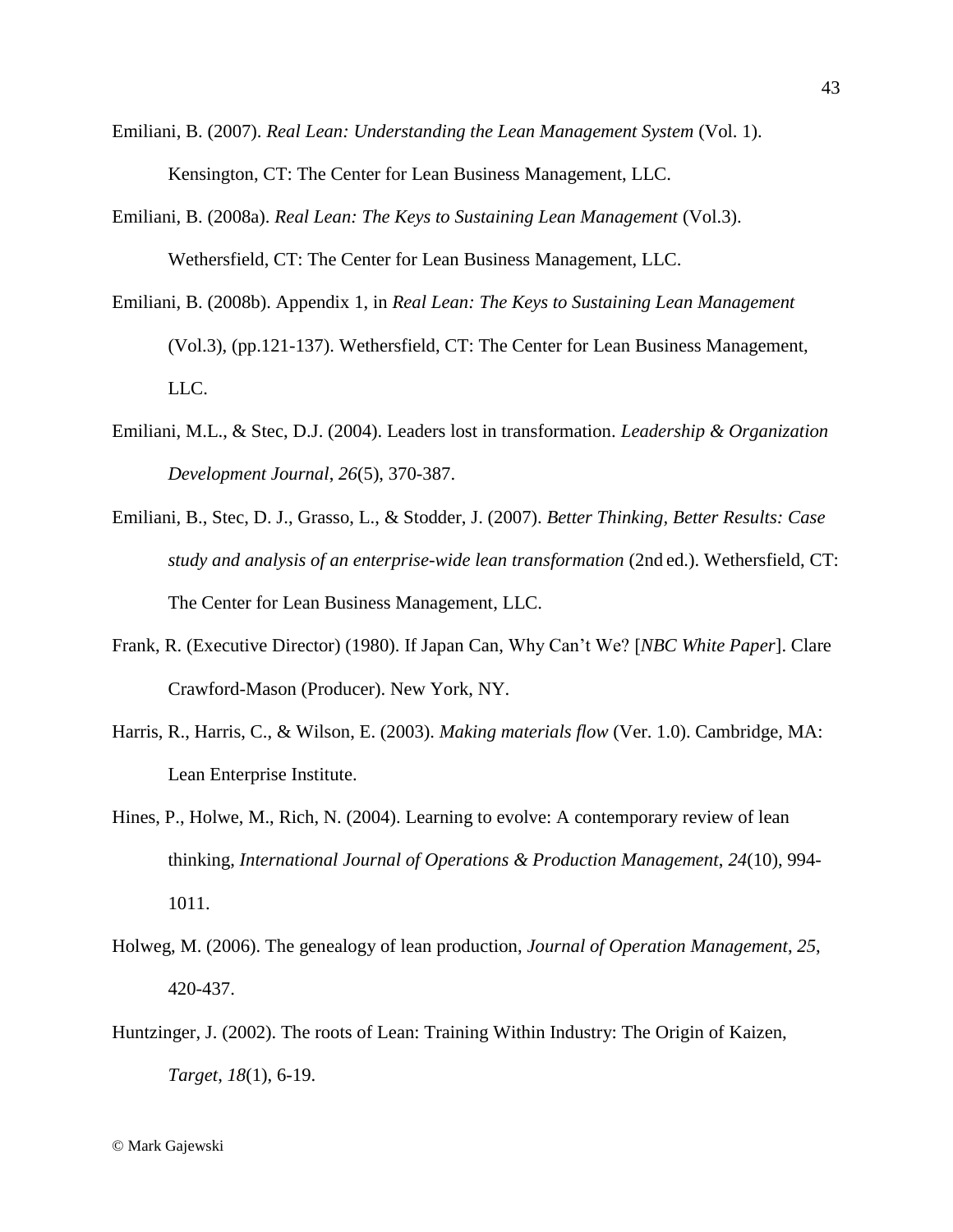- Ishikawa, K. (1985). *What Is Total Quality Control?: The Japanese Way*. (D. J. Lu, Trans.). Englewood Cliffs, NJ: Prentice-Hall, Inc. (Original work published 1981).
- Job Relations (1944) Job Relations: 10 Hour Sessions Outline and Reference Material. War Manpower Commission Bureau of Training, Training Within Industry, Washington, DC. Retrieved from:

http://www.trainingwithinindustry.net/TWI\_Job\_Relations\_Manual.pdf

- Krafcik, J.F. (1988). Triumph of the Lean Production System, *Sloan Management Review*, *30*(1), 41-52.
- Liker, J. (2004). *The Toyota Way: 14 Management Principles from the World's Greatest Manufacturer*. New York, NY: McGraw-Hill.
- Miller, J. (2008). Exploring the "Respect for People" Principle of the Toyota Way. [web log posting]. Retrieved from: http://www.gembapantarei.com/2008/02/exploring\_the\_respect\_for\_people\_principle\_of \_the.html
- Miller, R. (2013). A continuing lean journey: The Shingo Prize at 25 Discovering the power of principles in culture change. [web log posting]. Retrieved from: http://www.lean.org/common/display/?o=2257
- New, S. J. (2007). Celebrating the enigma: the continuing puzzle of the Toyota Production System, *International Journal of Production Research*, *45*(16), 3545-3554.
- Ohno, T. (1988). *Toyota Production System: Beyond large-scale production*, (Productivity Press, Trans.) New York, NY: Productivity Press. (Original work published 1978).
- Radnor, Z. (2009). Transferring Lean into government, *Journal of Manufacturing Technology Management*, *21*(3), 411-428.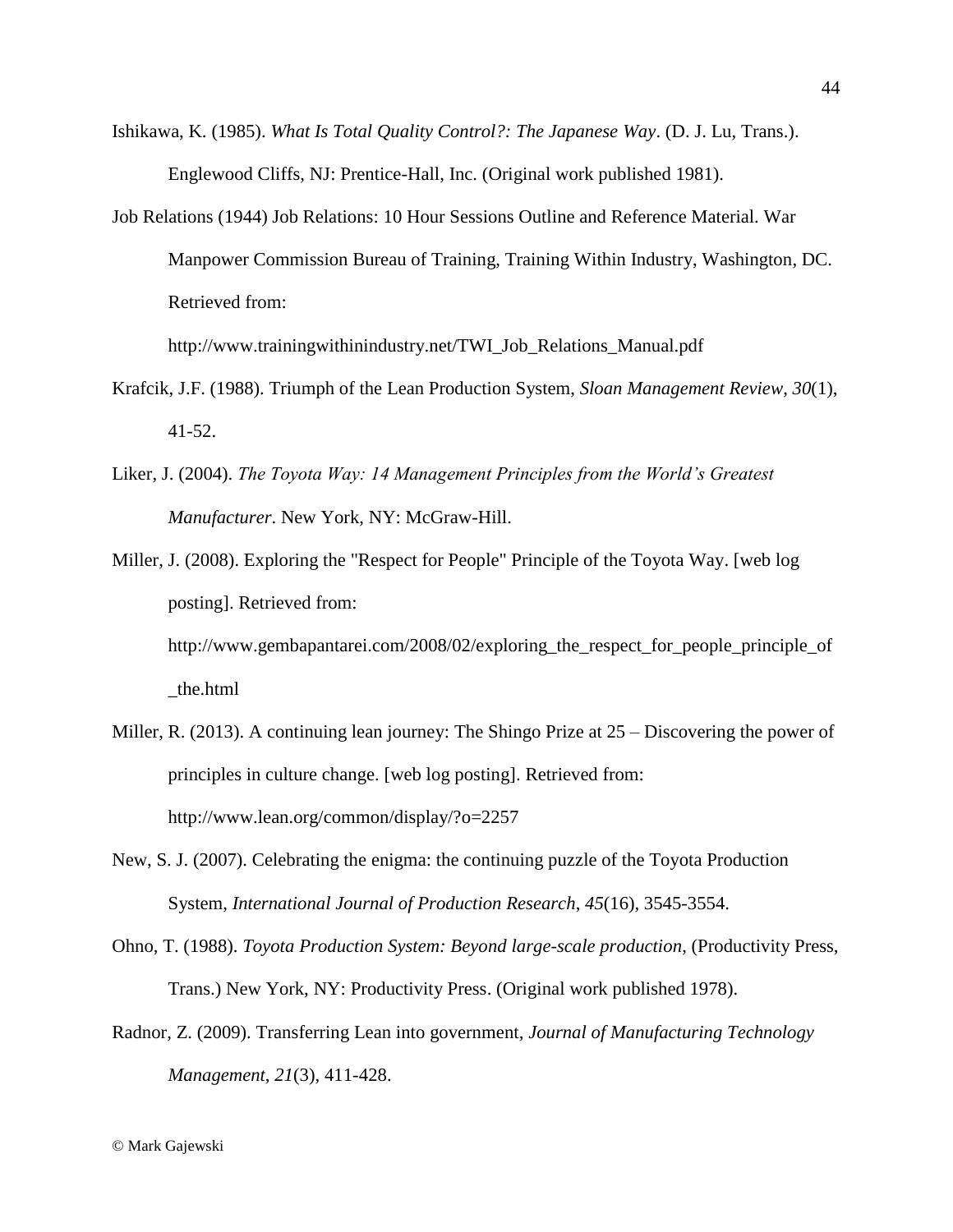- Rother, M., & Harris, R. (2001). *Creating continuous flow: An action guide for managers, engineers and production associates* (Ver. 1.0). Brookline, MA: Lean Enterprise Institute.
- Rother, M., & Shook, J. (2003). *Learning to See: Value-Stream Mapping to Create Value and Eliminate Mud (*Ver. 1.3). Brookline, MA: Lean Enterprise Institute.
- Stone, K. (2012). Four decades of lean: a systematic literature review*, International Journal of Lean Six Sigma*, *3*(2), 112-132.
- Sugimori, Y., Kusunoki, K., Cho, F., & Uchikawa, S. (1977). Toyota production system and kanban system materialization of just-in-time and respect-for-human system, *The International Journal of Production Research*, *15*(6), 553-564.
- Suzaki, K. (1987). *The New Manufacturing Challenge: Techniques for Continuous Improvement*. New York, NY: The Free Press.
- Taylor, F. W. (1911). *The Principles of Scientific Management*. New York, NY: Harper & Brothers.
- Taylor, F. W. (1947). *Scientific Management: Comprising Shop Management, Scientific Management, Testimony Before the Special House Committee* (H. S. Person, Ed.). New York, NY: Harper & Row Publishers. (Original testimony published 1912). Page references to testimony only.
- Toyota. (1988). *Toyota: A History of the First 50 Years*. Toyota City, Aichi Prefecture, Japan: Toyota Motor Corporation.
- Toyota. (2001a). *The Toyota Way 2001*, Toyota Motor Corporation, internal document, Toyota City, Japan, April 2001.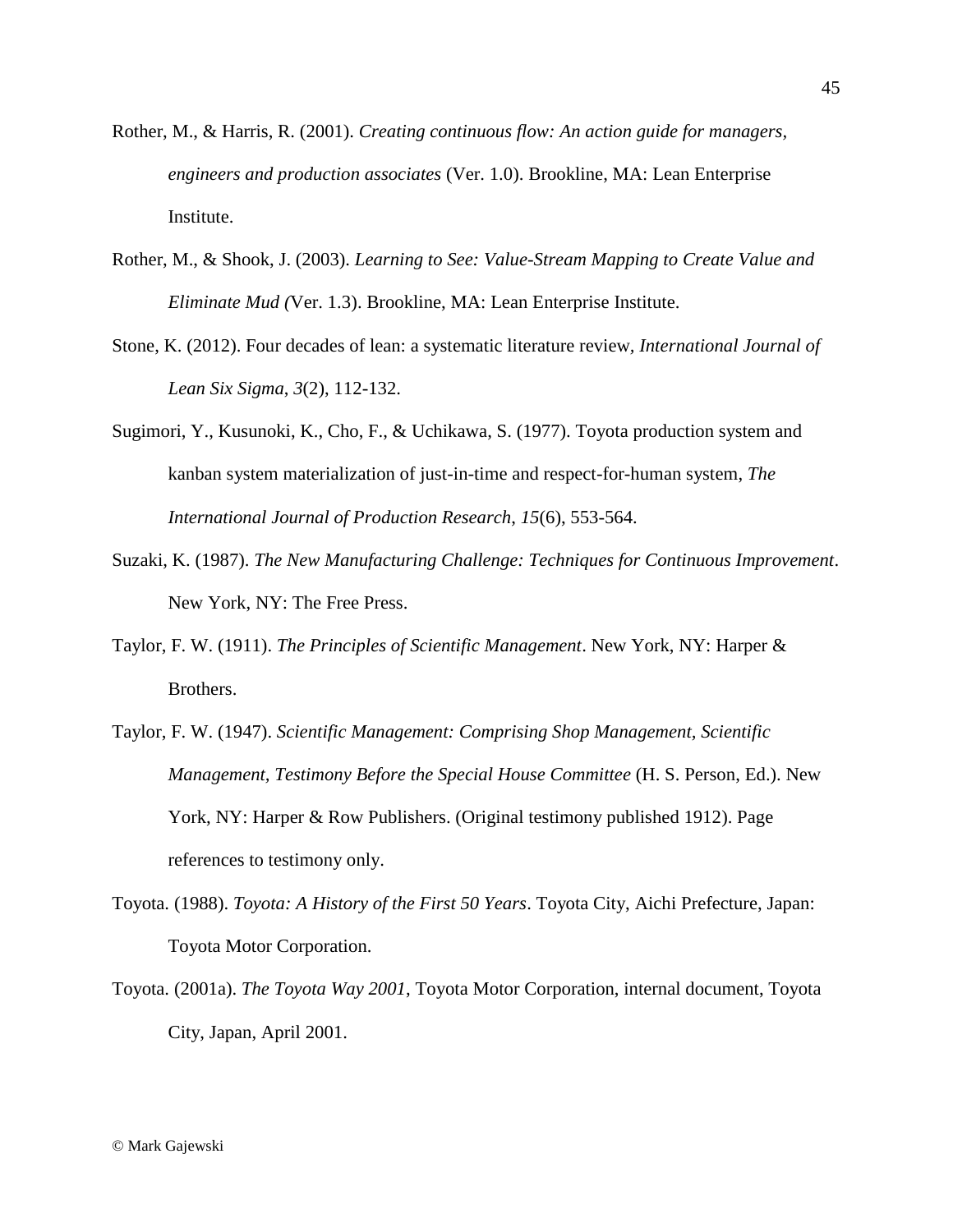Toyota. (2001b). *What is the Toyota Way 2001?*, Toyota Motor Corporation. Retrieved from: http://www.toyota-

global.com/company/history\_of\_toyota/75years/text/leaping\_forward\_as\_a\_global\_corpo ration/chapter4/section7/images/l03\_04\_07\_04\_img01.jpg

- Tsutsui, W. M. (2001). The way of efficiency: Ueno Yōichi and Scientific Management in twentieth-century Japan, *Modern Asian Studies*, *35*(2), 441-467.
- Turesky, E., & Connell, P. (2010). Off the rails: understanding the derailment of a lean manufacturing initiative, *Organization Management Journal*, *7*, 110-132.
- Vermeesch, D. (2014). Proceedings from the  $20<sup>th</sup>$  Annual International Deming Research Seminar, 3-4 March 2014: *Cultural Transformation in 11,638 Simple Steps.* New York, NY: Fordham University, The W. Edwards Deming Institute, and The Deming Cooperative.
- Witzel, M. (2005). Where Scientific Management went awry, *European Business Forum*, *21*, 89- 91.
- Wantuck, K. (1989). *Just In Time for America: A common sense production strategy*. Southfield, MI: KWA Media.
- Woollard, F. G., & Emiliani, B. (2009). *Principles of Mass and Flow Production, 55th Anniversary Special Reprint Edition* (B. Emiliani, Ed.). The CLBM, LLC. (Original publication 1954).
- Womack, J. P., & Jones, D. T. (1996). *Lean thinking: Banish waste and create wealth in your organization*. New York, NY: Rawson Associates.
- Womack, J. (2007). Respect for People. [eLetter to the LEI community]. 12/20/2007. Retrieved from: http://www.lean.org/womack/DisplayObject.cfm?o=755